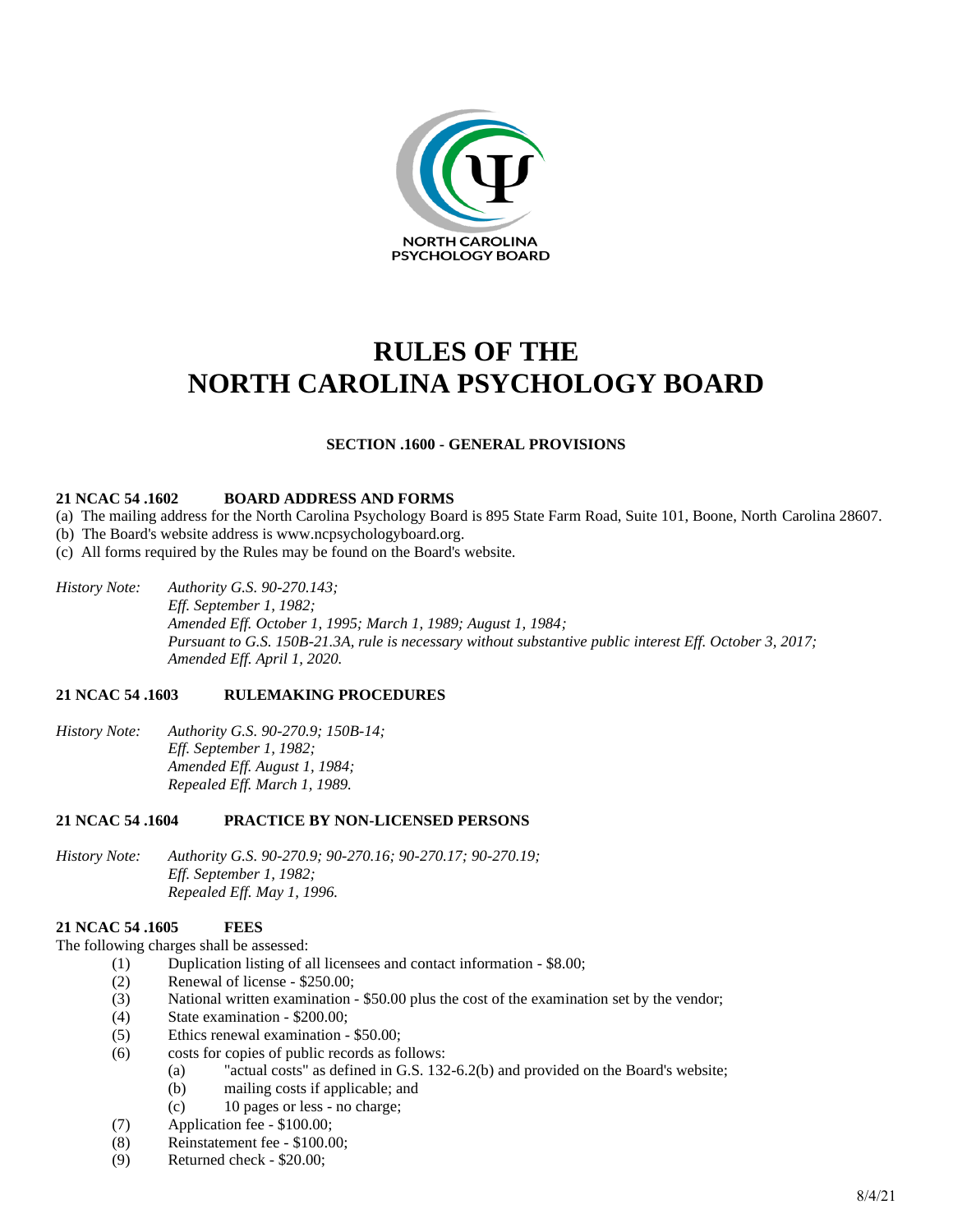- (10) Duplication of individual licensee licensure status information \$10.00;
- (11) Disciplinary costs:
	- (a) consent order \$300.00; and
	- (b) hearing \$300.00 per hour for a hearing that results in disciplinary action, with a minimum charge of three hundred dollars (\$300.00) for the first hour or portion thereof, and then prorated thereafter for each half-hour;
- (12) Certificate of registration for professional corporation or professional limited liability company \$50.00; and
- (13) Renewal fee for certificate of registration for professional corporation or professional limited liability company \$25.00.

*History Note: Authority G.S. 12-3.1(c); 55B-10; 55B-11; 57D-02-01; 90-270.143; 90-270.148(c); 90-270.151(b); 90-270.151(c); 132-6.2(b); Legislative Objection Lodged Eff. August 26, 1982; Eff. September 1, 1982; Curative Amended Eff. September 28, 1982; Temporary Amendment Eff. October 1, 1989 For a Period of 180 Days to Expire on April 1, 1990;*

*Temporary Amendment Eff. October 1, 1990 For a Period of 180 Days to Expire on April 1, 1991;*

*Amended Eff. January 1, 1991;*

*Temporary Amendment Eff. September 1, 1993, for a period of 180 days or until the permanent rule becomes effective, whichever is sooner;*

*Amended Eff. December 1, 2011; July 1, 1996; April 1, 1994; December 1, 1993; Readopted Eff. June 8, 2020.*

### **21 NCAC 54 .1606 WAIVER OF COMPLIANCE WITH RULES**

(a) Upon written request, the Board may waive compliance with any of its rules when a medical emergency, severe weather, unexpected closure of testing facility or other unforeseen circumstance renders compliance with the rule impossible, except where to do so would be contrary to statute or applicable regulations of other agencies.

(b) The factors to be used in deciding whether to waive a rule are:

- (1) the necessity for a waiver;
- (2) whether or not compliance with the rule is impossible under the circumstances set forth in the request;
- (3) the amount of notice given to the Board and its staff;
- (4) the responsibility of the person making the request for the conditions creating the need for a waiver;
- (5) previous requests for a waiver made by the same person;
- (6) the precedential value of such a waiver;
- (7) the harm to the person making the waiver request if a waiver is not granted; and
- (8) the harm to the Board if a waiver is granted.
- *History Note: Authority G.S. 90-270.143; Eff. August 1, 1984; Pursuant to G.S. 150B-21.3A, rule is necessary without substantive public interest Eff. October 3, 2017; Amended Eff. April 1, 2020.*

# **21 NCAC 54 .1607 DELEGATION OF AUTHORITY**

*History Note: Authority G.S. 90-270.8; 90-270.9; Eff. August 1, 1984; Repealed Eff. April 1, 2020.*

# **21 NCAC 54 .1608 ETHICAL VIOLATIONS**

The Board shall use those policies, publications, guidelines, and casebooks developed by the American Psychological Association in determining whether violations of the Ethical Principles of Psychologists have occurred. In addition, publications, guidelines, policies, and statements provided by the Association of State and Provincial Psychology Boards, the National Association of School Psychologists, and other relevant professional associations and bodies may be used in interpreting the Ethical Principles of Psychologists.

*History Note: Authority G.S. 90-270.143; 90-270.148(a)(10); Eff. January 1, 1986; Amended Eff. May 1, 1996; September 1, 1988; Readopted Eff. April 1, 2020.*

# **21 NCAC 54 .1609 TERMINATION OF PRACTICE**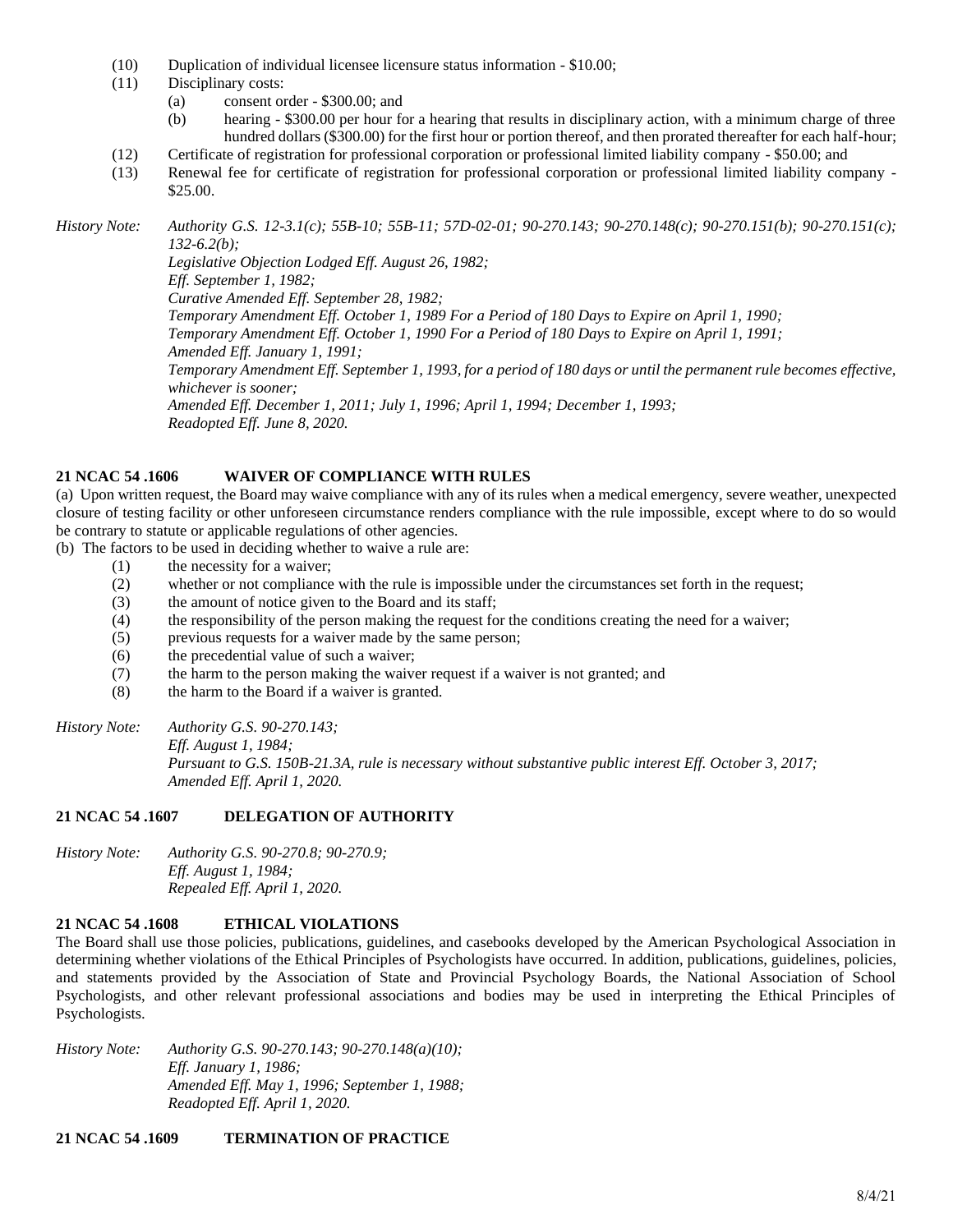A licensee whose license is suspended or revoked, an applicant who is notified that he or she has failed an examination for the second time, an applicant who is notified that licensure is denied, or an applicant whose application is withdrawn, or who fails to complete the application process within the applicable stipulated time period set forth in Rules .1701(c), .1707(g) and .2130(c) of this Chapter, must terminate the practice of psychology within a two week period following receipt of written termination notification from the Board and shall confirm such termination in writing to the Board.

*History Note: Authority G.S. 90-270.138(h); 90-270.143; Temporary Adoption Eff. December 1, 1993, for a Period of 180 Days or until the permanent rule becomes effective whichever is sooner; Eff. April 1, 1994; Readopted Eff. April 1, 2020.*

# **21 NCAC 54 .1610 PRACTICE BY PSYCHOLOGISTS WHO ARE NOT RESIDENTS OF NORTH CAROLINA**

(a) To practice psychology in North Carolina for up to five days in a calendar year, a psychologist who is not a resident of North Carolina shall submit the following information to the Board five business days prior to the psychologist engaging in the practice of psychology in North Carolina:

- (1) a written statement from a jurisdiction verifying that the psychologist's license is in good standing, that there is no pending disciplinary action against the license, and describing any supervision requirements under which the individual practices in that jurisdiction;
- (2) a signed or digitally signed supervision statement from non-resident psychologist showing compliance with Paragraph (b) of this Rule; and
- (3) a written report from the psychologist who is not a resident of North Carolina describing his or her intended practice in North Carolina and, if applicable, the name of the North Carolina psychologist(s) with whom he or she will be associating.

(b) Supervision shall be provided at the same level as that which is required for the psychologist who is not a resident of North Carolina in the jurisdiction verifying licensure in Subparagraph (a)(1) of this Rule by a North Carolina permanently licensed psychologist or licensed psychological associate who meets the requirements of 21 NCAC 54 .2001.

(c) The Board shall waive the five day notice period specified in Paragraph (a) of this Rule for licensed psychologists or licensed psychological associates who are not residents of North Carolina and are placed in North Carolina by the American Red Cross due to a disaster.

(d) This Rule applies only to the practice of psychology when the psychologist or client/patient are physically located in North Carolina.

*History Note: Authority G.S. 90-270.138(f); 90-270.143; Eff. September 1, 1996; Readopted Eff. April 1, 2020.*

# **21 NCAC 54 .1611 PRACTICE BY POSTDOCTORAL TRAINEES**

An individual pursuing postdoctoral training or experience in psychology shall be exempt from licensure pursuant to G.S. 90-270.138(d) if the following criteria are met:

- (1) the postdoctoral training or experience in psychology meets all the criteria set forth in 21 NCAC 54 .2009(i); and
- (2) the individual has completed all doctoral degree requirements of a program that was accredited by the American Psychological Association or Canadian Psychological Association at the time the individual graduated from the program. Evidence of completion of all degree requirements shall be in the form of either an official transcript showing the date on which the degree was conferred or a letter from the registrar, dean of graduate school, or director of graduate studies verifying that all substantive and administrative requirements for the doctoral degree have been met without exception and stating the date on which the doctoral degree will be awarded.

*History Note: Authority G.S. 90-270.138(d); 90-270.143; Eff. September 1, 2005; Readopted Eff. April 1, 2020; Amended Eff. August 1, 2021.*

# **21 NCAC 54 .1612 CRIMINAL HISTORY RECORD CHECK**

Within 30 days of receipt of written communication from the Board or Board designee that a criminal history record check is required, a licensee who is under investigation by the Board shall submit to the Board the following:

- (1) signed fingerprint search consent form, which shall include the following information:
	- (a) legal name;
	- (b) Social Security number;
	- (c) date of birth;
	- (d) sex; and
	- (e) race.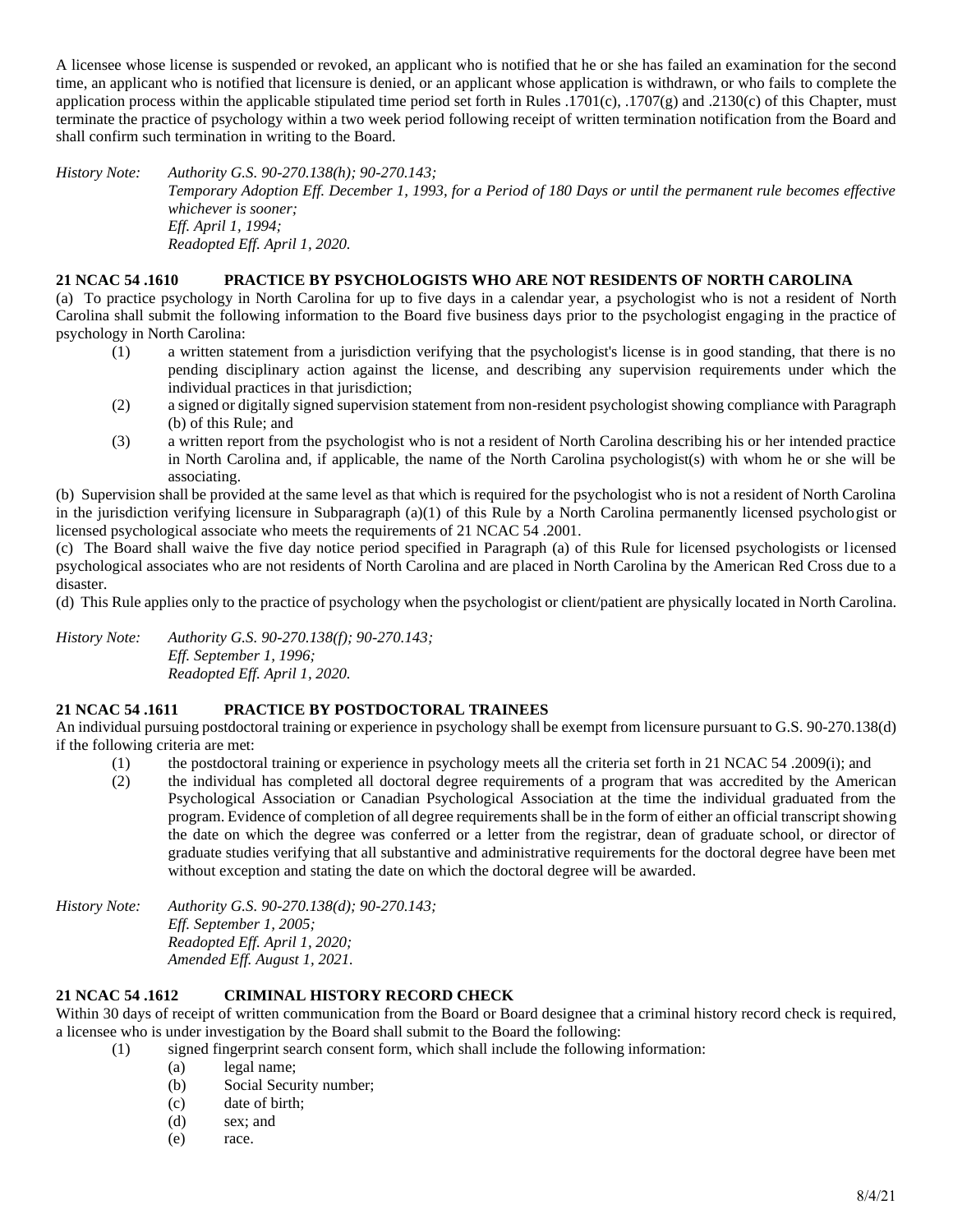- (2) completed Fingerprint Record Card, (a blank card to be completed can be requested from the Board or a local sheriff's department);
- (3) payment of fee required by the North Carolina Department of Public Safety to conduct a criminal history record check; and
- (4) other such form(s) or information as required by the North Carolina Department of Public Safety to perform a criminal history record check.

*History Note Authority G.S. 90-270.9; 90-270.22(a); Eff. March 1, 2008; Readopted Eff. April 1, 2020.*

# **SECTION .1700 - APPLICATION FOR LICENSURE**

### **21 NCAC 54 .1701 INFORMATION REQUIRED**

(a) Except as provided in Paragraph (b) of this Rule and Rule .1707 of this Section, the information required for each applicant for licensure shall consist of:

- (1) a typed or printed, signed or digitally signed application form. The form shall include the following information:
	- (A) legal name;
	- (B) home mailing address and telephone number;
	- (C) business name, mailing address and telephone number;
	- (D) preferred mailing address;
	- (E) Social Security number;
	- (F) e-mail address;
	- (G) date and place of birth;
	- (H) licensure or applicant for licensure by another psychology board;
	- (I) if taken, the score on the Examination for Professional Practice in Psychology;
	- (J) if previously an applicant for a license to practice psychology in North Carolina;
	- (K) if denied a professional license or permit, or privilege of taking an examination;
	- (L) had a professional license or permit ever disciplined by any licensing authority in North Carolina or elsewhere;
	- (M) whether aware of any pending charges against a professional license or permit which are held;
	- (N) if ever withdrawn an application for licensure or an application to take a professional licensing examination in North Carolina or elsewhere;
	- (O) if ever been convicted of, or entered a plea of guilty or nolo contendere to any felony or misdemeanor other than a minor traffic violation;
	- (P) other fields of work for which the applicant is licensed or certified, or has applied for licensure or certification;
	- (Q) whether the applicant holds a diploma from the American Board of Professional Psychology;
	- (R) whether doctoral program was APA accredited at the time of your graduation;
	- (S) names of graduate programs attended and dates degrees awarded;
	- (T) names and mailing addresses of three professional references, other than supervisors;
	- (U) all work experience, including, any graduate internship, practicum, or other supervised training experience that serves as the basis for the current application for licensure;
	- (V) any disability that may require an accommodation in taking licensing examinations;
	- (W) if applying for Health Services Provider Certification;
	- (X) if applying for senior psychologist as specified in Rule .1707 of this Section; and
	- (Y) certify that the applicant has read and understands the public notice statement on employee misclassification maintained on the Board's website and whether the applicant has been investigated for employee misclassification within the past 12 months.
- (2) the application fee under Rule .1605(7) of this Chapter;
- (3) a typed or printed, signed or digitally signed supervision contract form. The form shall include the following information:
	- (A) supervisee's name, North Carolina psychology license number and level, mailing address, e-mail address and telephone number;
	- (B) supervisee's current work setting;
	- (C) if supervision contract form is for an applicant or replaces previous supervision contract form(s);
	- (D) supervisor's name and psychology license number, business telephone number, business name and address;
	- (E) if the supervisor has;
		- (i) been denied a professional license or permit;
		- (ii) had any disciplinary, remedial, rehabilitative, or other action taken against a professional license, certificate, or permit by any licensing or certification authority in North Carolina or elsewhere; or
		- (iii) if aware of any pending charges against a professional license, certificate, or permit;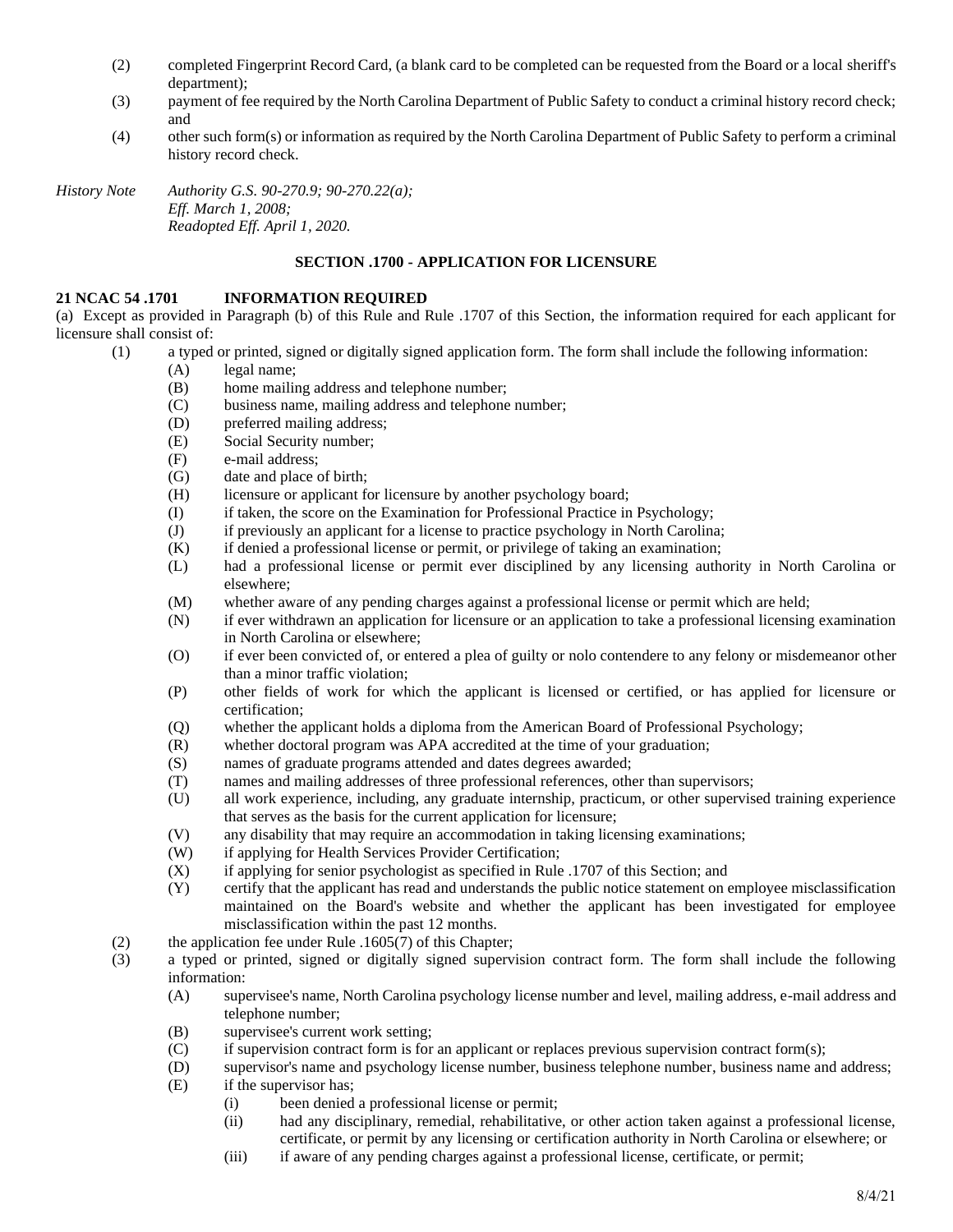- (F) if the supervisee has:
	- (i) been denied a professional license or permit;
	- (ii) had any disciplinary, remedial, rehabilitative, or other action taken against a professional license, certificate, or permit by any licensing or certification authority in North Carolina or elsewhere; or
	- (iii) if aware of any pending charges against a professional license, certificate, or permit;
- (G) number of hours per week engaged in the practice of psychology;
- (H) number of hours allotted for individual supervision per week;
- (I) number of individual supervision sessions per week; and
- (J) if supervision is not required under Rule .2008 of this Section.
- (4) a signed fingerprint search consent form, which may be downloaded from the Board's website; a completed Fingerprint Record Card, which can be obtained from the Board office or a local Sheriff's office; and other such form(s) or information as required by the North Carolina Department of Justice to perform a criminal history record check;
- (5) payment of fee required by the North Carolina Department of Justice to conduct a criminal history record check;
- (6) an official transcript(s) sent to the Board by any institution of higher education from which the applicant received a graduate degree or otherwise completed graduate course work in psychology;
- (7) the completed supervisor forms completed by present and past supervisor. The form shall include the following information:
	- (A) names of applicant and supervisor;
	- (B) institution or setting where applicant was supervised;
	- (C) supervisor's position at the time supervision occurred;
	- (D) applicant's position or title;
	- (E) dates of applicant's employment or training;
	- (F) dates of supervision of applicant;
	- (G) number of hours per week applicant practiced psychology under supervisor's direction;
	- (H) number of weeks during which applicant practiced psychology under supervisor's direction;
	- (I) number of practice of psychology hours accumulated;
	- (J) number of health services hours accumulated;
	- (K) number of hours per week of individual face-to-face supervision;
	- (L) duties performed by applicant;
	- (M) if supervisor is licensed as a psychologist in North Carolina or in any other state or jurisdiction in the U.S. or Canada; and
	- (N) if the applicant is competent to practice psychology.
- (8) three completed reference forms from professionals who are familiar with the applicant's current work, one of which is from a doctoral level psychologist. The reference form shall include:
	- (A) names of reference and applicant;
	- (B) time period reference has known applicant;
	- (C) nature of professional relationship;
	- (D) judgment regarding the applicant's training, experience, professional skills, adherence to
	- (E) legal and ethical standards; and
	- (F) areas of concern, further comments, and recommendations to the Board.
- (9) a written verification and report on the status of any occupational licensure, including dates of licensure and any disciplinary action that is pending or has been taken, sent directly to the Board from any other regulatory agency in North Carolina and any other jurisdiction in which the applicant has applied for a license, is currently licensed, or previously was licensed, if applicable;
- (10) an official report of any previous score obtained on the Examination for Professional Practice in Psychology sent directly to the Board from the Association of State and Provincial Psychology Boards, if applicable; and
- (11) any additional documentation regarding educational credentials described in Rules .1802 and .1803 of this Chapter, if requested by the Board.

(b) The information required for each applicant applying for licensure on the basis of holding a current credential for psychology licensure mobility shall consist of:

- (1) typed or printed, signed or digitally signed application form. The form shall include the following information:
	- (A) legal name;
	- (B) home mailing address and telephone number;
	- (C) business name, mailing address and telephone number;
	- (D) Social Security number;
	- (E) e-mail address;
	- (F) date and place of birth;
	- (G) licensure or applicant for licensure by another psychology board;
	- (H) if:
		- (i) been denied a professional license or permit, or privilege of taking an examination;
		- (ii) had a professional license or permit disciplined in any way; or
		- (iii) if aware of any pending charges against a professional license or permit;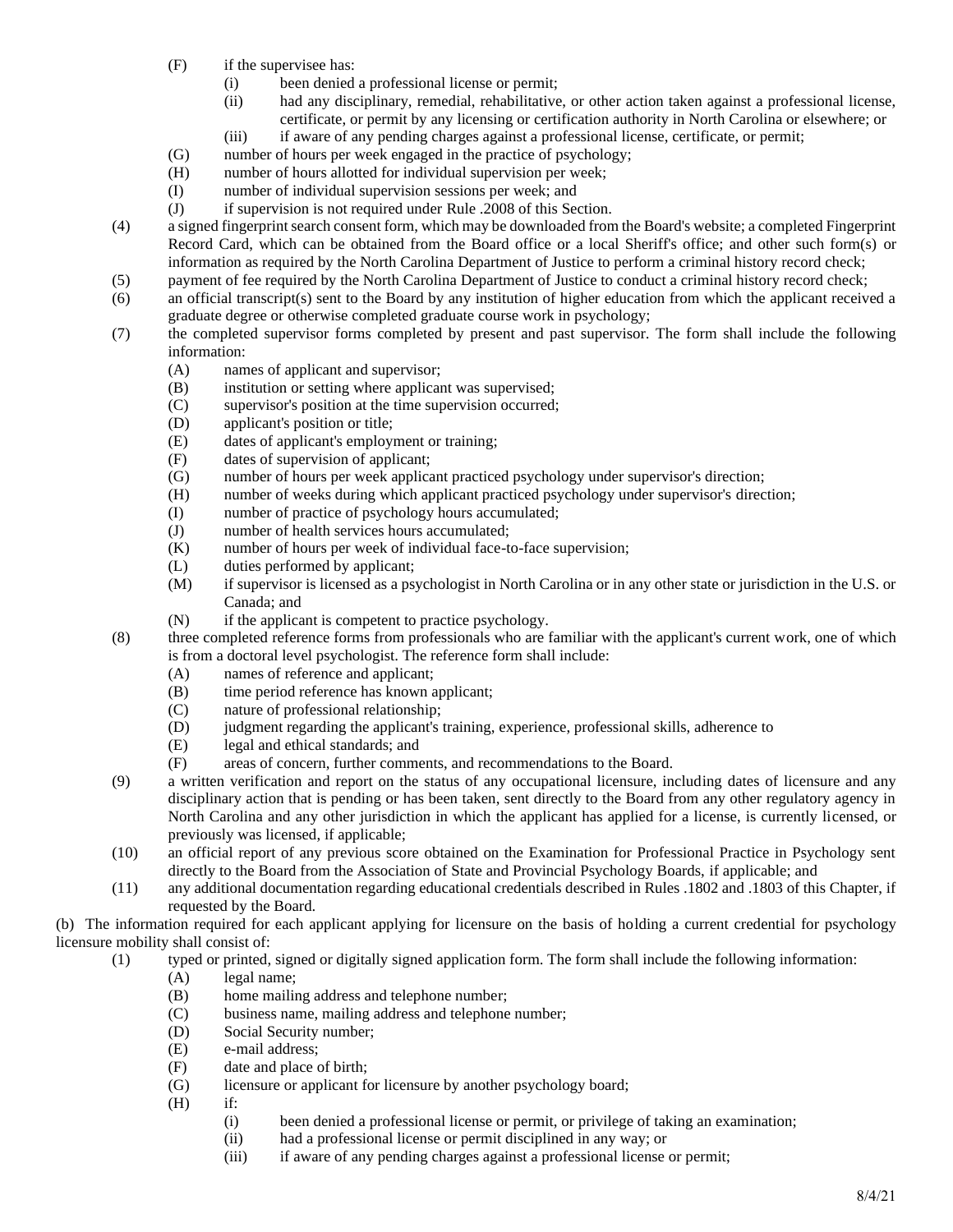- (I) if ever have withdrawn an application for licensure or an application to take a professional licensing examination;
- (J) if ever have been convicted of, or entered a plea of guilty or nolo contendere to any felony or misdemeanor other than a minor traffic violation;
- (K) other fields of work for which the applicant is licensed or certified, or has applied for licensure or certification;
- (L) if holds a CPQ issued by the Association of State and Provincial Psychology Boards;
- (M) if registrant in the National Register of Health Service Providers in Psychology;
- (N) if holds a diploma from the American Board of Professional Psychology;
- (O) names of graduate programs attended and dates degrees awarded;
- (P) names and mailing addresses of three professional references, other than supervisors;
- (Q) all work experience including, any graduate internship, practicum, or other supervised training experience that serves as the basis for current application for licensure;
- (R) any disability that may require some special accommodation in taking licensing examinations;
- (S) if applying for Health Services Provider Certification; and
- (T) certify that the applicant has read and understands the public notice statement on employee misclassification maintained on the Board's website and whether the applicant has been investigated for employee misclassification within the past 12 months.
- (2) affidavit that attests to having no unresolved complaint in any jurisdiction at the time of application in North Carolina;
- (3) application fee under Rule .1605(7) of this Chapter;
- (4) typed or printed, signed or digitally signed supervision contract form as described in Subparagraph (a)(3) of this Rule;
- (5) signed consent form, which can be downloaded from the Board's website, completed Fingerprint Record Card, which can be obtained from the Board office or a local Sheriff's office, and other such form(s) or information as required by the North Carolina Department of Justice to perform a criminal history record check;
- (6) payment of fee required by the North Carolina Department of Justice to conduct a criminal history record check;
- (7) official transcript sent to the Board by the institution of higher education from which the applicant received his or her doctoral degree in psychology; or if applicable, a copy of the transcript sent directly to the Board by either the Association of State and Provincial Psychology Boards, National Register of Health Service Providers in Psychology, or American Board of Professional Psychology;
- (8) three completed reference forms, as described in Subparagraph (a)(8) of this Rule, from professionals who are familiar with the applicant's current work, one of which is from a doctoral level psychologist;
- (9) written verification and report on the status of any occupational licensure, including dates of licensure and any disciplinary action which is pending or has been taken, sent directly to the Board from any other regulatory agency in North Carolina and any other jurisdiction in which the applicant has applied for a license, is currently licensed, or previously was licensed;
- (10) written verification sent directly to the Board from the applicable organization(s) that the applicant holds a current credential in good standing for psychology licensure mobility from one of the following:
	- (A) Certificate of Professional Qualification (CPQ) from the Association of State and Provincial Psychology Boards;
	- (B) registrant in the National Register of Health Service Providers in Psychology; or
	- (C) diplomate of the American Board of Professional Psychology; and
- (11) documentation of meeting requirements for health services provider certification as specified in Section .2700 of this Chapter, if applicable.

(c) An application shall contain all materials required under Paragraph (a) or (b) of this Rule to be complete. The application forms may be found on the Board website. An incomplete application shall be active for three months from the date on which the application is received in the Board office. At the end of such time, if still incomplete, the application shall be void, and the applicant shall be deemed to have discontinued the application process. If the individual chooses to pursue licensure at a later date, the individual shall reapply. (d) To be considered to have made application pursuant to G.S.  $90-270.139(a)$ , the information specified in Subparagraphs (a)(1)

through (a)(5) of this Rule, or Subparagraphs (b)(1) through (b)(6) of this Rule if applying on the basis of a mobility credential, shall be filed in the Board office within 30 days of offering to practice or undertaking the practice of psychology in North Carolina.

*History Note: Authority G.S. 90-270.138(h); 90-270.139(a); 90-270.143; 90-270.145(a); 90-270.145(b); 90-270.146(a); 90- 270.146(a1)(6); 90-270.146(b); 90-270.148; 90-270.155(a); Eff. September 1, 1982; Amended Eff. March 1, 2008; September 1, 2005; January 1, 1996; November 1, 1991; March 1, 1989; June 1, 1988; Readopted Eff. April 1, 2020; Amended Eff. August 1, 2021.*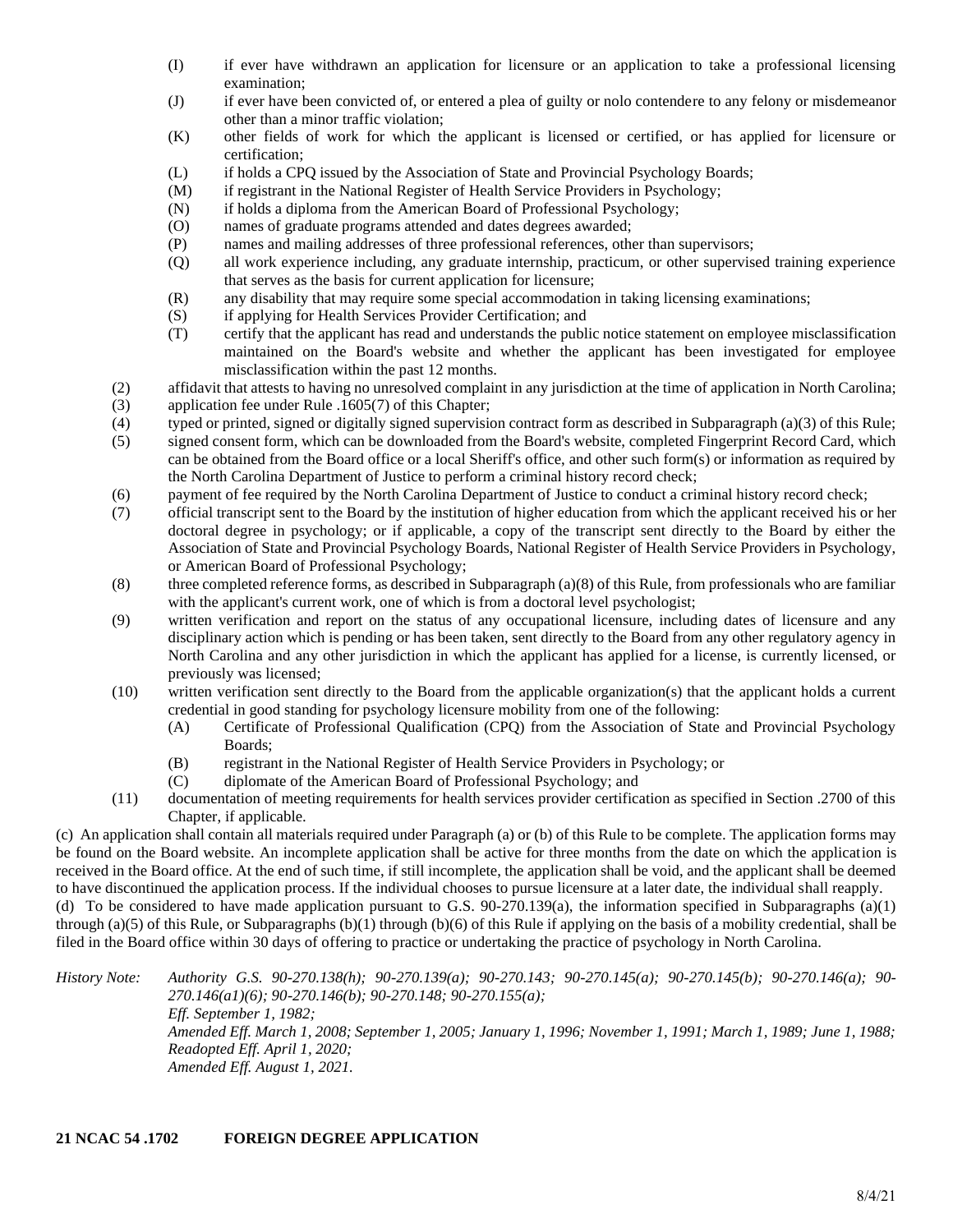(a) Applicants applying for licensure on the basis of a foreign degree shall provide documentation, in addition to the information required in 21 NCAC 54 .1701 that establishes the following:

- (1) the existence of the degree-granting institution;
- (2) the validity of the degree, transcripts, and any supporting documents;
- (3) the equivalence of the degree in terms of level of training, content of curriculum, and course credits; and
- (4) the equivalence of any supervised experience obtained outside the United States.

Such documentation shall be in the form of a course-by-course evaluation of credentials submitted directly to the Board from an evaluation service that is a member of the National Association of Credentials Evaluation Services, Inc. A listing of members can be found on the National Association of Credentials Evaluation Services, Inc. website, www.naces.org.

(b) Except as described in Paragraph (c) of this Rule, only original documents shall be submitted to the Board in support of the application and the documents shall be received directly from the institution(s) or individual(s) involved.

(c) When an original document cannot be provided directly by the institution or individual involved, an original document possessed by the applicant shall be reviewed and copied by a Board member or designee.

(d) Any document that is in a language other than English shall be accompanied by a translation with a written verification from the translator that the translation into English is accurate and complete. This translation shall be completed by an individual, other than the applicant, who upon written request of the applicant is approved by the Board or a Board designee, and who does not have a relationship with the applicant. Such individuals that shall be approved by the Board as translators include college or university language faculty, a translation service, or an American consul.

*History Note: Authority G.S. 90-270.143; 90-270.145(c);*

*Legislative Objection Lodged Eff. August 26, 1982; Eff. September 1, 1982; Curative Amended Eff. September 28, 1982; Amended Eff. July 1, 2008; October 1, 1995; March 1, 1989; June 1, 1988; Readopted Eff. April 1, 2020.*

# **21 NCAC 54 .1703 TEMPORARY LICENSES**

(a) To be issued a temporary license to practice psychology in North Carolina, a psychologist who is not a resident of North Carolina shall submit the following information to the Board at least 10 business days prior to the psychologist engaging in the practice of psychology in North Carolina:

- (1) a typed, or printed, signed or digitally signed temporary license application form, including an affidavit that the standards under which the psychologist who is not a resident of North Carolina is licensed in another jurisdiction are substantially equivalent to or higher than the requirements of G.S. 90-270.135 et seq.;
- (2) whether the applicant has been disciplined by any licensing authority in North Carolina or elsewhere, or is aware of any pending charges against a professional license or permit which is held;
- (3) reason for applying for temporary licensure in North Carolina;
- (4) if the applicant wants to be considered for temporary health services provider certification;
- (5) a written statement from any jurisdiction where the psychologist is licensed that the psychologist's license is in good standing, that there is no pending disciplinary action against the license, and describing any supervision requirements under which the individual practices in that jurisdiction;
- (6) a signed or digitally signed statement showing compliance with supervision requirements specified in Subparagraph (a)(2) of this Rule; and
- (7) the temporary license fee set forth in G.S.  $90-270.151(b)(8)$ .

(b) Only one 30-day temporary license shall be issued to an individual in any calendar year. Supervision shall be provided at the same level as that which is required for the psychologist who is not a resident of North Carolina in the jurisdiction verifying licensure in Subparagraph (a)(3) of this Rule by a North Carolina permanently licensed psychologist or licensed psychological associate who meets the requirements of Rule .2001 of this Chapter.

(c) A psychologist requesting reinstatement of licensure may apply for a temporary license to practice psychology in North Carolina by submitting the information listed in 21 NCAC 54 .2103. A temporary license issued under this Paragraph shall be valid until the applicant takes the first examination to which he or she is admitted by the Board, pursuant to Rule .2103(e) of this Chapter, and is notified of the results, and until the reinstatement fee set forth in Rule .1605(8) of this Chapter is paid. This license shall not be issued, reissued, or extended if the applicant fails the examination, fails to appear for the examination, or fails to remit the required fees within the time period stipulated in Rule .2103(a)(4) or (b)(9) of this Chapter. A temporary licensee shall comply with supervision requirements specified in Section .2000 of this Chapter for the same level of licensure for which application for reinstatement is approved.

(d) For the 5 day temporary practice notification requirement to practice psychology in North Carolina in accordance with G.S. 90- 270.138(f), a psychologist who is not a resident of North Carolina shall submit to the Board the temporary practice notification form at least 10 business days prior to the psychologist engaging in the practice of psychology in North Carolina The temporary practice notification form shall include:

- (1) name of application;
- (2) degree awarded;
- (3) mailing address;
- (4) telephone number;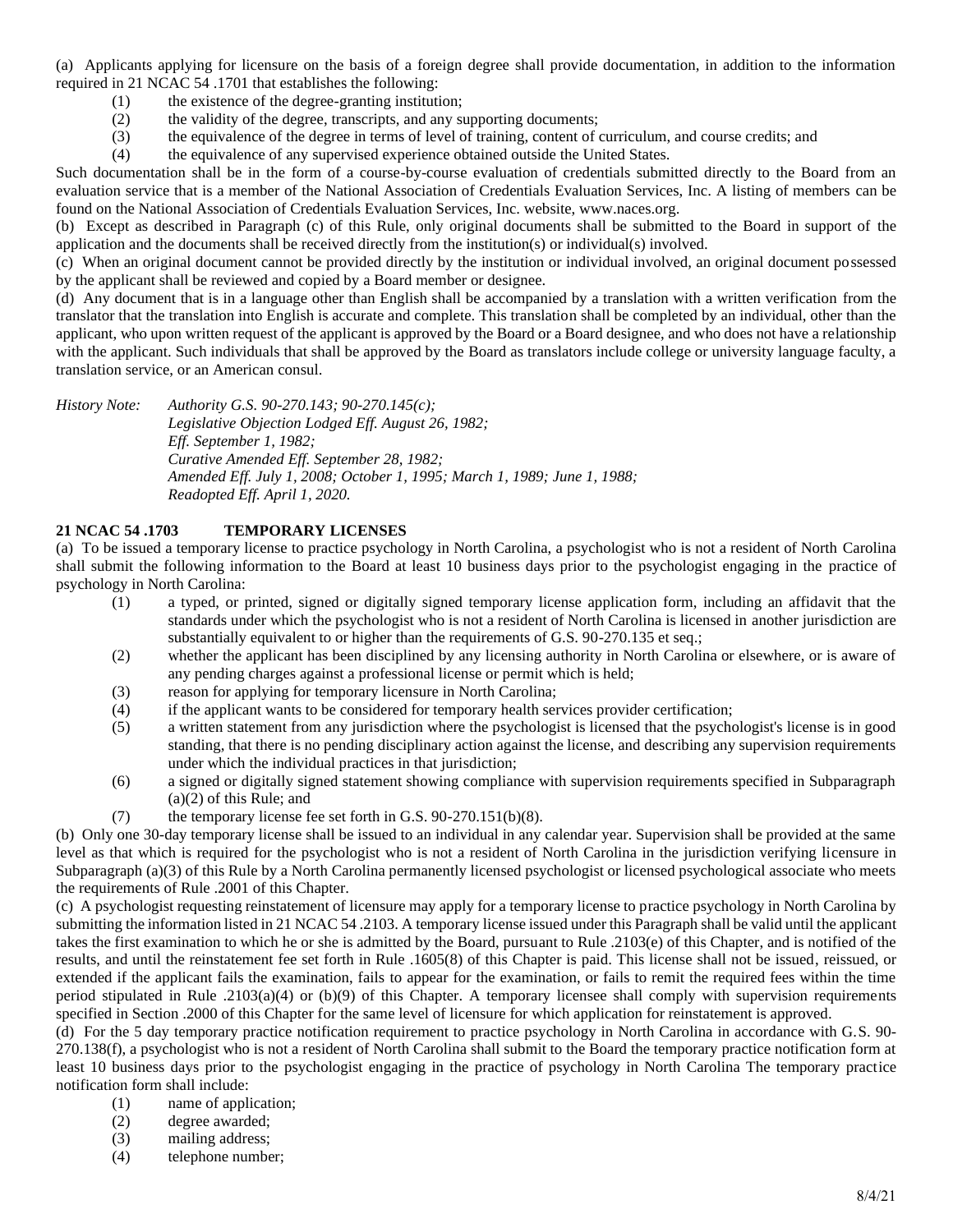- (5) Social Security number;
- (6) name of jurisdiction in which licensed, including date of licensure, and license number;
- (7) dates of intended practice in North Carolina;
- (8) name of North Carolina psychologist(s) with whom applicant will be associating, if applicable;
- (9) description of intended practice in North Carolina; and
- (10) whether required to be supervised for practice in the jurisdiction in which applicant is licensed.

*History Note: Authority G.S. 90-270.139(f); 90-270.139(g); 90-270.143; Eff. September 1, 1982; Amended Eff. September 1, 1996; October 1, 1991; March 1, 1989; June 1, 1988; Readopted Eff. April 1, 2020; Amended Eff. August 1, 2021.*

# **21 NCAC 54 .1704 REVIEW PROCEDURE**

*History Note: Authority G.S. 90-270.9; 90-270.15; Eff. September 1, 1982; Amended Eff. May 1, 1996; October 1, 1991; March 1, 1989; Expired Eff. November 1, 2017 pursuant to G.S. 150B-21.3A.*

# **21 NCAC 54 .1705 ISSUANCE OF LICENSE**

At any time when a licensee is practicing psychology, a licensee shall display the Board-issued licensure certificate in view of the licensee's patients or clients or have the Board-issued wallet licensure card available for view upon request by the licensee's patients or clients.

*History Note: Authority G.S. 90-270.143; Eff. September 1, 1982; Amended Eff. July 1, 1996; Readopted Eff. April 1, 2020.*

# **21 NCAC 54 .1706 REAPPLICATION**

To reapply for licensure, an applicant must submit all information listed in Rule .1701 of this Section and, if applicable, Rule .1702 of this Section. A reapplication shall be reviewed under the statutes and rules in effect on the date of reapplication.

*History Note: Authority G.S. 90-270.143; 150B-11(1); Eff. October 1, 1991; Readopted Eff. April 1, 2020.*

# **21 NCAC 54 .1707 SENIOR PSYCHOLOGIST**

(a) Except as provided in Paragraph (b) of this Rule, to be approved for licensure at the Licensed Psychologist level on the basis of senior psychologist status, an applicant shall hold a doctoral degree in psychology from an institution of higher education and shall meet all of the following requirements:

- (1) is licensed and has been licensed for 12 continuous years at the doctoral level by one or more other state or provincial psychology boards that are members of the Association of State and Provincial Psychology Boards, during which time, and in which jurisdiction(s), he or she has practiced psychology for a minimum of 10 years for at least 20 hours per week;
- (2) has had no disciplinary sanction during his or her period of licensure in any jurisdiction;
- (3) has no unresolved disciplinary complaint with a licensing board in any jurisdiction at the time of application or during the pendency of application in North Carolina; and
- (4) passes the State examination.

(b) An applicant who received the doctoral degree prior to January 1, 1978, upon which his or her psychology licensure in another jurisdiction is based, shall hold a doctoral degree from an institution of higher education and meet all of the requirements specified in Subparagraphs  $(a)(1)$  through  $(a)(4)$  of this Rule.

(c) Except as provided in Paragraph (d) of this Rule, to be approved for licensure at the Licensed Psychological Associate level on the basis of senior psychologist status, an applicant shall hold a master's, specialist, or doctoral degree in psychology from an institution of higher education and shall meet all of the following requirements:

- (1) is licensed and has been licensed for 12 continuous years at the master's level by one or more other state or provincial psychology boards that are members of the Association of State and Provincial Psychology Boards, during which time, and in which jurisdiction(s), he or she has practiced psychology for a minimum of 10 years for at least 20 hours per week;
- (2) has had no disciplinary sanction during his or her entire period of licensure in any jurisdiction;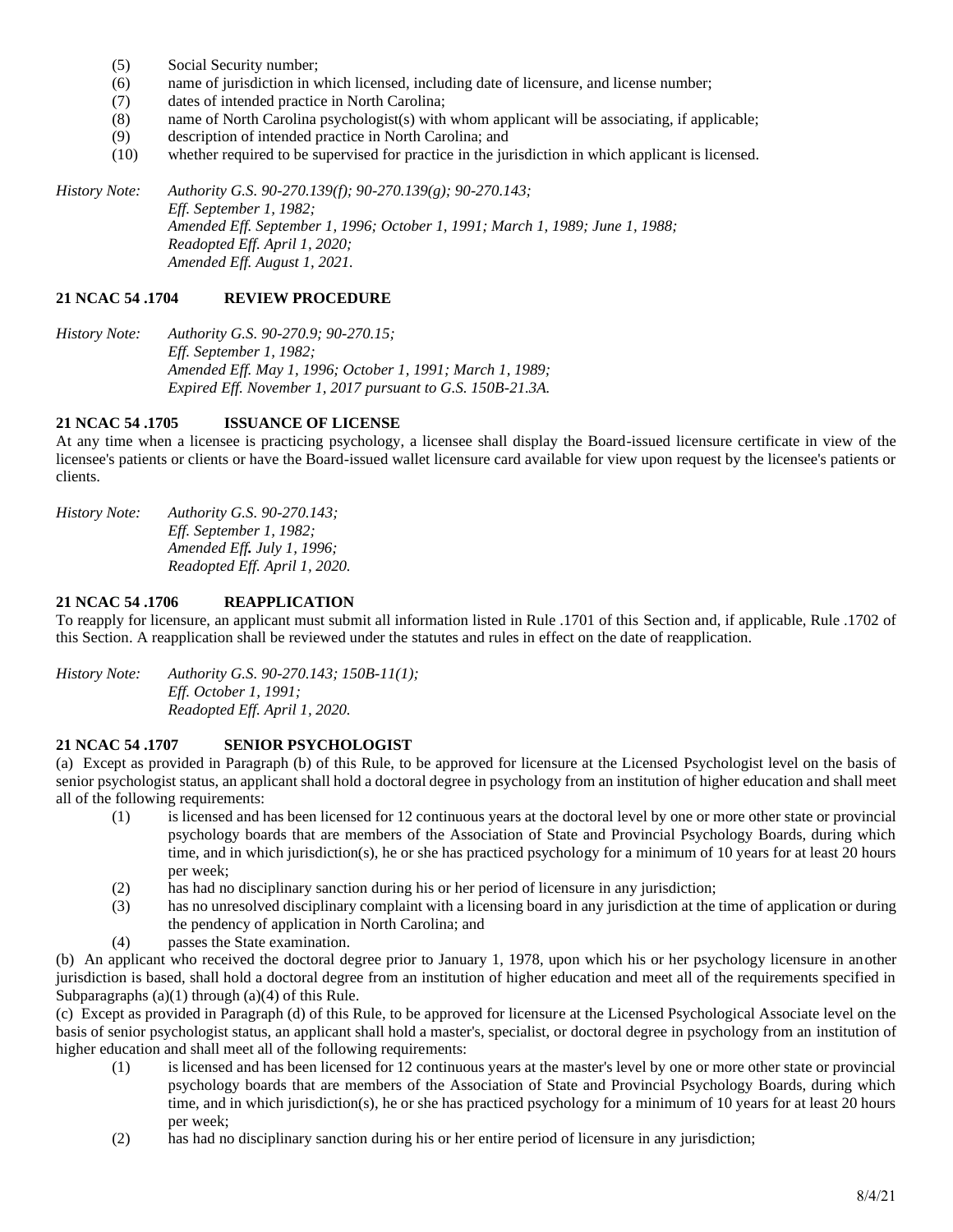- (3) has no unresolved disciplinary complaint with a licensing board in any jurisdiction at the time of application or during the pendency of application in North Carolina; and
- (4) passes the State examination.

(d) An applicant who received the degree prior to January 1, 1978, upon which his or her psychology licensure in another jurisdiction is based, shall hold a master's, specialist, or doctoral degree from an institution of higher education and meet all of the requirements specified in Subparagraphs  $(c)(1)$  through  $(c)(4)$  of this Rule.

(e) The information required for each applicant shall consist of:

- (1) a typed or printed signed or digitally signed application form, as described in Rule .1701(a)(1) of this Chapter, and an affidavit that attests to meeting the requirements specified in Subparagraphs  $(a)(1)$  through  $(a)(3)$  or Subparagraphs  $(c)(1)$  through  $(c)(3)$  of this Rule, as applicable;
- (2) a typed or , signed or digitally signed supervision contract form as described in Rule .1701(a)(3) of this Section;
- (3) the application fee set forth in Rule .1605(6) of this Chapter;
- (4) a signed consent form, completed Fingerprint Record Card, and other such form(s) or information as required by the North Carolina Department of Justice to perform a criminal history record check;
- (5) payment of fee required by the North Carolina Department of Justice to conduct a criminal history record check;
- (6) an official college transcript(s) sent to the Board by any training institution(s) from which the applicant received a graduate degree;
- (7) three completed reference forms, as described in Rule .1701(a)(8) of this Section, from professionals who are familiar with the applicant's current work, one of which is from a doctoral level psychologist; and
- (8) a written verification and report on the status of any occupational licensure, including dates of licensure and any disciplinary action that is pending or has been taken, sent directly to the Board from any other regulatory agency in North Carolina and any other jurisdiction where the applicant has applied for a license, is currently licensed, or previously was licensed.

(f) To be complete, an application shall contain all materials required under Subparagraph (e) of this Rule. An incomplete application shall be active for three months from the date on which the application is received in the Board office. At the end of such time, if still incomplete, the application shall be void, and the applicant shall be deemed to have discontinued the application process. If the individual chooses to pursue licensure at a later date, the individual shall reapply.

(g) To be considered to have made application pursuant to G.S. 90-270.139(a), the information specified in Subparagraphs (e)(1) through (e)(5) of this Rule shall be filed in the Board office within 30 days of offering to practice or undertaking the practice of psychology in North Carolina.

*History Note: Authority G.S. 90-270.139(a); 90-270.143; 90-270.146(a); 90-270.146(e); 90-270.155(a); Eff. January 1, 1996; Amended Eff. March 1, 2008; August 1, 2006; Readopted Eff. April 1, 2020; Amended Eff. August 1, 2021.*

# **SECTION .1800 - EDUCATION**

# **21 NCAC 54 .1801 PRACTICING PSYCHOLOGIST REQUIREMENTS AS OF JUNE 30, 1987**

*History Note: Authority G.S. 90-270.9; 90-270.11(a)(1)c; Eff. September 1, 1982; Amended Eff. March 1, 1989; June 1, 1988; Repealed Eff. May 1, 1996.*

# **21 NCAC 54 .1802 PSYCHOLOGICAL ASSOCIATE**

(a) Licensure for the level of psychological associate shall require a master's degree or specialist degree in psychology from an institution of higher education. The degree program shall meet all of the following requirements:

- (1) The program shall be identified and labeled as a psychology program. The program shall specify in institutional catalogues its purpose to educate and train students to engage in the activities that constitute the practice of psychology as defined in G.S. 90-270.136(8).
- (2) The program shall maintain authority and primary responsibility for the core and specialty areas.
- (3) The program shall have a body of students in residence at the physical campus of the institution who are matriculated in that program for a degree.
- (4) There shall be a full-time psychology faculty employed in residence at the physical campus of the institution, sufficient in size and breadth to carry out its responsibilities, employed by and providing instruction at the physical campus of the institution.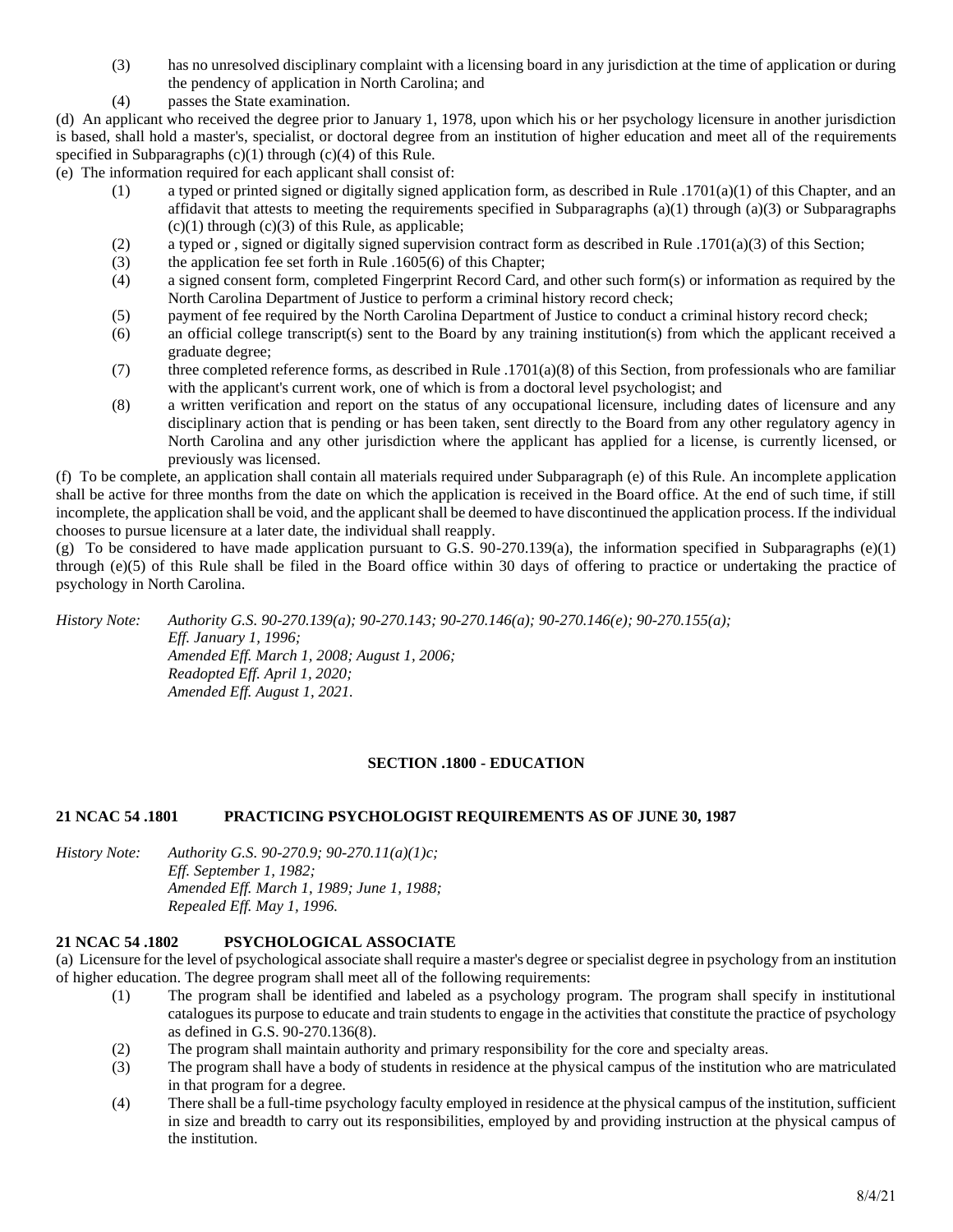- (5) There shall be a psychologist responsible for the student's program, either as the administrative head of the program, or as the advisor, professor, or committee chair for the individual student's program.
- (6) The program shall be an integrated, organized sequence of study in psychology as demonstrated by a curriculum track or tracks wherein course sequences and course content are described in institutional catalogues, departmental handbooks, or other institutional publications.
- (7) The program shall encompass the equivalent of a minimum of one academic year of graduate study in student residence at the institution from which the degree is granted. Residence requires in person interaction with psychology faculty and other matriculated psychology students at the physical campus of the institution. One year's residency is defined as 30 semester (45 quarter or 40 trimester) hours taken in person at the physical campus of the institution over the course of one year.
- (8) The program shall include supervised training experience listed on the applicant's transcript and shall include an internship, externship, practicum, or other supervised field experience related to the area of specialty and the practice of psychology and shall meet all of the following criteria:
	- (A) It shall be a planned and directed program of training for the practice of psychology, in contrast to on-thejob training, and shall provide the trainee with a planned and directed sequence of training that is integrated with the educational program in which the student is enrolled. This supervised training experience shall be planned by the educational program faculty and supervised training experience site staff, rather than by the student.
	- (B) The supervised training experience shall have a written description of the program of training, or a written agreement, developed prior to the time of the training, between the student's educational program and the supervised training experience site, detailing the responsibilities of the student and the supervised training experience site. The agreement shall be approved by the student's educational program prior to the beginning of the supervised training experience.
	- (C) The supervised training experience site shall have a designated licensed or certified psychologist or psychological associate responsible for the supervised training experience.
	- (D) A student enrolled in a supervised training experience shall be designated as any of the following: an "intern," "extern," or "practicum student," or shall hold a title that provides training status for the practice of psychology.
	- (E) The supervised training experience shall be a minimum of 12 weeks consisting of at least 500 hours of supervised training. At least 400 hours of the training shall be in the practice of psychology. Supervision for this supervised training experience shall be provided as required by Parts (G) or (H) of this Subparagraph.
	- (F) The supervised training experience shall be completed within a period of 12 consecutive months at not more than two supervised training experience sites.
	- (G) Except as provided in Part (H) of this Subparagraph, individual in person supervision that oversees the student's practice of psychology shall be provided by a North Carolina licensed psychologist or psychological associate or by a psychologist who is exempt from licensure, pursuant to G.S. 90-270.138(b), at a rate of not less than one hour per week during at least 12 separate weeks of the supervised training experience. The supervisor shall establish and maintain a level of supervisory contact consistent with professional standards and shall be accessible to the student.
	- (H) If completing a supervised training experience outside of North Carolina, the student shall be provided scheduled individual in person supervision by a licensed or certified psychologist or psychological associate or by an individual holding a master's, specialist, or doctoral degree in psychology, at a rate of not less than one hour per week during at least 12 separate weeks of the supervised training experience. The supervisor shall supervise the student practice of psychology and maintain a level of supervisory contact consistent with professional standards and shall be accessible to the student. Proof of the supervisor's license or degree program shall be required by the Board to establish the supervisor's training in psychology.
- (9) Except as provided in Paragraph (b) of this Rule, the program of study shall include a minimum of 45 semester (68 quarter or 60 trimester) hours of graduate study in standard psychology courses, including courses drawn from academic psychology (e.g., social, experimental, physiological, and developmental psychology, and history of psychology), statistics and research design, scientific and professional ethics and standards, and a specialty area. Of the required 45 semester (68 quarter or 60 trimester) program hours, not more than 6 semester (9 quarter or 8 trimester) hours shall be credited for supervised training experience and not more than 6 semester (9 quarter or 8 trimester) hours shall be credited for thesis or dissertation. No credit shall be allowed for audited courses or courses taken at an institution which does not meet the definition of an "institution of higher education" as defined by 90-270.136(5).

(b) If an individual's degree program did not include a minimum of 45 semester (68 quarter or 60 trimester) hours of course content, as defined in Subparagraph (a)(9) of this Rule, but included a minimum of 39 semester (59 quarter or 52 trimester) hours of graduate study in standard psychology courses, as specified in Subparagraph (a)(9) of this Rule, allowing not more than 6 semester (9 quarter or 8 trimester) hours for supervised training experience and 6 semester (9 quarter or 8 trimester) hours for thesis or dissertation, the individual shall be allowed to take, and must pass with a grade of "B" or above, additional graduate level course work to meet the hourly requirement in Subparagraph (a)(9) of this Rule. The individual shall complete standard psychology courses, as defined by Subparagraph (a)(9) of this Rule, to meet the minimum educational requirements to apply for licensure. The course work shall be completed at an institution of higher education in a graduate psychology program in the same specialty area as the degree program completed by the individual and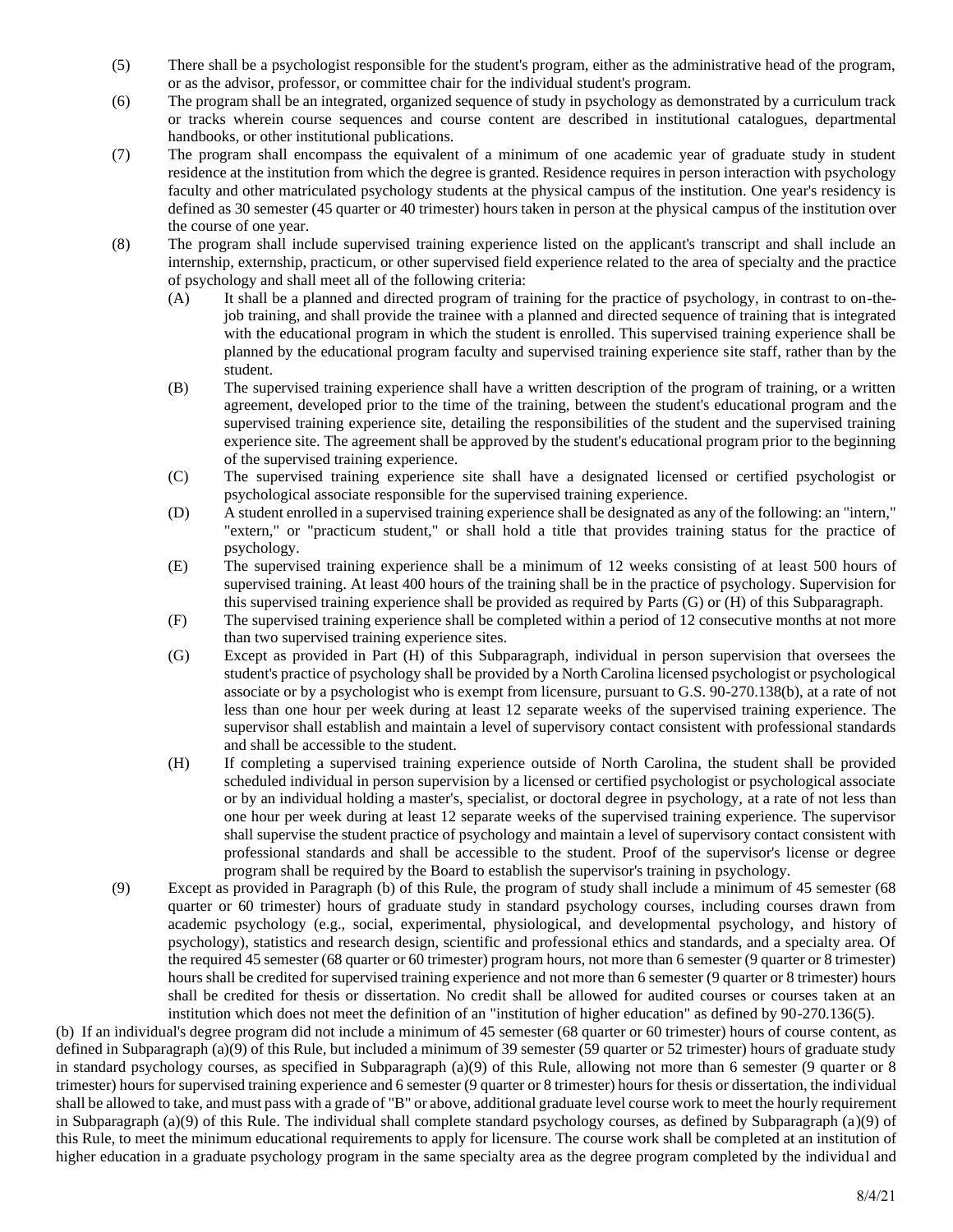shall be reported on an official transcript. No credit shall be accepted by the Board for audited courses. This additional graduate level course work shall not duplicate course work taken by the individual in his or her degree program or prior to admittance to his or her degree program and shall be completed in one or more of the following areas:

- (1) academic psychology (e.g., social, experimental, physiological, and/or developmental psychology, and history of psychology);
- (2) statistics and research design;
- (3) scientific and professional ethics and standards; or
- (4) electives offered in the course of study for the individual's specialty area (e.g., clinical psychology, counseling psychology, school psychology, or other specialty area in psychology).

(c) If an individual's degree program did not include a minimum of 39 semester (59 quarter or 52 trimester) hours in standard psychology courses, allowing not more than 6 semester (9 quarter or 8 trimester) hours for supervised training experience and not more than 6 semester (9 quarter or 8 trimester) hours for thesis or dissertation, the individual shall not be allowed to obtain additional hours at a postgraduate level to meet the hourly requirements in Subparagraph (a)(9) of this Rule.

(d) An individual shall not, under any circumstance following the completion of the individual's master's or specialist degree in psychology, be allowed to complete a practicum, internship, or other supervised training experience requiring the individual to practice psychology in order to meet the minimum educational requirement.

(e) An applicant whose credentials have been approved by the Board for examination at the licensed psychologist level may be issued a license as a psychological associate if the applicant fails an examination at the licensed psychologist level but passes such at the psychological associate level. To receive this license, the applicant shall make a written request to the Board for licensure at the psychological associate level within 30 days from the date when the applicant is notified of his or her examination score.

*History Note: Authority G.S. 90-270.143; 90-270.145(b); Eff. September 1, 1982; Amended Eff. August 1, 2006; July 1, 1997; October 1, 1991; August 1, 1984; Readopted Eff. April 1, 2020; Amended Eff. August 1, 2021.*

# **21 NCAC 54 .1803 LICENSED PSYCHOLOGIST**

(a) Licensure for the level of licensed psychologist shall require a doctoral degree in psychology from an institution of higher education. The doctoral program shall be accredited by the American Psychological Association or the Canadian Psychological Association at the time of the individual's graduation from the program, or one which meets all of the following requirements:

- (1) The program shall be identified and labeled a psychology program. The program shall specify in institutional catalogues its purpose to educate and train students to engage in the activities that constitute the practice of psychology as defined in G.S. 90-270.136(8).
- (2) The program shall maintain authority and primary responsibility for the core and specialty areas.
- (3) The program shall have a body of students in residence at the physical campus of the institution who are matriculated in that program for a degree.
- (4) There shall be a full-time psychology faculty in residence at the physical campus of the institution, sufficient in size and breadth to carry out its responsibilities, employed by and providing instruction at the physical campus of the institution.
- (5) There shall be a psychologist responsible for the applicant's program either as the administrative head of the program, or as the advisor, professor, or committee chair for the individual applicant's program.
- (6) The program shall be an integrated, organized sequence of study in psychology as demonstrated by a curriculum track or tracks wherein course sequences and course content are described in institutional catalogues, departmental handbooks, or other institutional publications.
- (7) The program shall encompass the equivalent of a minimum of three academic years of full-time graduate study, two years of which are at the institution from which the degree is granted, and one year of which is in residence at the institution from which the degree is granted. Residence requires in person interaction with psychology faculty and other matriculated psychology students. One year's residence is defined as 30 semester (45 quarter or 40 trimester) hours taken on a full-time or part-time basis in person at the physical campus of the institution over the course of one year.
- (8) The program shall include practicum, internship, field experiences, or laboratory training related to the area of specialty and the practice of psychology. This experience shall be supervised by a licensed psychologist.
- (9) Except as provided in Paragraph (b) of this Rule, the program of study shall include a minimum of 60 semester (90 quarter or 80 trimester) hours of graduate study in standard psychology courses, exclusive of credits for internship or practicum and thesis or dissertation, including instruction in scientific and professional ethics and standards, research design and methodology, statistics and psychometrics, and the specialty area. No credit shall be allowed for audited courses or courses taken at an institution that does not meet the definition of an "institution of higher education" as defined by G.S. 90-270.136(5).
- (10) The program shall include a minimum of three semester (five quarter or four trimester) hours of coursework in each of these content areas: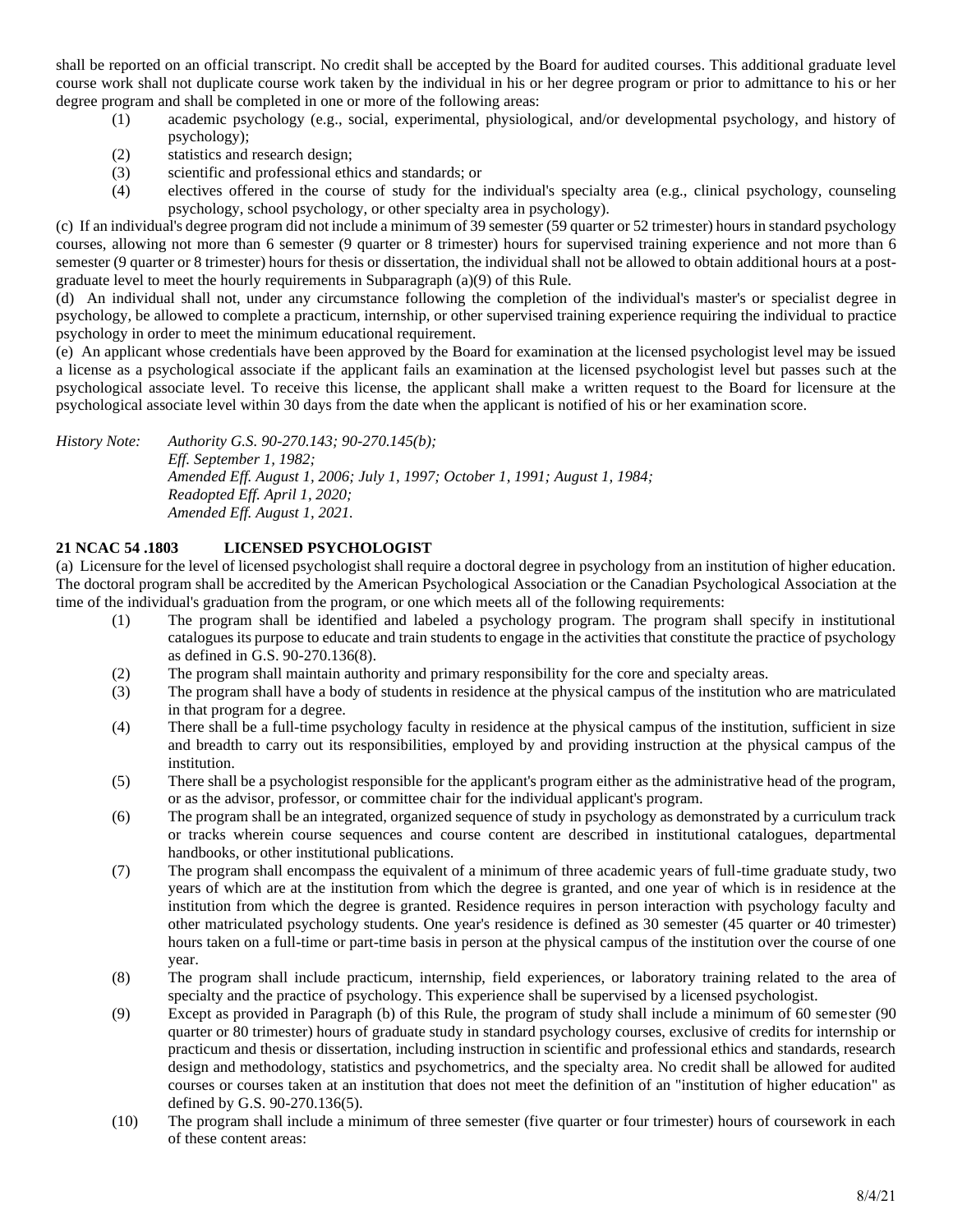- (A) biological bases of behavior, such as, physiological psychology, comparative psychology, neuropsychology, sensation and perception, psychopharmacology;
- (B) cognitive-affective bases of behavior, such as, cognition, memory, learning, thinking, motivation, emotion;
- (C) social bases of behavior, such as, social psychology, group processes, organizational and systems theory, cultural and ethnic bases, sex roles; and
- (D) individual differences, such as, personality theory, human development, abnormal psychology, individual differences.

(b) If an individual's degree program did not include a minimum of 60 semester (90 quarter or 80 trimester) hours in standard psychology courses, as specified in Subparagraphs (a)(9) and (a)(10) of this Rule, but included a minimum of 54 semester (81 quarter or 72 trimester) hours of graduate study in standard psychology courses, as specified in Subparagraphs (a)(9) and (a)(10) of this Rule, exclusive of credits for internship or practicum and thesis or dissertation, the individual shall be allowed to take, and must pass with a grade of "B" or above, additional graduate level course work to meet the hourly requirement specified in Subparagraphs (a)(9) and (a)(10) of this Rule. The individual shall complete , standard psychology courses, as defined by Subparagraphs (a)(9) and (a)(10) of this Rule, to meet the minimum educational requirements to apply for licensure. The course work shall be completed at an institution of higher education in a graduate psychology program in the same specialty area as the degree program completed by the individual and shall be reported on an official transcript. Alternately, the course work may be completed in a formal re-specialization program in psychology at an institution of higher education as defined in G.S. 90-270.136(5), which shall be reported on an official transcript. A formal respecialization program in psychology means a program in which individuals already holding a doctoral degree in psychology complete additional education and training in order to change their specialist area of study. Re-specialization programs involve coursework in a health service psychology field, including clinical, counseling, school or combinations of these areas. Respecialization programs also include education in profession-wide competencies, such as, ethics, assessment, intervention; experiential education such as practicum; and a one-year internship. The individual shall provide a certificate of completion of a respecialization program, issued by the program. No credit shall be accepted by the Board for audited courses. This additional graduate level course work shall not duplicate course work taken by the individual in his or her degree program or prior to admittance to his or her degree program.

(c) If an individual's degree program did not include a minimum of 54 semester (81 quarter or 72 trimester) hours of graduate study in standard psychology courses, exclusive of credits for internship or practicum and thesis or dissertation, the individual shall not be allowed to obtain additional hours at a post-graduate level to meet the hourly requirements in Subparagraphs (a)(9) and (a)(10).

*History Note: Authority G.S. 90-270.143; 90-270.145(a); Eff. June 1, 1988; Amended Eff. July 1, 2009; July 1, 1997; October 1, 1991; March 1, 1989; Readopted Eff. April 1, 2020; Amended Eff. August 1, 2021.*

#### **SECTION .1900 – EXAMINATION**

# **21 NCAC 54 .1901 EXAMINATIONS**

(a) Qualifying Examinations. The following examinations shall be taken as set forth in this Rule. The applicant shall comply with this Rule and the deadlines and procedures established by the examination contractor, and the testing vendor.

- (1) National Examination. An applicant for licensure shall take the national examination after being approved for the national examination by the Board. The national examination is the Examination for Professional Practice in Psychology (EPPP) that is developed by the Association of State and Provincial Psychology Boards (ASPPB). The passing point for licensed psychologist shall be a scaled score of 500, and the passing point for licensed psychological associate shall be a scaled score of 440, unless a licensed psychological associate applies to practice under Rule .2008(h)(3) of this Chapter. Then in order to be approved under Rule .2008(h)(3) of this Chapter, he or she must meet the passing point of a scaled score of 500. If a licensed psychological associate does not meet the passing point of a scaled score of 500, he or she must have been practicing for 5 years, as set forth in Rule .2008(h)(3) of this Chapter in order to apply to practice under Rule .2008(h)(3) of this Chapter. This examination shall not be required for an applicant who has previously taken the EPPP and whose score met the North Carolina passing point which was established for that particular administration date of the examination, unless the Board determines pursuant to G.S. 90-270.148 that an individual shall be required to take and pass a current form of the EPPP. The EPPP shall not be required for an applicant who documents meeting requirements for licensure specified in Rule .1707 of this Chapter.
- (2) State Examination. An applicant for licensure shall take the Board-developed State Examination after being approved for the state examination by the Board. The State Examination shall assess the applicant's knowledge of the North Carolina Psychology Practice Act, the rules of this Chapter and the code of ethics of the American Psychological Association. The passing point for all licensees shall be set at 78 percent of the total scored items on the examination.
- (3) Ethics Renewal Examination. An applicant for license renewal shall take the Board-developed ethics renewal examination every two years. Completion of this examination shall count for one Category A continuing education credit in ethics, as required by Rule .2104(d) of this Chapter.

(b) Special Administrations. Applicants with disabilities as defined by the Americans with Disabilities Act of 1990 (ADA), which is hereby incorporated by reference, including subsequent amendments and editions, available at no cost at www.ada.gov, and documented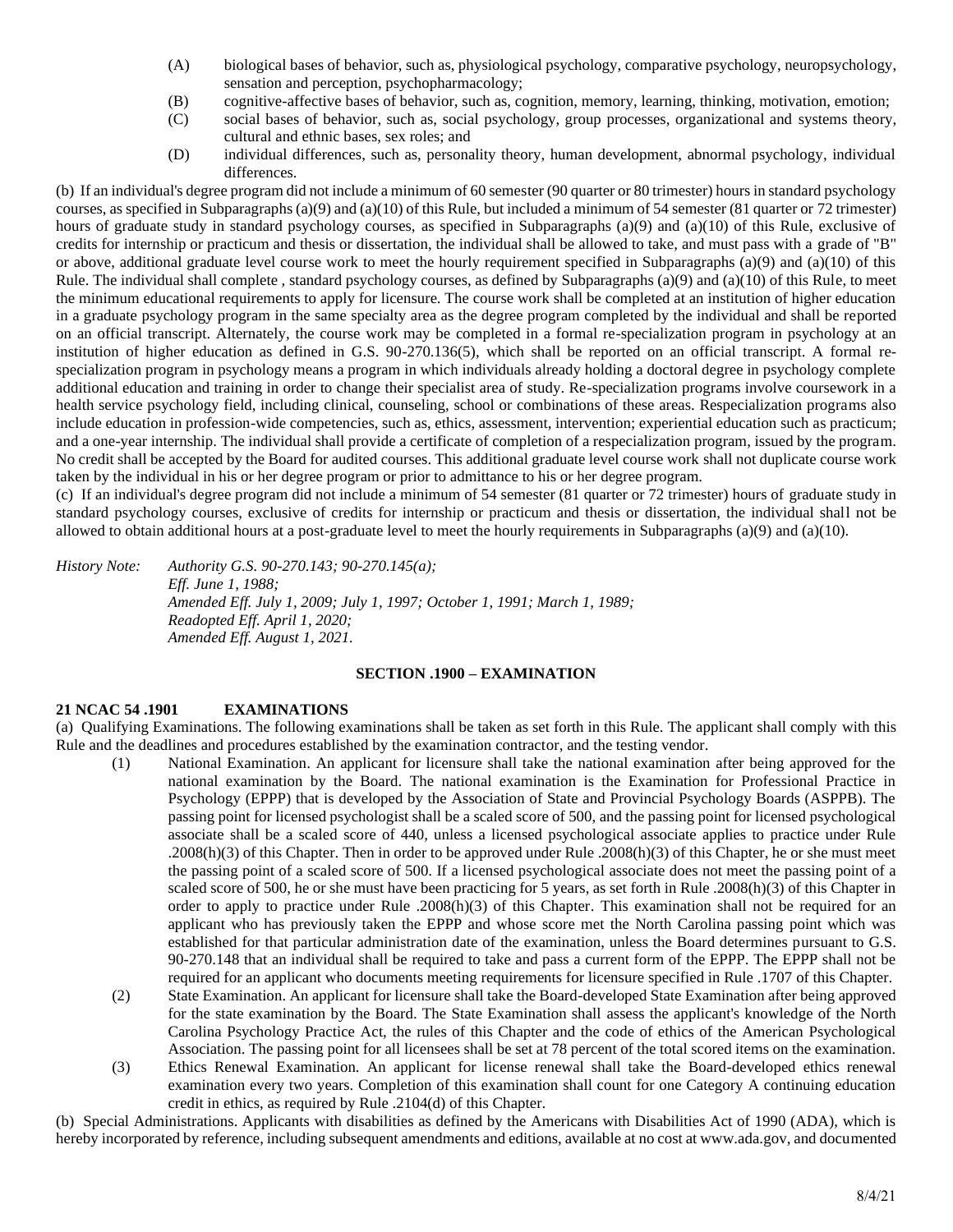by a licensed medical professional shall be administered the EPPP and State examination under conditions that shall minimize the effect of the disabilities on their performance. Special test administrations shall be as comparable as possible to a standard administration.

*History Note: Authority G.S. 90-270.143; 90-270.145; 90-270.147(a)(2); 90-270.148(b); Eff. September 1, 1982; Amended Eff. September 1, 2005; April 1, 2001; October 1, 1996; March 1, 1989; January 1, 1986; July 1, 1985; August 1, 1984; Readopted Eff. April 1, 2020; Amended Eff. August 1, 2021.*

# **21 NCAC 54 .1902 REPORTING OF SCORES**

*History Note: Authority G.S. 90-270.9; Eff. September 1, 1982; Amended Eff. October 1, 1991; January 1, 1986; Expired Eff. November 1, 2017 pursuant to G.S. 150B-21.3A.*

# **21 NCAC 54 .1903 RETAKING THE NATIONAL EXAMINATION**

An applicant may take the national examination no more than 4 times in a 12-month period and no more frequently than every 60 days upon payment of the required fee set forth in Rule .1605(3) of this Section. The 12-month period begins on the date of the letter notifying the applicant that his or her credentials have been approved for national examination by the Board. After failing the national examination for the fourth time or after the passage of 12 months, whichever occurs first, an applicant must reapply for licensure.

*History Note: Authority G.S. 90.270.139(b); 90-270.143; Eff. September 1, 1982; Amended Eff. April 1, 2001; October 1, 1991; March 1, 1989; July 1, 1985; Readopted Eff. April 1, 2020.*

# **21 NCAC 54 .1904 FAILURE TO APPEAR FOR THE NATIONAL EXAMINATION**

(a) If an applicant does not appear for the national examination within four months from the date of the letter sent by the Board notifying the applicant that his or her credentials have been approved for the national examination by the Board, the applicant she shall be deemed to have failed the examination.

(b) If the applicant does not appear for the national examination within the time period set forth in Paragraph (a) of this Rule, the applicant shall be permitted to take the examination within the next consecutive four months without reapplying for licensure.

(c) If the applicant does not appear for an examination within the second four-month period, he or she shall be deemed to have failed the examination a second time and must reapply for licensure. Except as exempt under G.S. 90-270.138, after failing to appear for the examination for the second time, an applicant shall not practice or offer to practice psychology without first becoming licensed by the Board.

*History Note: Authority G.S. 90-270.139(b); 90-270.143; Eff. September 1, 1982; Amended Eff. April 1, 2001; May 1, 1996; October 1, 1991; March 1, 1989; July 1, 1985; Readopted Eff. April 1, 2020; Amended Eff. August 1, 2021.*

# **SECTION .2000 - SUPERVISION**

# **21 NCAC 54 .2001 SUPERVISOR**

(a) Except as provided in Paragraph (b) of this Rule, the following individuals shall be recognized as qualified supervisors for individuals requiring supervision to practice psychology:

- (1) a licensed psychologist who has been issued a permanent license by the Board;
- (2) any person who was in a psychology position with the State of North Carolina on December 31, 1979, and who is still so employed, provided that such supervision is, and was on December 31, 1979, within the psychologist's job description and is only for activities that are part of the duties and responsibilities of the supervisee within his or her position at a State agency or department;
- (3) a doctoral level licensed psychologist who is licensed in the jurisdiction where the supervisee is practicing psychology; or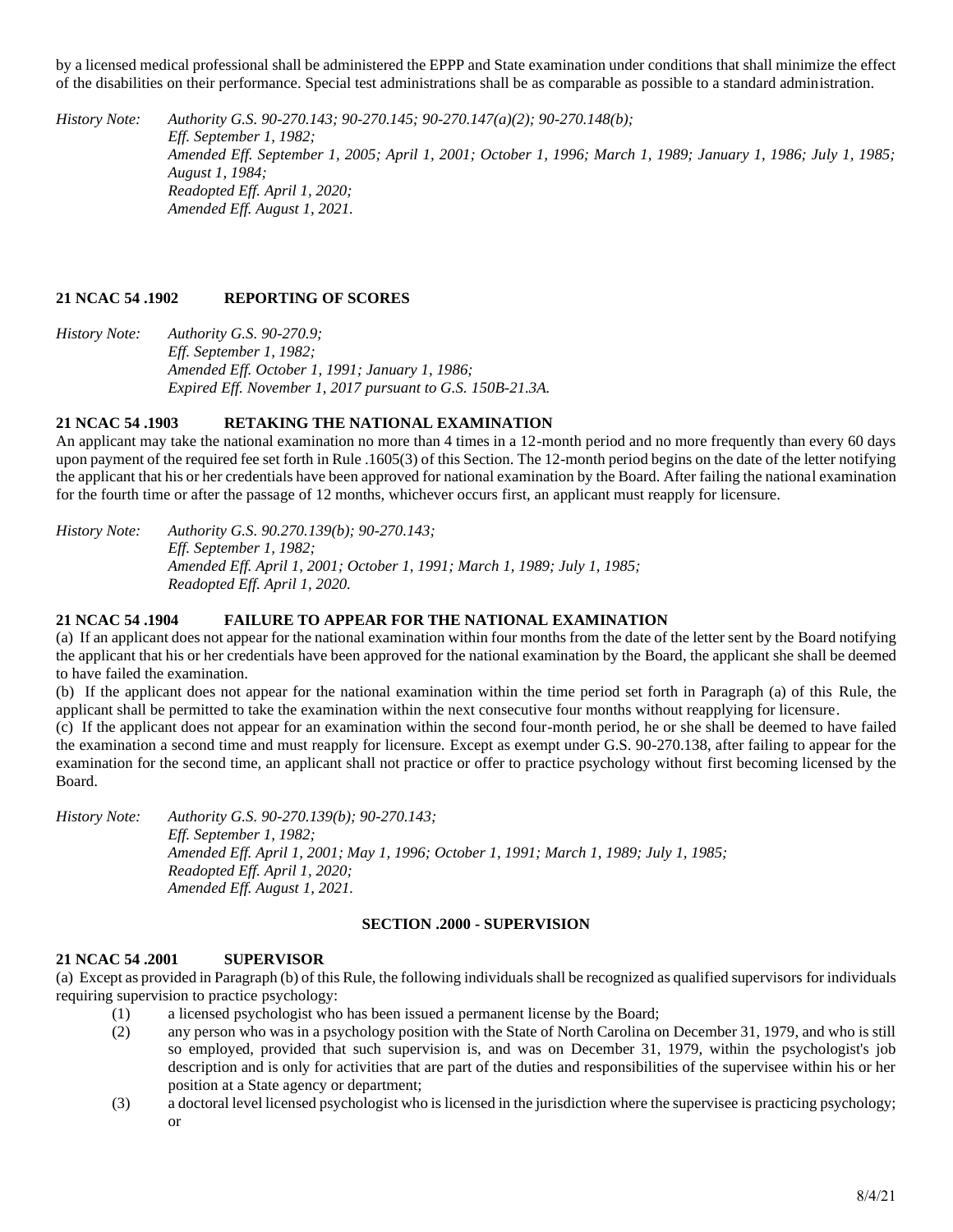(4) a licensed psychological associate who is under supervision as required under Rule .2008 of this Section and is approved to practice under Rule .2008(h)(3) of this Section and is certified as a health services provider psychological associate (HSP-PA) under Rule .2706 of this Chapter.

(b) The Board shall disapprove an otherwise qualified supervisor for the following reasons:

- (1) documentation that the supervisor is not competent or qualified to supervise the supervisee;<br>(2) documentation the supervisor has failed to adhere to legal or ethical standards as set forth in
- documentation the supervisor has failed to adhere to legal or ethical standards as set forth in G.S. 90-270.148(a);
- (3) documentation that there is a lack of similarity between the supervisor's training, experience and area of practice and the supervisee's proposed area(s) of practice;
- (4) documentation that the supervisor has a license against which disciplinary or remedial action has been taken by the Board or any other occupational licensing Board; or
- (5) documentation that the supervisor has not completed the training described, and within the time frame set forth, in Paragraph (c) of this Rule.

(c) A licensee who engages in the supervision of an applicant for licensure, a licensed psychological associate, or a provisionally licensed psychologist in North Carolina must complete a three-hour training session which meets the following requirements:

- (1) addresses how to supervise in accordance with Board rules regarding supervision requirements;
- (2) is sponsored or co-sponsored by an entity approved by the Board as a Category A program sponsor in Rule .2104(b)(3) of this Chapter; and
- (3) is presented by an individual or individuals assigned by the Board.

If a licensee takes the training session on-line, the licensee shall take and complete an examination at the completion of the session. The sponsor or co-sponsor of a training session shall submit a list of attendees who complete the three-hour training session, including completing any examination, to the Board no later than 30 days following the training session. The training shall be completed, and documentation of completion received in the Board's office, no later than September 1, 2022. If the training is not completed by September 1, 2022, a licensee shall not enter into a supervision contract with an applicant, a licensed psychological associate, or a licensed psychologist-provisional until he or she completes the training and the Board receives documentation of such. A licensee who completes the training and passes the examination shall be permitted to count the three hours toward the minimum continuing education hours required in Rule .2104 of this Chapter for the renewal period it was when completed.

(d) The licensee shall be required to take the training set forth in Paragraph (c) of this Rule one time unless the Board finds that he or she is failing to adhere to the supervision requirements set forth in this Section.

- (e) Each supervisor shall:
	- (1) assess his or her ability to meet the supervisory needs of supervisees and potential supervisees;
	- (2) offer and provide supervision only within the supervisor's area(s) of competence;
	- (3) enter into a written agreement with the supervisee on a Board adopted supervision contract form, which sets forth the supervisee's obligations as well as the supervisor's responsibilities to the supervisee;
	- (4) direct the supervisee to practice psychology only within areas for which the supervisee is qualified by education, training, or supervised experience;
	- (5) establish and maintain a level of supervisory contact consistent with that described in the supervision contract form on file with the Board and be accessible to the supervisee;
	- (6) direct the supervisee to keep the supervisor informed of services performed by the supervisee;
	- (7) advise the Board if the supervisor has reason to believe that the supervisee is practicing in a manner that indicates that violations of G.S. 90-270.148(a) have been committed;
	- (8) maintain a record of supervision with a supervisee that documents the following:
		- (A) dates and appointment times of each supervision session, including the length of time of each session;
		- (B) a summary of each session including treatment or assessment issues addressed, concerns identified by the supervisor and supervisee, recommendations of the supervisor, and intended outcome for recommendations of the supervisor; and
		- (C) fees charged, if any, to the supervisee for supervision;
	- (9) except when prevented from doing so by circumstances beyond the supervisor's control, retain securely and confidentially the records reflecting supervision with a supervisee for at least seven years from the date of the last session of supervision with a supervisee. If there are pending legal or ethical investigations or proceedings or if there is any other compelling circumstance, the supervisor shall retain the complete record of supervision securely and confidentially for a period of seven years from the final resolution of such legal or ethical matter;
	- (10) report on the supervision report form that agreed upon supervision has occurred; and
	- (11) file a final supervision report within two weeks of termination of supervision.

(f) To maintain the professional nature of the supervision, a familial or personal relationship, such as a spouse, parent, sibling or close friend, shall not exist between the supervisor and supervisee, except in extraordinary circumstances, such as the lack of availability of any other qualified supervisor. In such cases, the Board shall require documentation from the supervisor or supervisee that no other supervision is available and three reference letters from other mental health professionals regarding the supervisor's ability to perform the supervision requirements under Paragraph (e) of this Rule.

*History Note: Authority G.S. 90-270.139; 90-270.143; Eff. September 1, 1982; Amended Eff. July 1, 1997; October 1, 1991; March 1, 1989;*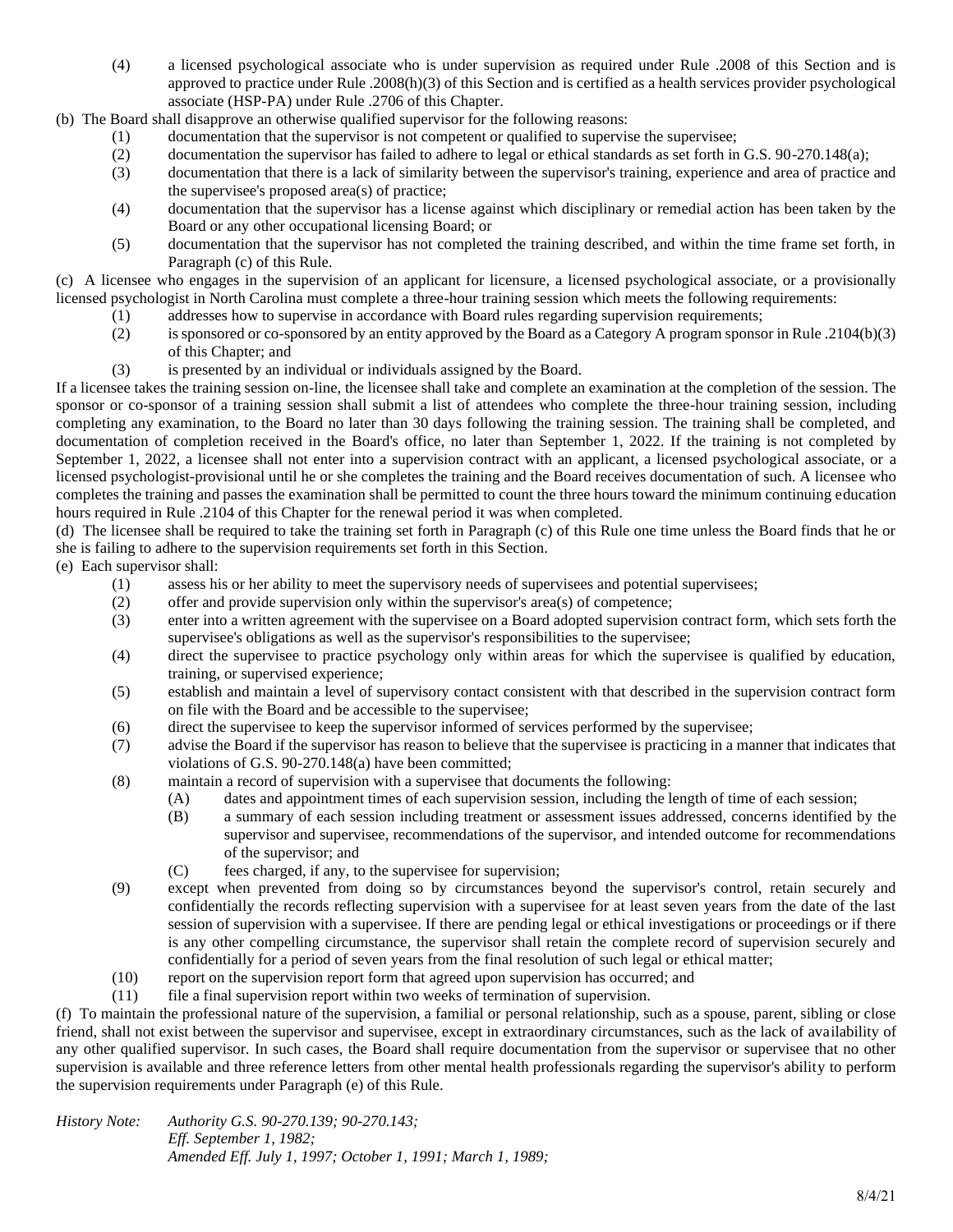*Readopted Eff. January 1, 2021; Amended Eff. August 1, 2021.*

### **21 NCAC 54 .2002 NATURE OF SUPERVISION**

(a) The nature of supervision shall depend on the areas of practice, experience, and training related to the area of specialty of the supervisee. A supervisor shall train the supervisee in skills, methods, and interventions, including enhancement and refinement of previously learned skills.

(b) During supervision, the supervisor and supervisee shall include consideration of the following areas:

- (1) ethical, legal, and professional standards in accordance with G.S. 90-270.148(a);
- (2) technical skills and competency;
- (3) supervisee's utilization of supervision; and
- (4) supervisee's ability to function with reduced supervision, as set forth in Rule .2008 of this Section.

# (c) Each supervisee shall:

- (1) attend scheduled supervision sessions;
- (2) provide the supervisor with a disclosure of psychological services being offered or rendered by the supervisee;
- (3) cooperate with the supervisor to assure that all conditions in Rule .2001(c) of this Section are met;
- (4) provide the supervisor with information necessary for the supervisor to advise the supervisee on cases of possible violations of G.S. 90-270.148(a);
- (5) notify the Board if he or she has reason to believe that the supervisor has behaved in a manner which indicates that the supervisor has committed a violation of G.S. 90-270.148(a); and
- (6) file a revised supervision contract form within 30 days of a change in the conditions specified in the supervision contract form on file with the Board, as set forth in Rule .2008 of this Section.

(d) The supervisee and supervisor shall determine jointly how to notify clients or patients of the supervisory process such as clinical information may be discussed with the supervisor or the means by which the supervisor may be contacted, and which cases, issues, and techniques are necessary for supervision. Supervisors shall not be required to sign or co-sign supervisees' reports, treatment plans, letters, or other clinical documents. Clinical documents are not required to reflect that the supervisee is receiving supervision.

*History Note: Authority G.S. 90-270.139; 90-270.143; Eff. September 1, 1982; Amended Eff. July 1, 1997; October 1, 1991; March 1, 1989; Readopted Eff. April 1, 2020; Amended Eff. August 1, 2021.*

# **21 NCAC 54 .2003 CONTRACTING AND REPORTING 21 NCAC 54 .2004 TIME REQUIREMENTS**

*History Note: Authority G.S. 90-270.2(f); 90-270.4(a2); 90-270.5(d); 90-270.9; 90-270.15(e); Eff. September 1, 1982; Amend Eff. October 1, 1991; March 1, 1989; January 1, 1986; August 1, 1984; Repealed Eff. July 1, 1997.*

# **21 NCAC 54 .2005 DEFINITION OF FACE TO FACE SUPERVISION**

(a) As used in these Rules in this Chapter the term "face-to-face supervision" shall mean both in-person supervision, where the supervisor and supervisee meet in person at the same physical location, and electronic means of face-to-face interaction without meeting in person.

(b) The face‐to‐face supervision shall be live, interactive, and visual. Video or other technology may be used so long as it is real time and involves verbal and visual interaction for the entire session. The face‐to‐face supervision shall maintain the confidentiality of the communication as it relates to the identifying information regarding patients/clients.

(c) When a supervisor and supervisee are deciding whether to meet in person or through electronic medium, they shall consider factors such as:

- (1) whether reports or evaluations will be reviewed and whether that can be done through use of electronic medium;
- (2) whether the supervisory relationship is recently established; or
- (3) whether there are concerns that are better addressed in person.

*History Note: Authority G.S. 90-270.136(f); 90-270.139; 90-270.143; Eff. September 1, 1982; Amended Eff. July 1, 1997; January 1, 1986; August 1, 1984; Readopted Eff. January 1, 2021.*

# **21 NCAC 54 .2006 PSYCHOLOGICAL ASSOCIATE ACTIVITIES**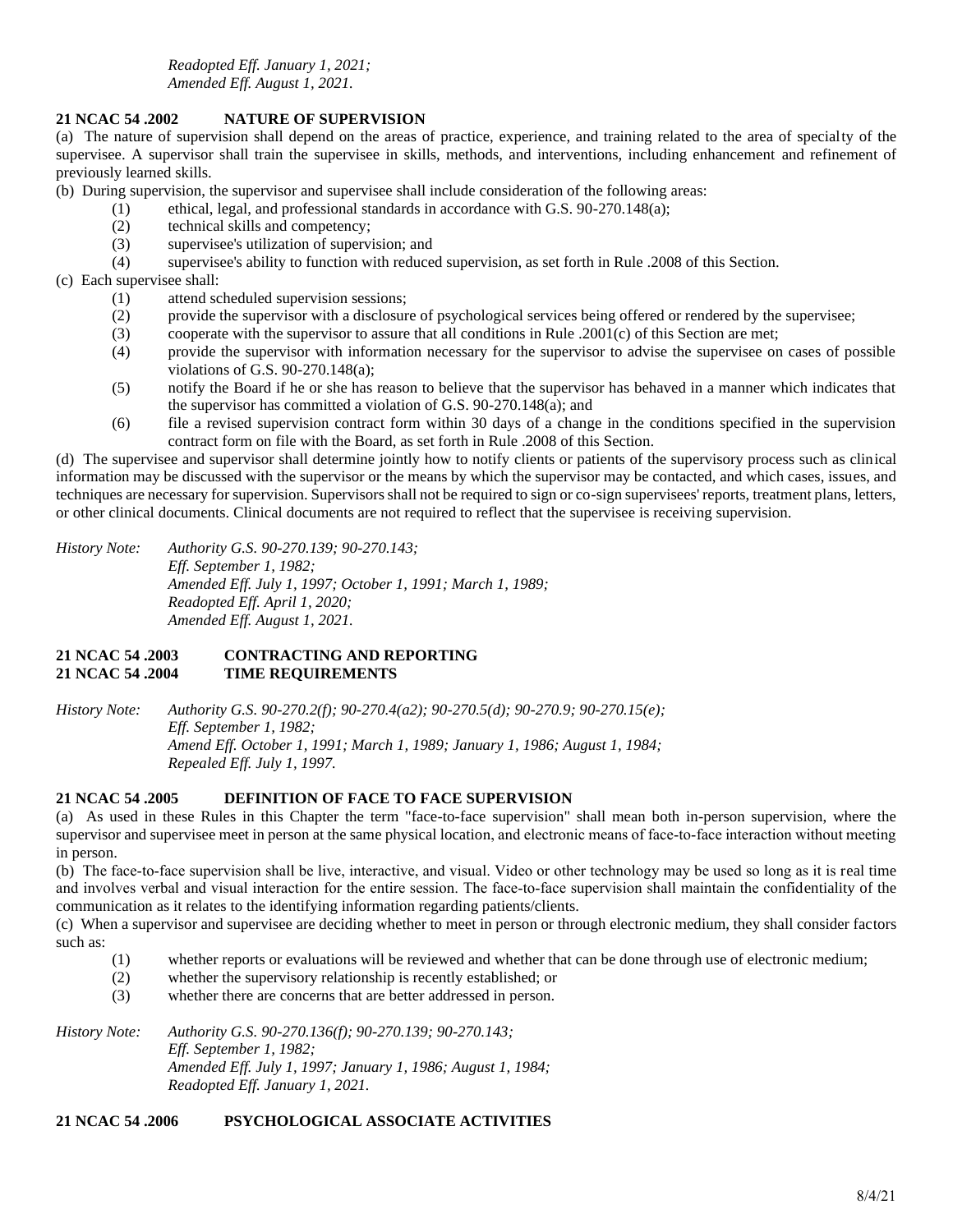(a) The assessment of overall personality functioning by a psychological associate requires supervision. The assessment of personality functioning involves any assessment or evaluative technique which leads to conclusions, inferences, and hypotheses regarding personality functioning. This includes:

- (1) all statements regarding personality attributes, features, traits, structure, dynamics, and pathology or assets;
- (2) the use of personality assessment techniques which include, but are not limited to, observation, interviewing, mental status examinations, word association tests, diagnostic play therapy, and autobiographical techniques; and
- (3) the use of standardized personality techniques or tests. Examples of techniques or tests include, but are not limited to, the following: Rorschach, Thematic Apperception Test, sentence completion tests, the House Tree Person, Minnesota Multiphasic Personality Inventory, the California Personality Inventory, The Millon tests, the 16PF, and all other self-report inventories and questionnaires, as well as scales and check lists completed by others. The tests identified in this Rule as requiring supervision do not constitute an exhaustive list, only the most commonly utilized measures.

Not requiring supervision are screening techniques which lead to simple descriptors of persons which may be completed by a variety of professional and non-professional observers and are interpreted by other parties.

(b) The conduct of neuropsychological evaluations by psychological associates requires supervision. Not requiring supervision are neuropsychological screenings which lead to simple behavioral descriptions rather than clinical interpretations, or the administration of rating devices which may be completed by a variety of professional and non-professional observers and are subsequently interpreted by other parties.

(c) Psychotherapy, counseling, and any other interventions with a clinical population for the purpose of preventing or eliminating symptomatic, maladaptive, or undesired behavior provided by a psychological associate require supervision. Clinical populations include persons with discernible mental, behavioral, emotional, psychological, or psychiatric disorders as evidenced by an established Axis 1 or Axis II diagnosis or V Code condition in the then current DSM and all persons meeting the criteria for such diagnoses. Interventions other than psychotherapy and counseling that are encompassed by this definition include, but are not limited to, psychological assessment, psychoanalysis, behavior analysis/therapy, biofeedback, and hypnosis. Supervision is required when the psychological associate is providing an intervention to persons within a clinical population, directly with the person(s) or in consultation with a third party, for the purpose of preventing or eliminating symptomatic, maladaptive, or undesired behavior. Supervision is required for the design or clinical oversight of interventions for persons within a clinical population, such as biofeedback techniques and behavior intervention programs; however, supervision is not required for the actual implementation of such interventions that were designed for others to implement, which may or may not constitute ancillary services.

(d) The use, including authorization, of intrusive, punitive, or experimental procedures, techniques, or measures by a psychological associate requires supervision. These procedures, techniques, or measures include, but are not limited to, seclusion, physical restraint, the use of protective devices for behavioral control, isolation time-out, and any utilization of punishment techniques involving aversive stimulation. Also included in this definition are any other techniques which are physically intrusive, are restrictive of human rights or freedom of movement, place the client at risk for injury, or are experimental in nature (i.e., in which the efficacy and degree of risk have not previously been clinically established).

(e) Supervision is required for a psychological associate who provides clinical supervision to other service providers who are engaged in activities which would require supervision if directly provided by the psychological associate.

*History Note: Authority G.S. 90-270.139(e); 90-270.143; Eff. October 1, 1991; Amended Eff. October 1, 2006.*

# **21 NCAC 54 .2007 APPLICANTS AND OTHER NONLICENSED INDIVIDUALS**

(a) Except as provided for in this Rule, Rule .1610 of this Chapter, and Rule .1703 of this Chapter, applicants and individuals who have yet to apply for licensure shall not practice or offer to practice psychology without supervision. With the exception of those activities which are exempt from licensure as stipulated in G.S. 90-270.138, all activities comprising the practice of psychology shall be subject to supervision by a supervisor. A minimum of one hour per week of face-to-face individual supervision shall be required in any week in which an applicant practices psychology. Supervision shall be provided by an individual who shall be recognized as an appropriate supervisor of licensees as defined in Rule .2001 of this Section.

(b) An applicant who is not practicing or offering to practice psychology in North Carolina shall not be required to receive supervision. (c) An applicant shall keep a written, notarized supervision contract form on file in the Board's office at all times. A supervision contract form shall document either that supervision is required and shall be received, or that supervision is not required.

(d) An initial written, notarized supervision contract form shall be filed along with the application form. The contents of the contract form can be found in Rule .1701(a)(3) of this Chapter. A new supervision contract form shall be filed within 30 days of a change in the conditions specified in the supervision contract form on file with the Board and within 30 days after receiving written notification from the Board that the filing of a new form is necessary to provide for the protection of the public or the regulation of the practice of psychology.

(e) Supervision reports shall be submitted upon termination of supervision, when there is a change in the conditions specified in the supervision contract form on file with the Board, or at any time that the supervisor has concerns regarding the supervisee's performance. The report form shall include the following:

- (1) legal name;
- (2) license number;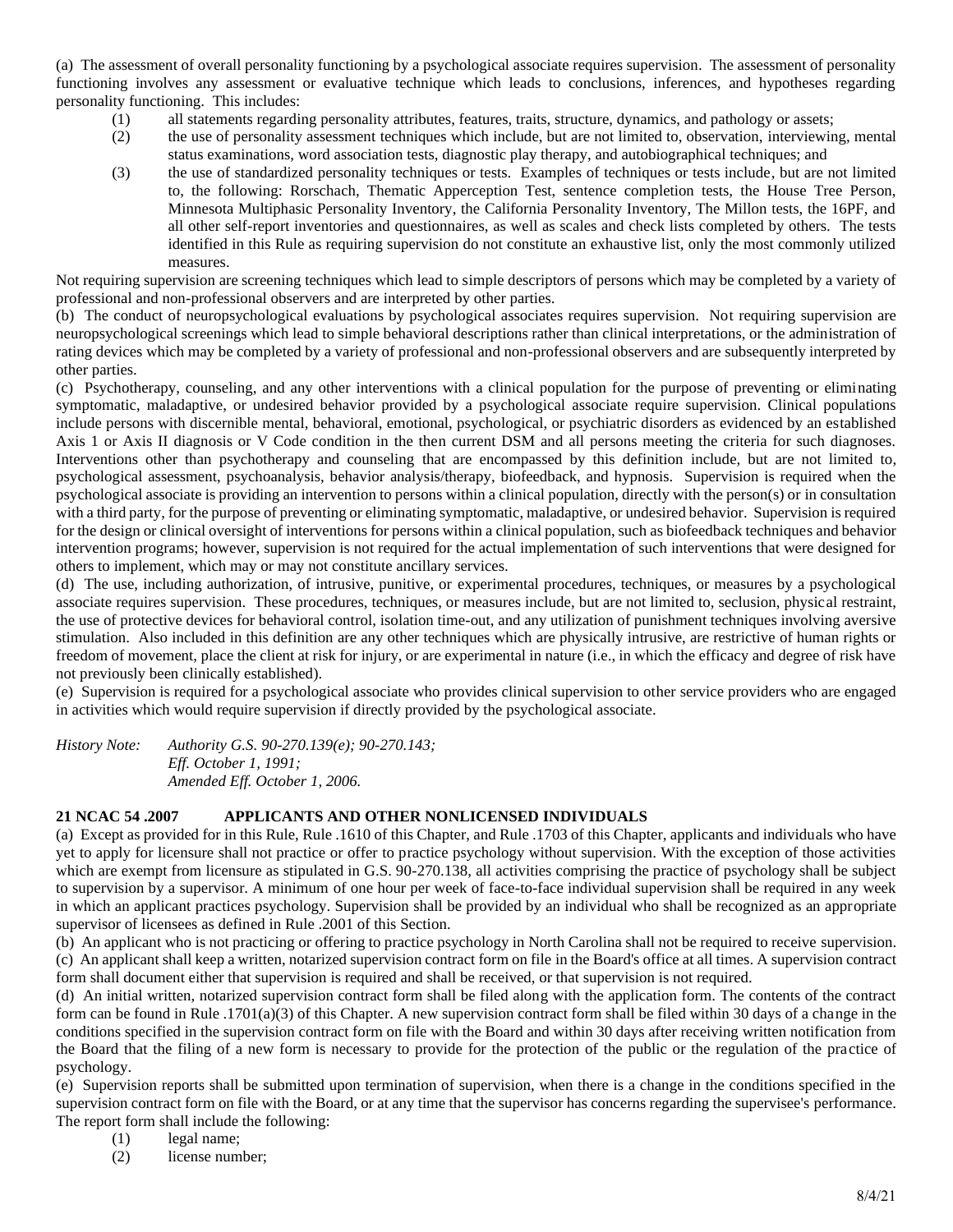- (3) mailing address, email address and telephone number;
- (4) work setting covered by report;
- (5) if work at the setting has been terminated;
- (6) dates covered by the report;
- (7) supervisor's name and license number;
- (8) number of hours of supervision;
- (9) number of supervision sessions;
- (10) number of hours supervisee engaged in activities requiring supervision;
- (11) number of hours supervisee engaged in health service activities;
- (12) ratings of supervisee; and
- (13) if supervisee was unemployed or not practicing psychology in North Carolina.

(f) Additional monitoring and reporting to the Board shall be required in cases where the Board determines by reviewing previous supervision reports or other information (e.g., reference letters, ethical complaints, etc.) problems in the supervisee's failure to practice in accordance with G.S. 90-270.148(a). Additional documentation or an interview with the Board or its designated representative(s) may be required when questions arise regarding the supervisee's practice due to information supplied or omitted on supervision contract forms and reports or when required forms are not filed with the Board.

(g) Contract and report forms can be obtained from the Board's website.

*History Note: Authority G.S. 90-270.139(c); 90-270.143; Eff. April 1, 1994; Temporary Adoption Eff. December 1, 1993, for a period of 180 Days or until the permanent rule becomes effective, whichever is sooner; Amended Eff. July 1, 1997; Readopted Eff. April 1, 2020; Amended Eff. August 1, 2021.*

# **21 NCAC 54 .2008 PSYCHOLOGICAL ASSOCIATE**

(a) A Psychological Associate practicing psychology in North Carolina shall receive supervision for activities specified in G.S. 90- 270.139(e) and Rule .2006 of this Section.

(b) A Psychological Associate whose professional practice is limited to those activities other than those specified in G.S. 90-270.139(e) and Rule .2006 of this Section as requiring supervision shall not be required to receive supervision.

(c) A Psychological Associate who is a regular salaried employee of the State Department of Public Instruction or a local board of education, and whose professional activities are limited only to those for which he or she is employed by that agency, shall not be required to receive supervision. This exemption shall not apply to individuals who contract with the Department of Public Instruction or local boards of education for the delivery of psychological services which otherwise require supervision in the schools.

(d) A Psychological Associate who engages in the practice of psychology in a jurisdiction other than North Carolina shall not be required to receive supervision as set forth in this Rule for those services rendered in another jurisdiction so long as said services in another jurisdiction are rendered in a manner consistent with that jurisdiction's legal requirements.

(e) A written, notarized supervision contract form shall be filed within 30 days of a change in the conditions specified in the supervision contract form on file with the Board and within 30 days after receiving written notification from the Board that the filing of a new form is necessary to provide for the protection of the public or the regulation of the practice of psychology. A supervision contract form shall document either that supervision is required and shall be received, or that supervision is not required. A separate supervision contract form shall be filed for each separate work setting. A work setting is considered as self-employment, employment under an umbrella agency, or employment at a stand-alone business entity. If receiving supervision from more than one supervisor to meet the supervision requirements set forth in this Rule, a separate supervision contract form shall be filed with each individual supervisor.

(f) A supervisor shall report to the Board that agreed upon supervision has occurred and shall file a final report upon termination of supervision. A report shall be submitted to the Board by the following time periods:

- (1) within 30 days after receiving written notification from the Board that such is due;
- (2) within 2 weeks of termination of supervision; and,
- (3) within 2 weeks of a change in the conditions specified in the supervision contract form on file with the Board.

If not receiving supervision, it shall be the responsibility of the Psychological Associate to report such to the Board.

(g) Additional supervision and reporting to the Board shall be required in cases where the Board determines by reviewing previous supervision reports or other information (e.g. reference letters, ethical complaints, etc.) problems in the supervisee's failure to practice in accordance with G.S. 90-270.148(a). Additional documentation or an interview with the Board or its designated representative(s) may be required when questions arise regarding the supervisee's practice due to information supplied or omitted on supervision contract forms and reports or when required forms are not filed with the Board.

(h) Supervision shall be provided in individual, face-to-face supervision, as defined by Rule .2003 of this Section, sessions which shall last no longer than 2 hours or less than 30 minutes by an individual who is an appropriate supervisor as defined in Rule .2001 of this Section. The rates of supervision specified in this Paragraph shall be provided for each separate work setting in which the Psychological Associate engages in the activities requiring supervision. Minimum hours of supervision required for each work setting shall not be split between more than two supervisors. The term "post-licensure" in this Paragraph shall refer to the period following issuance of a Psychological Associate license by the North Carolina Psychology Board. The term "supervised practice" in this Paragraph shall refer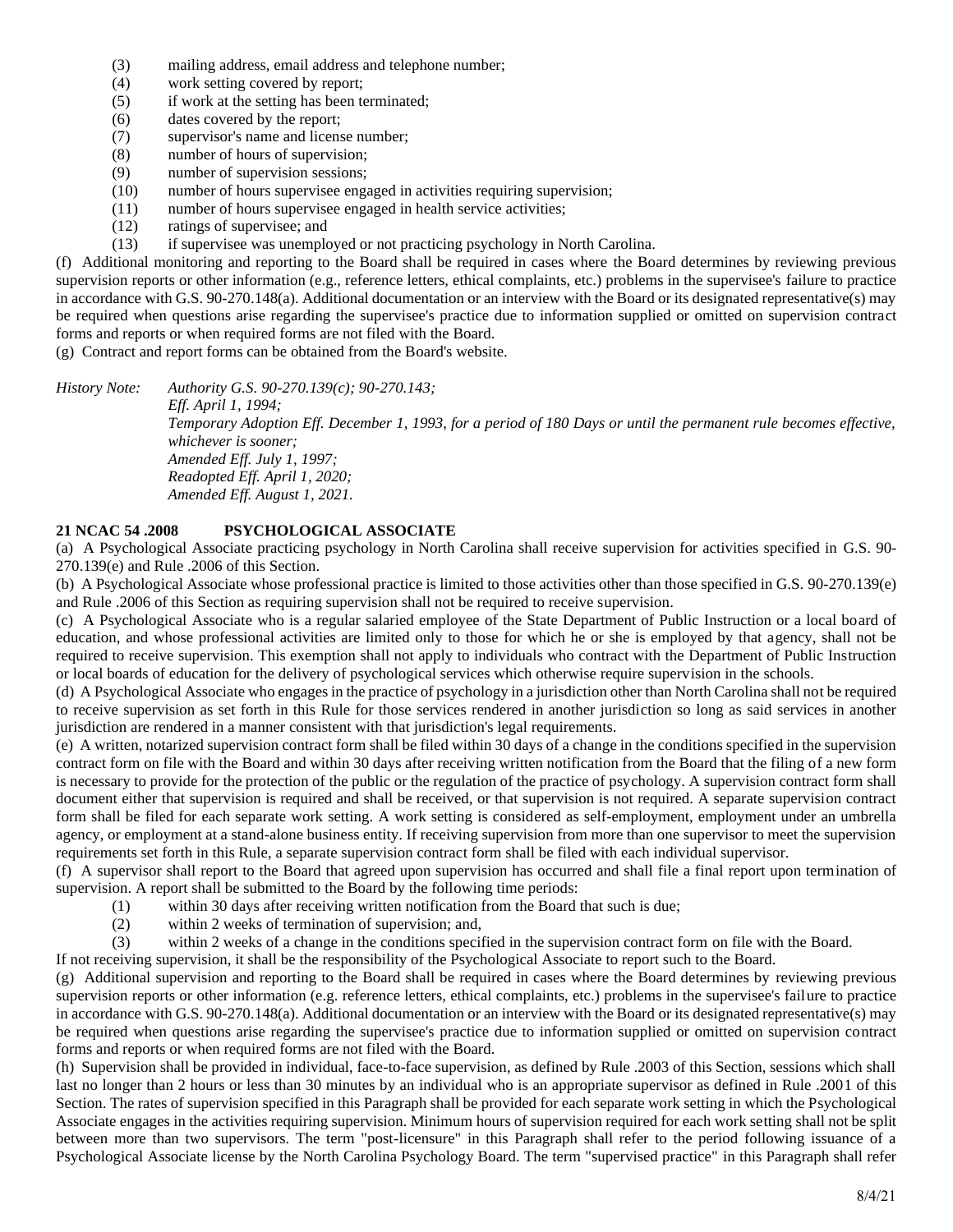to activities requiring supervision as specified in G.S. 90-270.139(e) and Rule .2006 of this Section. Except as provided in Paragraph (g) of this Rule, minimum supervision requirements shall be as follows:

(1) Level 1. For a Psychological Associate with less than 3 calendar years consisting of at least 4500 hours of postlicensure supervised practice, minimum supervision shall be provided as follows:

| No. of hours per month   | No. of hours of required |
|--------------------------|--------------------------|
| engaging in activities   | individual supervision   |
| that require supervision | per month                |
| $1 - 10$                 |                          |
| $11 - 20$                |                          |
| 21 - 30                  | 3                        |
| 31 plus                  |                          |

- (2) Level 2. If a Psychological Associate does not meet the pass point of a scaled score of 500 as set forth in Rule  $.1901(a)(1)$  of this Chapter, then, after receiving a minimum of 3 calendar years consisting of at least 4500 hours of post-licensure supervised practice a minimum of one hour per month individual supervision, the Psychological Associate who engages in activities requiring supervision, shall receive one hour of supervision per month, regardless of the number of hours per month engaging in activities that require supervision. To be approved by the Board for Level 2 supervision, a Psychological Associate shall:
	- (A) make application on an application form provided by the Board, which shall include the following information:
		- (i) legal name;
		- (ii) license number;
		- (iii) license date;
		- (iv) email address;
		- (v) mailing address;
		- (vi) telephone number;
		- (vii) dates of practicing psychology;
		- (viii) total hours of practicing psychology;
		- $(ix)$  job title;
		- (x) work duties; and
		- (xi) name and address of supervisor.
	- (B) document that all performance ratings for the preceding 3 years and 4500 hours of post-licensure supervised practice have been average or above average as reported on previous supervision reports;
	- (C) have received at least one calendar year of supervision from the most recent supervisor; and
	- (D) have the recommendation of the most recent supervisor for this level of supervision.
- (3) Level 3. After a minimum of 3 calendar years consisting of at least 4500 hours of post-licensure supervised practice, as set forth above in Paragraph (h)(1) of this Rule, or 5 calendar years of post licensure supervised experience, as set forth in Paragraph (h)(2) of this Rule if a psychological associate does not meet the scale score of 500, a minimum of one hour every three months of individual supervision shall be provided to a Psychological Associate who engages in activities requiring supervision, provided that a Psychological Associate shall:
	- (A) make application on an application form provided by the Board, which shall include the information set forth in Part  $(h)(2)(A)$  of this Rule;
	- (B) document that all performance ratings for the preceding 3 years and 4500 hours of post-licensure supervised practice have been average or above average for those applying under Subparagraph (h)(1) of this Rule; or 5 years of post-licensure supervised practice for those required to apply under Subparagraph (h)(2) of this Rule;
	- (C) have received at least one calendar year of supervision from the most recent supervisor; and
	- (D) have the recommendation of the most recent supervisor for this level of supervision.
		- (i) The frequency and scope of supervision may, at the discretion of the supervising psychologist, be modified provided that the minimum rate of supervision as defined in Subparagraph  $(h)(1)$ ,  $(h)(2)$  or  $(h)(3)$  of this Rule is provided. The supervising psychologist of record may review, approve, and monitor additional individual or group supervision to be provided to the supervisee by a licensed psychological associate, licensed psychologist holding a permanent or provisional license, or a professional from a related discipline. Such supervision shall not substitute for the minimum requirements specified in Subparagraph  $(h)(1)$ ,  $(h)(2)$  or  $(h)(3)$  of this Rule.
- (j) Contract, report and application forms can be obtained from the Board's website.

*History Note: Authority G.S. 90-270.138(c); 90-270.139(e); 90-270.143; Eff. July 1, 1997; Readopted Eff. January 1, 2021; Amended Eff. August 1, 2021.*

**21 NCAC 54 .2009 LICENSED PSYCHOLOGIST**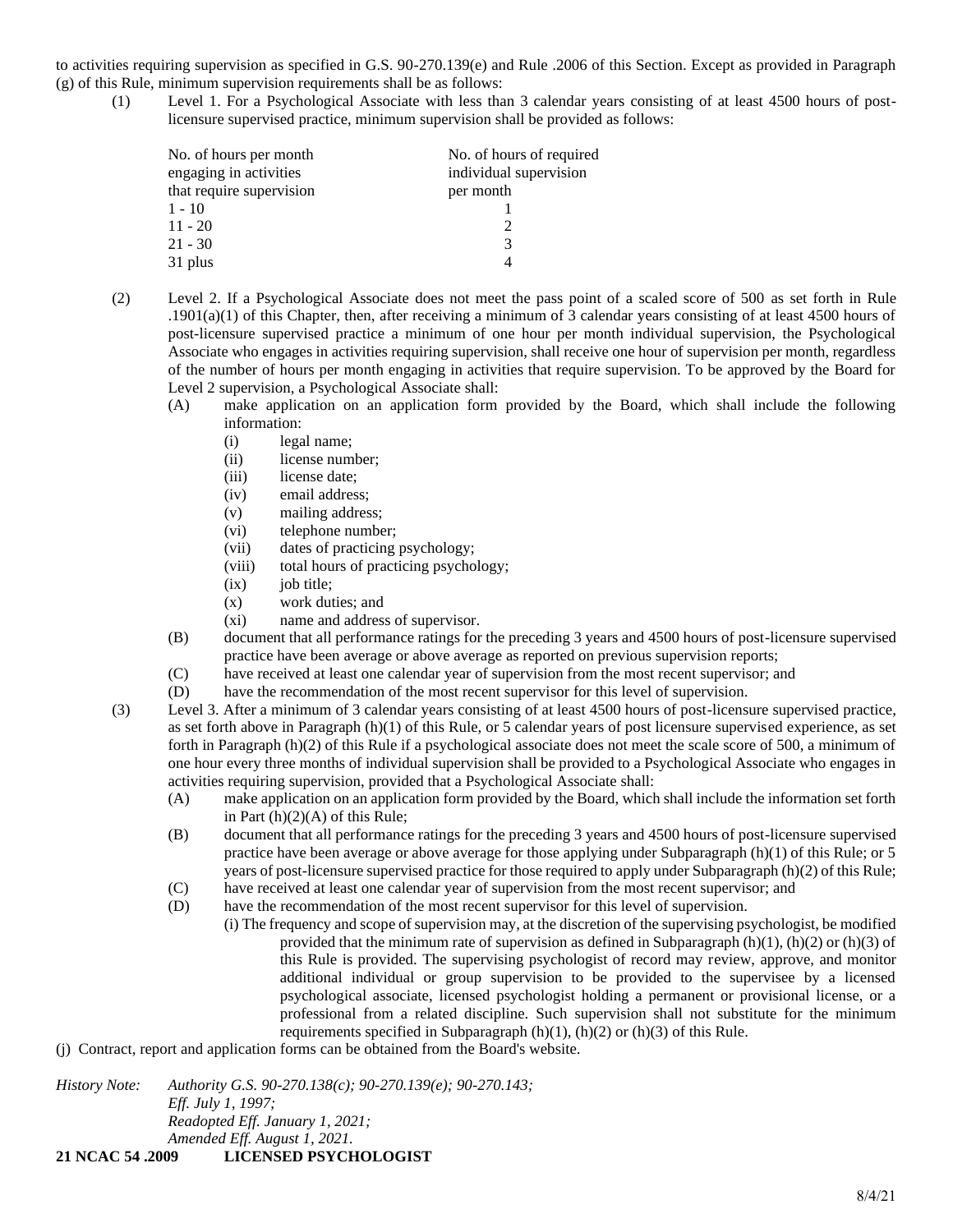(a) Except as provided in Rule .1707 of this Chapter, to be issued a permanent license at the Psychologist level, an applicant shall document a minimum of 2 years consisting of at least 3000 hours of supervised practice which shall meet the requirements specified in Paragraphs (i) and (j) of this Rule. A minimum of 1 calendar year consisting of at least 1500 hours of this supervised practice shall be accrued at the postdoctoral level.

(b) A psychologist who meets all other requirements for a permanent license set forth in G.S. 90-270.145(a) except the two years of supervised experience shall be issued a provisional license at the Psychologist level and shall comply with supervision requirements specified in this Rule.

(c) If practicing psychology in North Carolina, a provisional licensee shall receive at least one hour per week of face-to-face individual supervision by an appropriate supervisor as defined in Rule .2001 of this Section until permanent status is approved by the Board.

(d) A provisional licensee who engages in the practice of psychology in a jurisdiction other than North Carolina shall not be required to receive supervision specified in this Rule for those services rendered in another jurisdiction so long as said services in another jurisdiction shall be rendered in a manner consistent with that jurisdiction's legal requirements.

(e) A written, notarized supervision contract form shall be filed within 30 days of a change in the conditions specified in the supervision contract form on file with the Board and within 30 days after receiving written notification from the Board that the filing of a new form is necessary to provide for the protection of the public or the regulation of the practice of psychology. A supervision contract form shall document either that supervision is required and shall be received, or that supervision is not required. A separate supervision contract form shall be filed for each separate work setting. A work setting is considered as self-employment, employment under an umbrella agency, or employment at a stand-alone business entity. If receiving supervision from more than one supervisor, a separate supervision contract form shall be filed with each individual supervisor.

(f) A supervisor shall report to the Board that agreed upon supervision has occurred and shall file a final report upon termination of supervision. If not receiving supervision, it shall be the responsibility of the provisional licensee to report such to the Board. A report shall be submitted to the Board within 30 days after receiving written notification from the Board that such is due, within 2 weeks of termination of supervision, and within 2 weeks of a change in the conditions specified in the supervision contract form on file with the Board.

(g) Additional supervision and reporting to the Board shall be required in cases where the Board determines by reviewing previous supervision reports or other information (e.g. reference letters, ethical complaints, etc.) problems in the supervisee's failure to practice in accordance with G.S. 90-270.148(a). Additional documentation or an interview with the Board or its designated representative(s) may be required when questions arise regarding the supervisee's practice due to information supplied or omitted on supervision contract forms and reports or when required forms are not filed with the Board.

(h) One year of supervised experience shall meet all of the following criteria for a training program in psychology:

- (1) The training shall be a planned sequence of training experience in the practice of psychology, in contrast to "on the job" training, and shall provide the trainee with a planned, programmed sequence of training experience.
- (2) The training site shall have a written statement or brochure which describes its training program and is made available to prospective trainees.
- (3) Trainees shall be designated as "interns," fellows," or "residents," or shall hold other designation which indicates training status.
- (4) The training shall be completed within a consecutive period of 24 months.
- (5) The training shall consist of at least 1500 hours of practice in psychology as defined by G.S. 90-270.136(8).
- (6) A minimum of two doctorally trained licensed, certified, or license eligible psychologists shall be supervisors at the training site.
- (7) The training shall be under the direction of a licensed, certified, or license eligible doctorally trained psychologist who shall be on the staff of the training site, who shall approve and monitor the training, who shall be familiar with the training site's purposes and functions, and who shall agree to assume responsibility for the quality, suitability, and implementation of the training experience.
- (8) The training shall provide a minimum of two hours per week of individual face-to-face discussion of the trainee's practice, with the intent of overseeing the psychological services rendered by the trainee. Supervision may be provided in part by psychiatrists, social workers, or other related professionals qualified by the training site, but at least 50% of supervision shall be provided by licensed, certified, or license-eligible doctorally trained psychologists.
- (9) In addition to individual supervision, the training site shall provide a minimum of two hours per week of instruction which may be met by group supervision, assigned reading, seminars, and similarly constituted organized training experiences.
- (10) Internships accredited by the American Psychological Association shall be deemed to meet the requirements in this Paragraph.
- (i) One year of supervised experience shall meet all of the following criteria:
	- (1) A minimum of one hour per week of face-to-face, individual supervision shall be provided.
	- (2) The experience shall consist of a minimum of 1 calendar year, shall include 1500 hours of practice, and shall be completed within a consecutive 4-year period.
	- (3) Supervision shall be provided for the practice of psychology as defined by G.S. 90-270.136(8).
	- (4) Supervision shall be provided by an individual who is an appropriate supervisor of licensees as defined in Rule .2001 of this Section.
- (j) Contract and report forms can be obtained from the Board's website.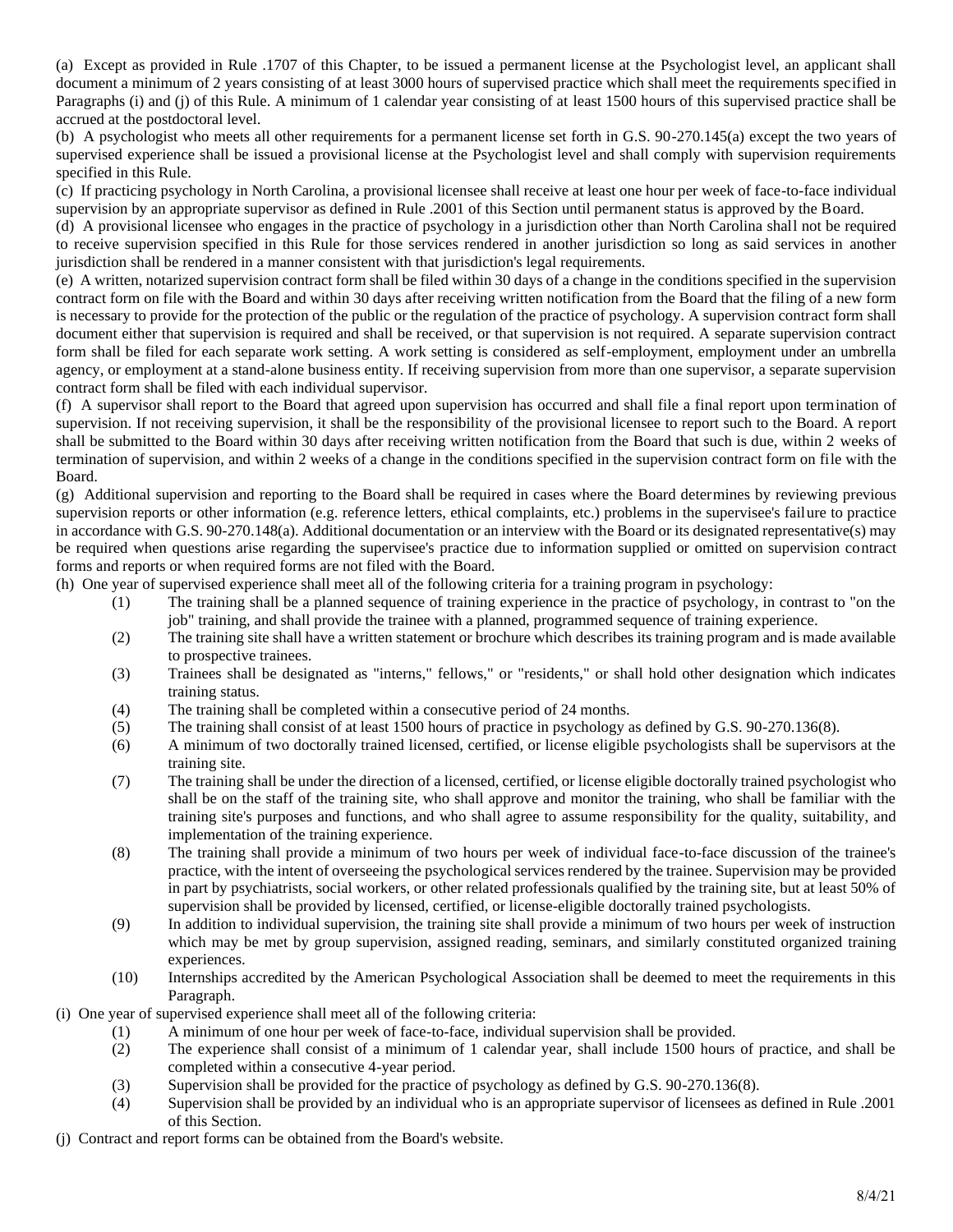*History Note: Authority G.S. 90-270.139(d); 90-270.143; Eff. July 1, 1997; Readopted Eff. April 1, 2020; Amended Eff. August 1, 2021.*

#### **SECTION .2100 - RENEWAL**

### **21 NCAC 54 .2101 LICENSE RENEWAL FORM**

(a) A licensee shall renew his or her license by October 1 of each even numbered year by submitted to the Board a completed renewal application form.

(b) The form shall include the following information:

- (1) legal name;
	- (2) license number;
	- (3) current addresses and email address;
	- (4) telephone number;
	- (5) area of specialty;
	- (6) principal setting of practice;
	- (7) any malpractice actions;
	- (8) whether denied a professional license, had a professional license disciplined, or have pending charges against a professional license;
	- (9) whether convicted of, or entered a plea of guilty or nolo contendere to any felony or any misdemeanor involving moral turpitude, misrepresentation or fraud in dealing with the public, or conduct otherwise relevant to fitness to practice psychology, or a misdemeanor charge reflecting the inability to practice psychology with due regard to the health and safety of clients or patients;
	- (10) whether completed required continuing education during the preceding two years, as required by Rule .2104 of this Section; and
	- (11) a complete supervision report shall be submitted.

(c) Failure of a postal service or an internet provider to deliver the renewal application or failure of a licensee to submit all required information on the form by the deadline set forth in G.S. 90-270.147(a), shall not excuse the late fee or prevent license suspension.

*History Note: Authority G.S. 90-270.143; 90-270.147; Eff. September 1, 1982; Amended Eff. May 1, 1996; October 1, 1991; August 1, 1984; Readopted Eff. April 1, 2020; Amended Eff. August 1, 2021.*

# **21 NCAC 54 .2102 SECOND NOTICE**

(a) If a licensee has not sent in a renewal application and fee required in accordance with G.S. 90-270.147(1), the Board shall send a second notice of renewal to the licensee. Upon receipt of the second notification, the licensee shall provide the required information. (b) Failure to provide the required renewal application and fees within 60 days of the renewal date shall result in the automatic suspension of the license.

*History Note: Authority G.S. 90-270.143; 90-270.147(1); 90-270.148(f); Eff. September 1, 1982; Readopted Eff. April 1, 2020; Amended Eff. August 1, 2021.*

#### **21 NCAC 54 .2103 REINSTATEMENT**

(a) The information required for each applicant requesting reinstatement of licensure after a license has been suspended due to non-renewal shall consist of:

(1) completed reinstatement application form. The form shall include the following information:

- (A) applicant's legal name;
- (B) mailing address and telephone number;
- (C) business name, mailing address and telephone number;
- (D) Social Security number;
- (E) e-mail address;
- (F) date and place of birth;
- (G) licensure or applicant for licensure by another psychology board;
- (H) if taken, the score on the Examination for Professional Practice in Psychology;
- (I) whether applicant has previously applied for a license to practice psychology in North Carolina;
- (J) whether the applicant was denied a professional license or permit, privilege of taking an examination, had a professional license or permit disciplined by any licensing authority in North Carolina or elsewhere, or charges are pending against a professional license or permit held by the applicant;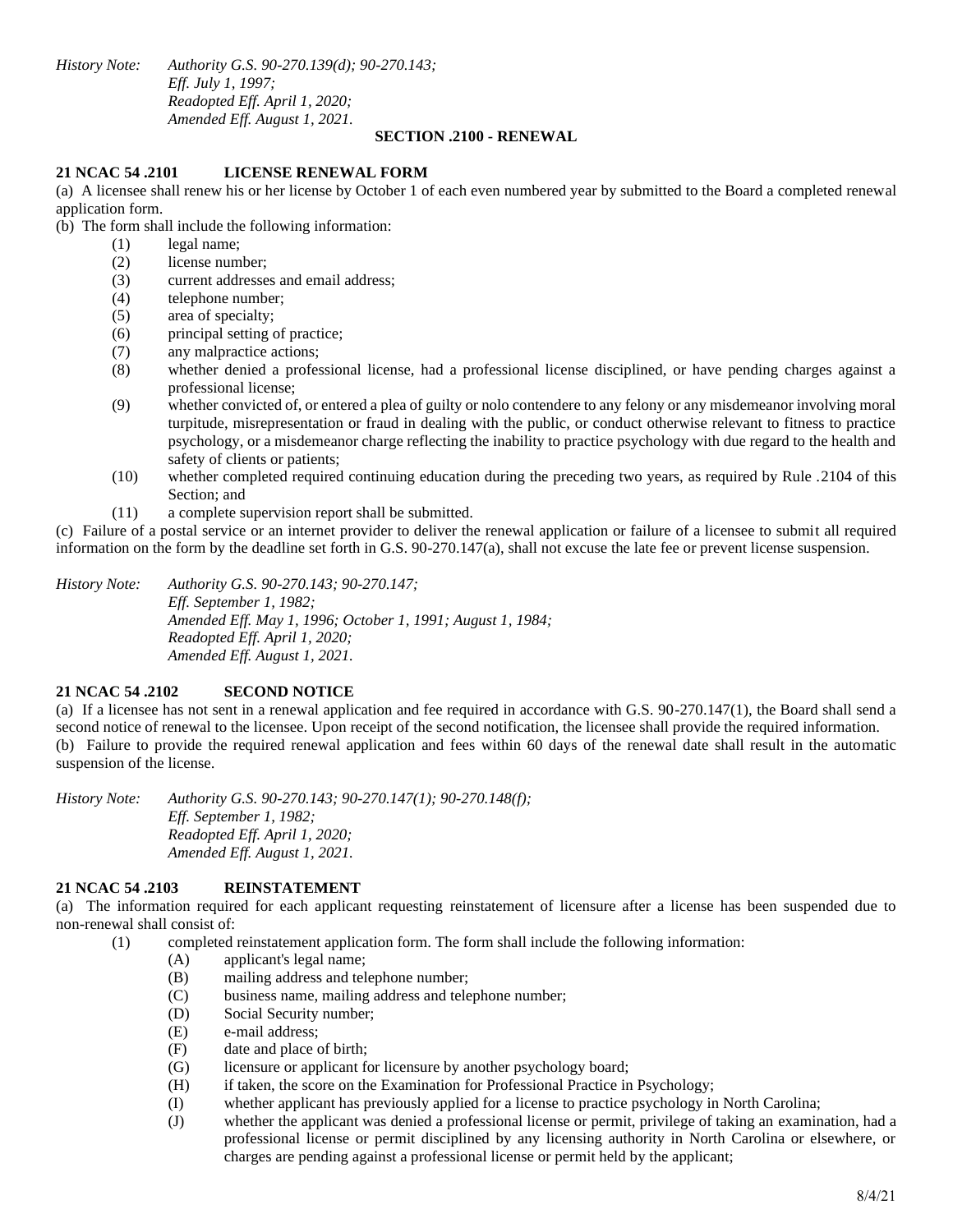- (K) whether the applicant has withdrawn an application for licensure or an application to take a professional licensing examination in North Carolina or elsewhere;
- (L) whether the applicant has ever been convicted of, or entered a plea of guilty or nolo contendere to any felony or misdemeanor other than a minor traffic violation;
- (M) other fields of work for which the applicant is licensed or certified; or has applied for licensure or certification;
- (N) whether the applicant holds a diploma from the American Board of Professional Psychology;
- (O) whether doctoral program was APA accredited at the time of graduation;
- (P) names of graduate programs attended and dates degrees awarded;
- (Q) names and mailing addresses of three professional references, other than supervisors;
- (R) all work experience including, any graduate internship, practicum, or other supervised training experience that serves as the basis for current application for licensure;
- (S) reason for reapplying for licensure in North Carolina;
- (T) any disability that may require some special accommodation, as set forth in the ADA in taking licensing examinations;
- (U) if applying for Health Services Provider Certification; and
- (V) certify that the applicant has read and understands the public notice statement on employee misclassification maintained on the Board's website and whether the applicant has been investigated for employee misclassification within the past 12 months.
- (2) documentation of having completed a minimum of 24 continuing education hours as specified in Rule .2104 of this Section during the two years preceding the date of application for reinstatement of licensure;
- (3) completed supervision report form, if applicable; and
- (4) payment of the renewal and reinstatement fees.

The information listed in this Paragraph shall be filed in the Board office within 30 days after a license has been suspended due to nonrenewal.

(b) The information required for each applicant requesting reinstatement of licensure after a license has been suspended for more than 30 days due to non-renewal or after a license has been voluntarily relinquished with the Board's , consent, pursuant to G.S. 90-270.148(h), shall consist of:

- (1) typed or legibly printed, signed or digitally signed application form and supervision contract form;
- (2) signed consent form, completed Fingerprint Record Card, and other such form(s) or information as required by the North Carolina Department of Justice to perform a criminal history record check;
- (3) payment of fee required by the North Carolina Department of Justice to perform a criminal history record check;
- (4) documentation of having completed a minimum of 24 continuing education hours as specified in Rule .2104 of this Section during the two years preceding the date of application for reinstatement of licensure;
- (5) completed supervisory forms from present and past supervisors, if applicable, as set forth in G.S. 90-270.148(h);
- (6) three completed reference forms from professionals who are familiar with the applicant's current work, one of which shall be from a doctoral level psychologist, as set forth in Rule .1701(a)(8) of this Chapter;
- (7) written verification and report on the status of any occupational licensure, including dates of licensure and any disciplinary action which is pending or has been taken, sent directly to the Board from any other regulatory agency in North Carolina and any other jurisdiction in which the applicant has applied for a license, is currently licensed, or previously was licensed, if applicable;
- (8) official graduate college transcripts sent directly to the Board by the training institution(s); and
- (9) payment of the renewal and reinstatement fees within 30 days after receiving notification from the Board that reinstatement of licensure has been approved.

(c) An application shall contain all required materials as set forth in Paragraphs (a) and (b) of this Rule to be complete. An incomplete application shall be active for three months from the date of application. At the end of such time, if still incomplete, the application shall be void, and the applicant shall be deemed to have discontinued the application process. If the individual chooses to pursue licensure at a later date, the individual shall reapply.

(d) To be considered to have made application for reinstatement of licensure pursuant to Paragraph (b) of this Rule the information specified in Subparagraphs (b)(1) through (b)(4) of this Rule shall be filed in the Board office within 30 days of offering to practice or undertaking the practice of psychology in North Carolina.

(e) The Board shall require applicants for reinstatement to take the state examination.

*History Note: Authority G.S. 90-270.143; 90-270.147(a)(2); 90-270.148.(f),(h); 90-270.155(a); Eff. August 1, 1984; Amended Eff. March 1, 2008; May 1, 1996; November 1, 1991; March 1, 1989; Readopted Eff. April 1, 2020; Amended Eff. August 1, 2021.*

# **21 NCAC 54 .2104 CONTINUING EDUCATION**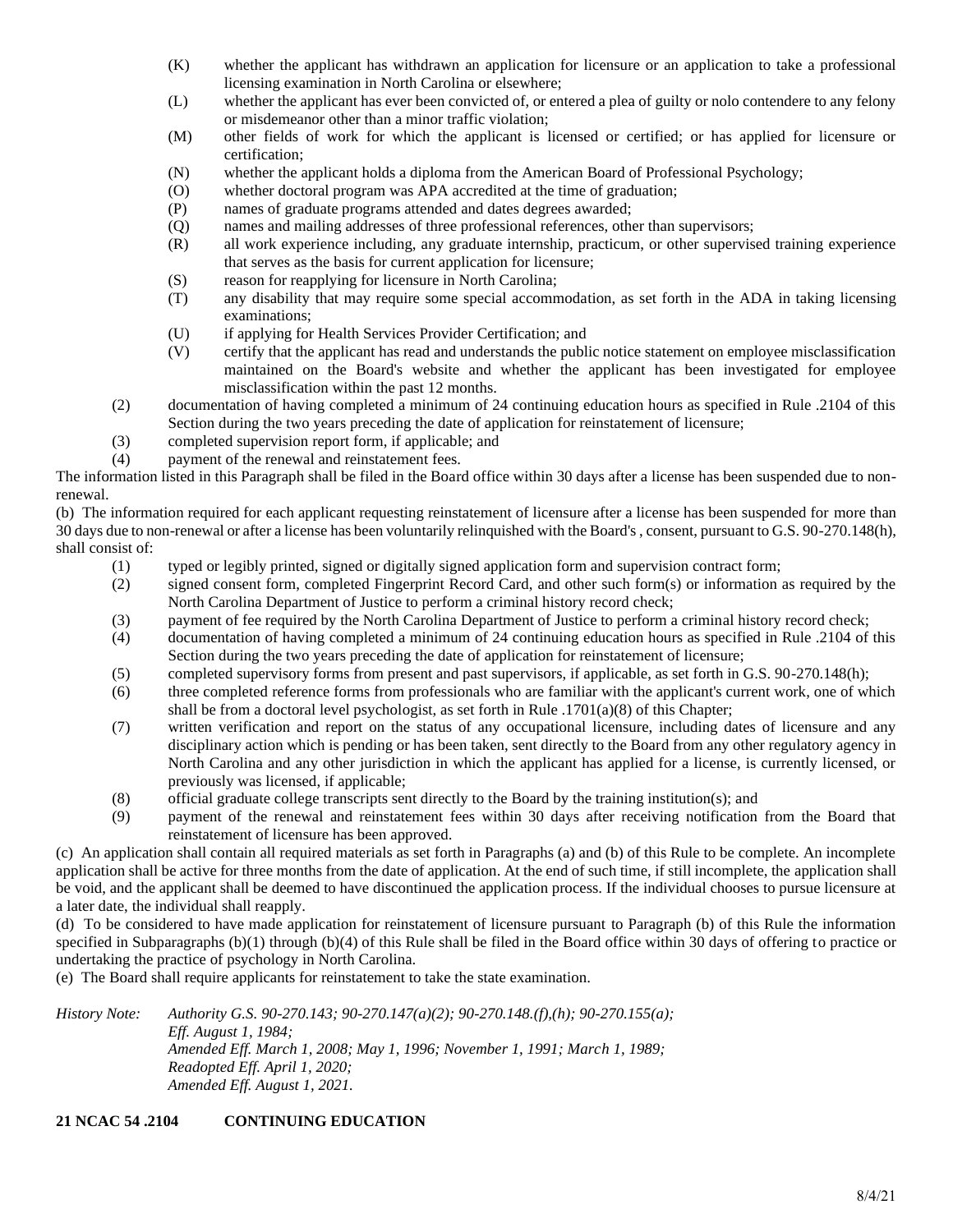(a) All licensees shall complete continuing education in accordance with this Rule prior to the renewal of a license. The license of any license who fails to complete the required continuing education shall not be renewed and shall be suspended automatically in accordance with G.S. 90-270.148(f).

(b) Definitions.

- (1) Continuing education hour one hour of instructional or contact time.
- (2) Biennial renewal period the period of time from the first day of October in each even numbered year, continuing until the last day in November in the next even numbered year.
- (3) Category A program sponsor
	- (A) North Carolina Psychology Board;
	- (B) American Psychological Association (APA);
	- (C) American Psychological Association approved sponsors;
	- (D) National Association of School Psychologists (NASP);
	- (E) National Association of School Psychologists approved sponsors;
	- (F) North Carolina Area Health Education Centers (NCAHEC); or
	- (G) North Carolina Psychological Association (NCPA).
- (4) Category B program sponsor any program sponsor not listed in Subparagraph (3) of this Paragraph.

(c) During each biennial renewal period, a licensee must complete a minimum of 24 continuing education hours, a minimum of 15 of which must be completed under a Category A program sponsor as defined in Subparagraph  $)(b)(3)$  of this Rule. The remaining required hours of continuing education may be completed in either Category A or Category B. Included in the 15 hours under a Category A program sponsor, a minimum of 3 continuing education hours in the area of ethics in the professional practice of psychology must be completed. To be credited as fulfillment of this requirement, the word "ethics" or a derivative of the word "ethics" must be in the title of the program, and the program must include such content.

(d) Except as specified in Paragraphs (f) and (g) of this Rule, the 24 continuing education hours, whether Category A or B, must meet all of the following requirements:

- (1) The continuing education hours must be obtained through:
	- (A) in-person attendance at programs;
	- (B) presentations at programs; or
	- (C) completion of on-line or correspondence courses.
- (2) The program sponsor shall award a certificate of completion which documents the following information:
	- (A) name of sponsor and any cosponsor of program;
	- (B) number of contact hours credited for psychologists;
	- (C) title of program;
	- (D) date of program; and
	- (E) in the case of an APA or NASP approved sponsor, a statement that the entity is APA or NASP approved to provide the program as continuing education to psychologists.
- (3) All continuing education hours, whether Category A or B, must be in the maintenance and enrichment of professional skills and competencies within the licensee's scope of practice in psychology, including, but not limited to:
	- (A) training in empirically supported assessment or treatment;
	- (B) the application of research to the practice of psychology;
	- (C) legal issues in psychology;
	- (D) ethics in the professional practice of psychology;
	- (E) training in how to properly supervise in accordance with Board rules regarding supervision requirements, as described in Rule .2001(c) of this Chapter; and
	- (F) training in best practice standards and guidelines.

(e) To renew a licensee, a licensee shall submit the following to document that he or she has met the continuing education requirements specified in this Rule:

- (1) a signed attestation form; which includes the following:
	- (A) Category A documentation including:
		- (i) date of program;
		- (ii) number of contact hours;
		- (iii) name of sponsor of program;
		- (iv) title of program;
		- (v) location of program.
	- (B) Category B. documentation including:
		- (i) date of program or activity;
		- (ii) number of instructional or contact hours;
		- (iii) description of activity;
		- (iv) name of presenter, facilitator, or leader;
		- (v) name of sponsor;
		- (vi) location;
		- (vii) full citation of article;
		- (viii) summary of content; and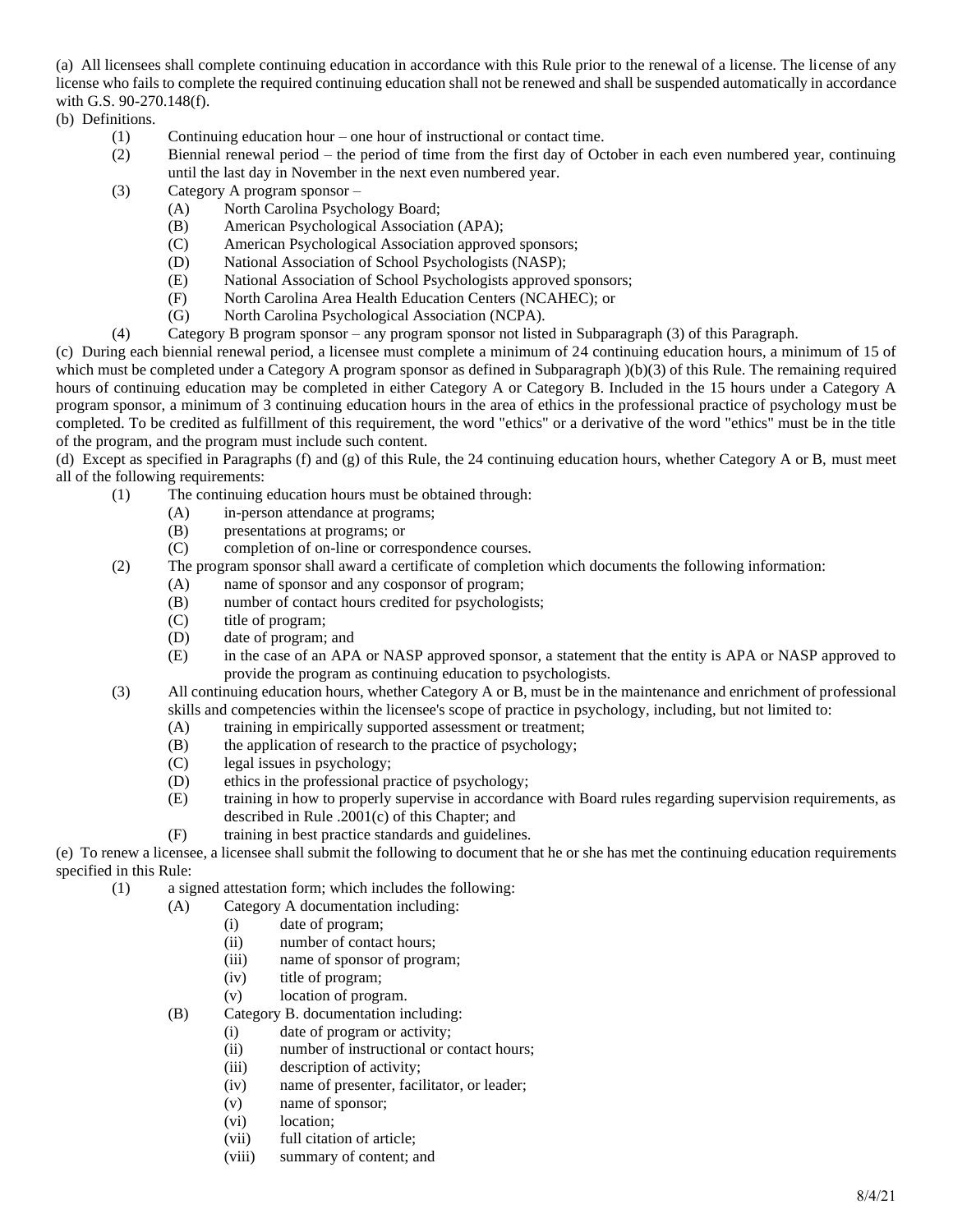- (C) an attestation by the licensee that the statements on the form are true and correct.
- (2) except as specified in Paragraphs (f) and (g) of this Rule, copies of certificates of completion that include the information specified in Subparagraph (d)(2) of this Rule.

(f) A maximum of three continuing education hours may be credited in each biennial renewal period for any licensee who has received Board-required supervision, except when specified otherwise under a Consent Order or Final Decision executed by the Board. These three hours must be documented by the supervisor and will be credited toward the maximum nine hours allowed under Category B program sponsors.

(g) A maximum of nine continuing education hours may be credited in each biennial renewal period for graduate course work completed on a pass/fail or graded basis in a doctoral psychology program that is approved by the American Psychological Association. These hours must be documented on an official transcript sent to the Board by the institution of higher education at which the applicant completed the courses and will be credited toward the maximum nine hours allowed under Category B program sponsors.

(h) A maximum of one continuing education hour may be credited in each biennial renewal period for completion in each renewal cycle of the Board developed ethics renewal examination described in Rule .1901(a)(3) of this Chapter.

(i) Continuing education hours credited for license renewal in one biennium renewal period shall not be credited for license renewal in another biennium renewal period.

(j) An individual licensed on or before October 1, 2020, shall attest on the license renewal application for the 2020-2022 biennial renewal period, and on each subsequent biennial renewal application, to having met the mandatory continuing education requirements specified in this Rule. An individual licensed after October 1, 2020, shall attest on the second license renewal application following licensure, and on each subsequent biennial renewal application, to having met the mandatory continuing education requirements specified in this Rule.

(k) An applicant for reinstatement of licensure must document that he or she has completed a minimum of 24 continuing education hours as specified in this Rule within the two years preceding the date of application for reinstatement of licensure and must attest on each subsequent biennial renewal application to having met the mandatory continuing education requirements specified in this Rule.

*History Note: Authority G.S. 90-270.143; 90-270.147(a)(2); Eff. August 1, 2002; Amended Eff. July 1, 2003; Readopted Eff. April 1, 2020; Amended Eff. August 1, 2021.*

# **SECTION .2200 - PROFESSIONAL CORPORATION**

# **21 NCAC 54 .2201 CORPORATE NAME**

*History Note: Authority G.S. 55B-5; 55B-14; 90-270.9; Eff. September 1, 1982; Amended Eff. March 1, 1989; January 1, 1986; Repealed Eff. September 1, 1996.*

# **21 NCAC 54 .2202 CERTIFICATE OF REGISTRATION**

The information required for an applicant to obtain a certificate of registration for a professional corporation or professional limited liability company organized to render professional psychological services shall consist of:

- (1) typed, or printed, signed or digitally signed application form. The form shall include the following information:
	- (A) name of corporation;
	- (B) purpose for which corporation is organized;
	- (C) mailing address;
	- (D) email address;
	- (E) telephone number;
	- (F) name, address, and license number (if applicable) of incorporator(s);
	- (G) name and license number of stockholder(s);
	- (H) name and occupation of members of board of directors;
	- (I) name and occupation of officers;
	- (J) name and license number of psychologists to be employed by the corporation; and
	- (K) name and duties of persons other than psychologists employed, or to be employed, by the corporation.
- (2) a completed Articles of Incorporation for a professional corporation or the Articles of Organization for a professional limited liability company; and
- (3) following submission of the Articles of Incorporation or Articles of Organization to the Secretary of State by the applicant , the applicant must submit to the Board a final certified copy of the Articles of Incorporation or Articles of Organization issued by the Secretary of State. The certificate of registration shall remain effective until January 1 following the date of such registration.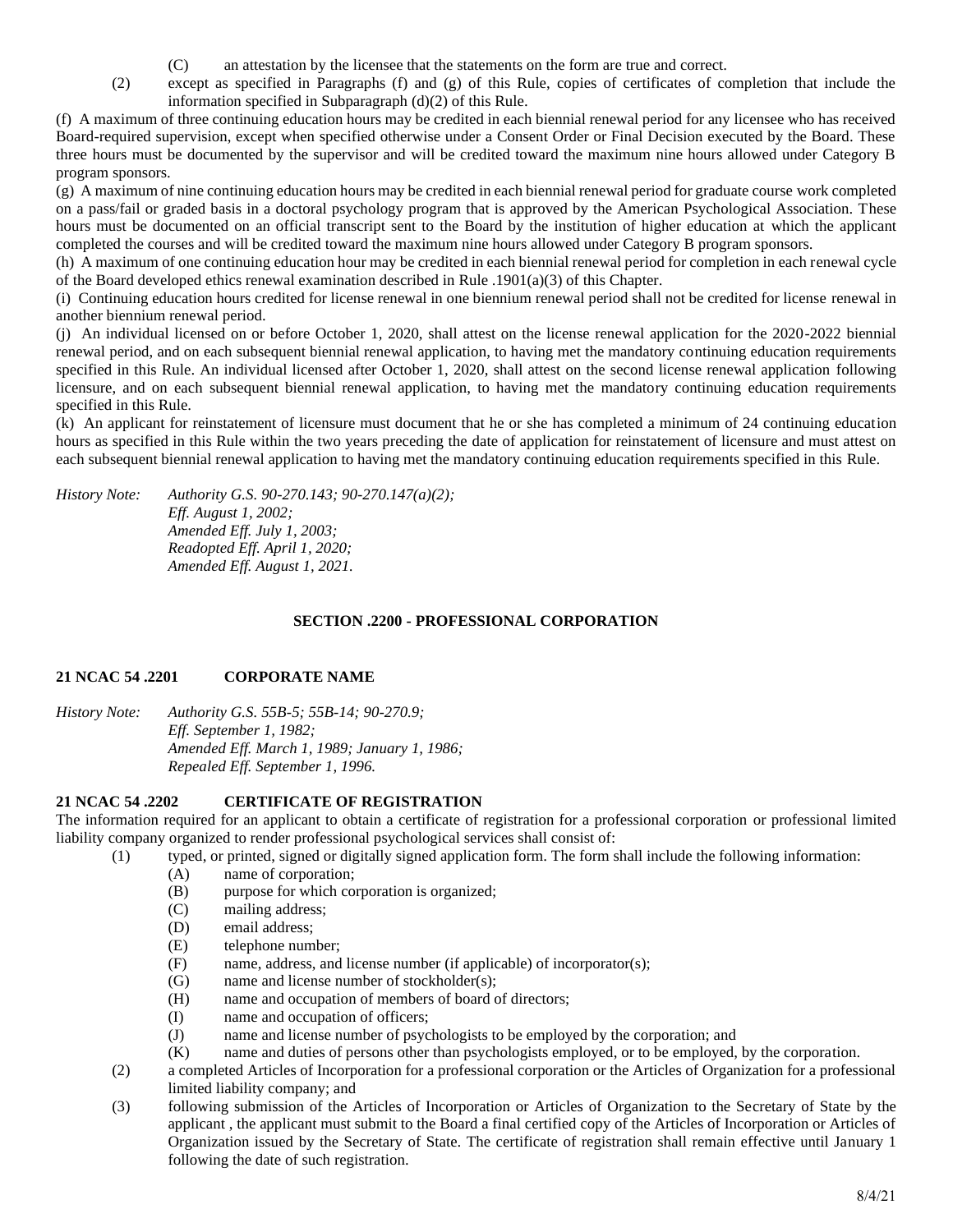*History Note: Authority G.S. 55B-10; 57D-2-01; 90-270.143; Eff. September 1, 1982; Amended Eff. July 1, 1996; March 1, 1989; January 1, 1986; Readopted Eff. April 1, 2020.*

### **21 NCAC 54 .2203 RENEWAL OF CERTIFICATE OF REGISTRATION**

(1) An application for renewal shall be sent to each registered professional corporation and professional limited liability company prior to January 1. The Board shall renew the certificate of registration upon receipt of the completed written application of the holder and the renewal fee, as set forth in Rule .1605 of this Chapter.

(2) The application shall include the following information:

- (A) names of current members of professional entity;
- (B) corporation or company mailing address;
- (C) corporation or company email address and telephone number;
- (D) assumed name, if different from professional entity name.

*History Note: Authority G.S. 55B-11; 57D-2-02; 90-270.143; Eff. September 1, 1982; Amended Eff. July 1, 1996; Readopted Eff. April 1, 2020.*

### **21 NCAC 54 .2204 SUSPENSION OR REVOCATION OF CERTIFICATE OF REGISTRATION**

*History Note: Authority G.S. 55B-13; 90-270.9; Eff. September 1, 1982; Amended Eff. March 1, 1989; Repealed Eff. May 1, 1996.*

#### **SECTION .2300 - ADMINISTRATIVE HEARING PROCEDURES**

### **21 NCAC 54 .2301 RIGHT TO HEARING 21 NCAC 54 .2302 REQUEST FOR HEARING 21 NCAC 54. 2303 GRANTING OR DENYING HEARING REQUESTS 21 NCAC 54 .2304 NOTICE OF HEARING 21 NCAC 54 .2305 WHO SHALL HEAR CONTESTED CASES**

*History Note: Authority G.S. 90-270.9; 150B-3(b); 150B-38; 150B-40(b); 150B-40(e); Eff. August 1, 1984; Amended Eff. March 1, 1989; September 1, 1988; August 1, 1987; January 1, 1986; Repealed Eff. April 1, 2020.*

#### **21 NCAC 54 .2306 PETITION FOR INTERVENTION**

*History Note: Authority G.S. 90-270.9; 150B-38(f); Eff. August 1, 1984; Repealed Eff. March 1, 1989.*

# **21 NCAC 54 .2307 TYPES OF INTERVENTION**

*History Note: Authority G.S. 1A-1, Rule 24; 90-270.9; 150B-38(f); Eff. August 1, 1984; Expired Eff. November 1, 2017 pursuant to G.S. 150B-21.3A.*

# **21 NCAC 54 .2308 DISQUALIFICATION OF BOARD MEMBER**

(a) If for any reason a Board member determines that personal bias or other factors render him unable to conduct or participate in the hearing and perform all duties in an impartial manner, he shall submit, in writing, to the Board, his disqualification and the reasons. (b) If for any reason any party in a contested case believes that a Board member is personally biased or otherwise unable to conduct or participate in the hearing and perform all duties in an impartial manner, the party may file a sworn, notarized affidavit with the Board.

(c) The affidavit must state all facts the party deems relevant to the disqualification of a Board member.

(d) An affidavit seeking disqualification shall be considered timely if filed at least 10 days before commencement of the hearing or, if filed within 10 days of the hearing, as soon as the party becomes aware of the facts that give rise to the belief that Board member may be disqualified.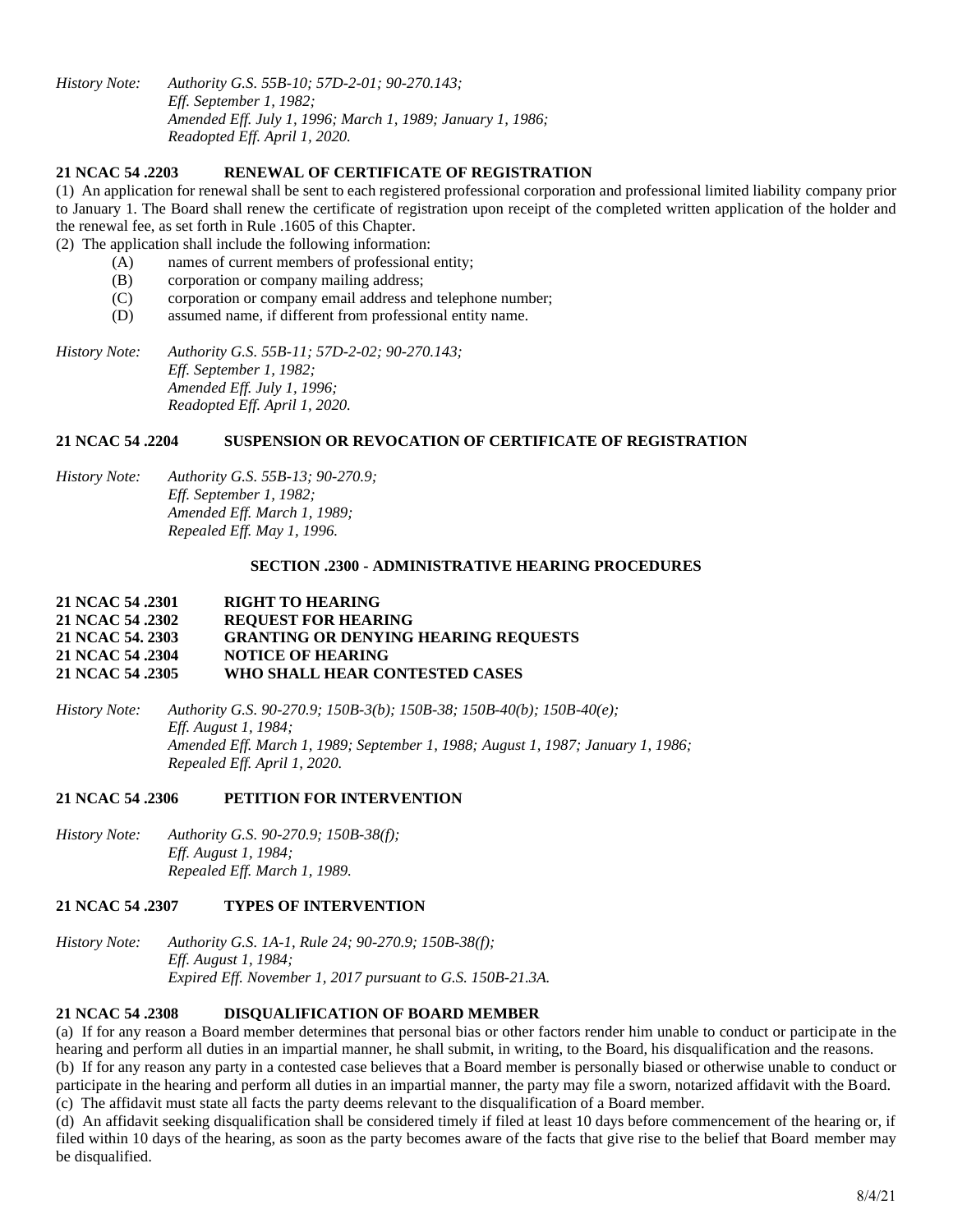- (e) Procedure for Determining Disqualification.
	- (1) The chairperson of the Board may appoint a member of the Board to investigate the allegations of the affidavit and report his findings and recommendations to the Board.
	- (2) The Board, with the advice of such assistants as it deems appropriate, shall decide whether to disqualify the challenged individual.
	- (3) The person whose disqualification is to be determined will not participate in the decision but will have the right to furnish information to the Board.
	- (4) A record of proceedings and the reasons for decisions reached will be maintained as part of the contested case.

(f) Disqualification or withdrawal of a Board member because of personal bias or otherwise will not require the hearing to be postponed unless a quorum is not available or the Board member disqualified is the presiding officer and assignment of a new presiding officer would cause substantial prejudice to any party.

*History Note: Authority G.S. 90-270.143; 150B-40(b); Eff. August 1, 1984; Amended Eff. March 1, 1989; January 1, 1986; Readopted Eff. April 1, 2020.*

# **21 NCAC 54 .2309 FAILURE TO APPEAR**

(a) Continuances shall be granted only in compelling circumstances, such as sickness, previous immovable conflict, or unavailability of key witnesses.

(b) If a hearing is conducted or a decision is reached in an administrative hearing in the absence of a party, or if a proceeding is dismissed as to a party, that party may file a motion for reconsideration with the Board.

(c) Motions to reconsider shall not be granted except when the petitioner can show that the reasons for his failure to appear were due to an emergency, such as an urgent medical issue or severe weather.

*History Note: Authority G.S. 90-270.143; 150B-40(a); Eff. August 1, 1984; Amended Eff. March 1, 1989; January 1, 1986; Readopted Eff. April 1, 2020.*

### **21 NCAC 54 .2310 SIMPLIFICATION OF ISSUES**

*History Note: Authority G.S. 90-270.9; 150B-40(c)(5); Eff. August 1, 1984; Amended Eff. March 1, 1989; Expired Eff. November 1, 2017 pursuant to G.S. 150B-21.3A.*

# **21 NCAC 54 .2311 SUBPOENAS**

*History Note: Authority G.S. 90-270.9; 150B-39(c); Eff. August 1, 1984; Amended Eff. March 1, 1989; January 1, 1986; Repealed Eff. April 1, 2020.*

#### **21 NCAC 54 .2312 FINAL DECISIONS IN ADMINISTRATIVE HEARINGS 21 NCAC 54 .2313 OFFICIAL RECORD**

*History Note: Authority G.S. 90-270.9; 150A-36; 150A-37; Eff. August 1, 1984; Repealed Eff. January 1, 1986.*

# **21 NCAC 54 .2314 PRESIDING OFFICER**

Prior to designation of a presiding officer by the Board, or if the presiding officer is unavailable or disqualifies himself, the chairperson of the Board shall act as presiding officer for purposes of issuing subpoenas, ordering the production of records, responding to motions for continuances or extensions of time, controlling and ruling on issues surrounding discovery, and otherwise acting on matters arising in connection with a pending hearing.

*History Note: Authority G.S. 90-270.143; 150B-40(b),(c); Eff. January 1, 1986; Readopted Eff. April 1, 2020.*

#### **SECTION .2400 - RULEMAKING PROCEDURES**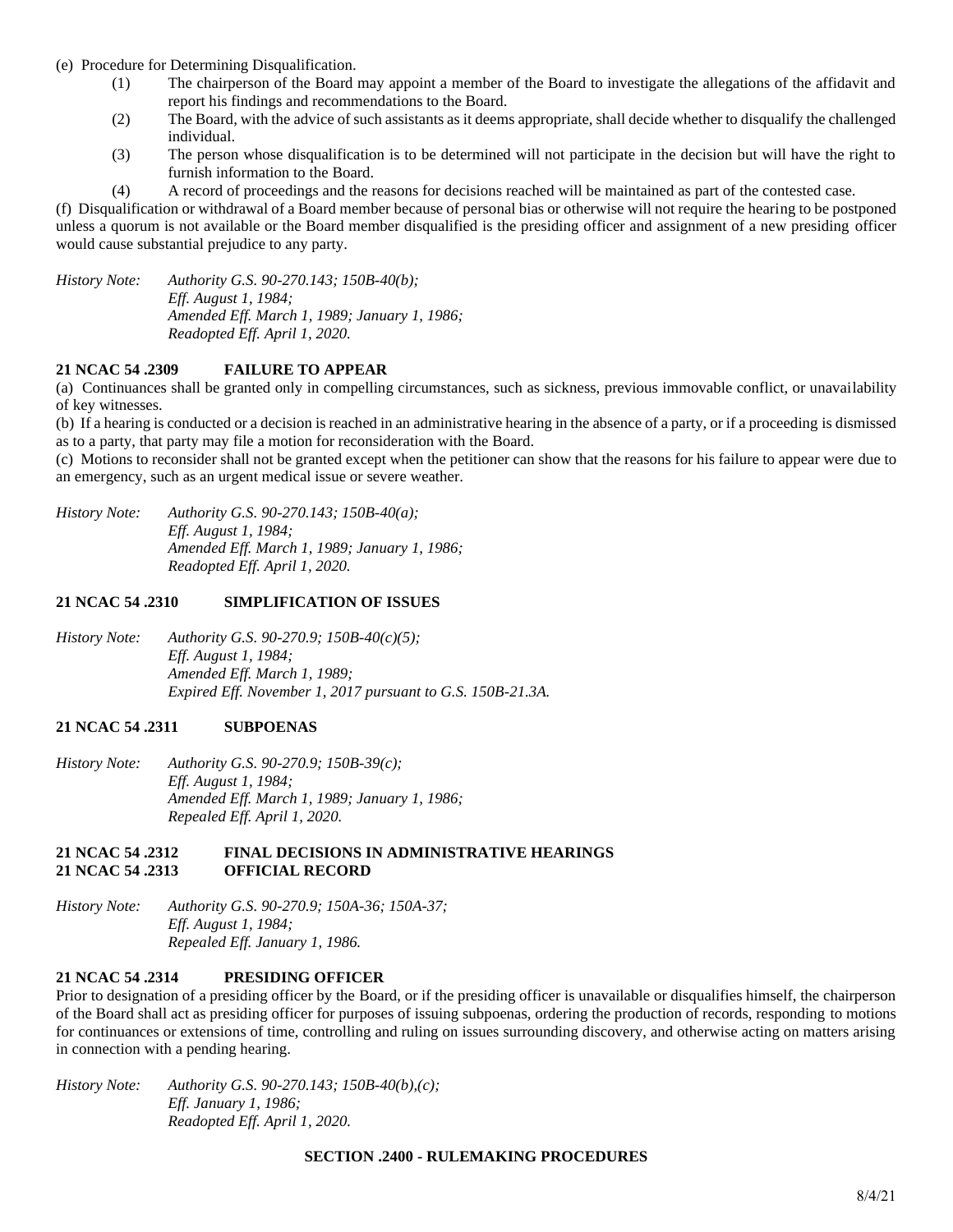### **21 NCAC 54 .2401 PETITION FOR RULEMAKING HEARINGS**

(a) Any person wishing to submit a petition requesting the adoption, amendment or repeal of a rule by the Board shall mail a petition to the Board at the address shown in Rule .1602 of this Chapter.

(b) The petition shall include the following information:

- (1) a draft of the proposed text change, if requesting the Board to create or amend a rule;
- (2) a statement of the effect the proposed rule change would have; and
- (3) name(s) and address(es) of petitioner(s).

(c) The petition may also include the following information:

- (1) reasons for the proposal;
- (2) statutory authority for the Board to promulgate the rule;
- (3) effect of the proposed rule on existing practices in the area involved, including cost factors if available;
- (4) any data supporting the proposal; and
- (5) names of those most likely to be affected by the proposed rule, with addresses if reasonably known;

*History Note: Authority G.S. 90-270.143; 150B-20; Eff. June 1, 1988; Amended Eff. March 1, 1989; Readopted Eff. April 1, 2020.*

# **21 NCAC 54 .2402 DISPOSITION OF PETITION**

(a) The Board shall determine whether to grant the petitioner's request. Prior to making this determination, the Board's chairperson or his or her designee may request additional information from the petitioner(s), may contact interested persons likely to be affected by the proposed rule and request comments, or may use any other method for obtaining information. The chairperson or designee shall consider all of the contents of the petition submitted plus any other information obtained by the means described herein.

(b) Based upon the information submitted as set forth in G.S. 150B-20 and Rule .2401 of this Section, the chairperson or designee shall recommend to the Board to either grant or deny the petition.

*History Note: Authority G.S. 90-270.143; 150B-20; Eff. June 1, 1988; Readopted Eff. April 1, 2020.*

# **SECTION .2500 - RULEMAKING HEARINGS**

#### **21 NCAC 54 .2501 REQUEST TO PARTICIPATE IN HEARING 21 NCAC 54 .2502 BOARD RESPONSE TO THE REQUEST TO PARTICIPATE 21 NCAC 54 .2503 PRESENTATION OF ORAL COMMENT 21 NCAC 54 .2504 WRITTEN SUBMISSIONS 21 NCAC 54 .2505 POWERS AND DUTIES OF THE PRESIDING OFFICER**

*History Note: Authority G.S. 90-270.9; 150B-11(1); 150B-12; Eff. June 1, 1988; Amended Eff. March 1, 1989; Expired Eff. November 1, 2017 pursuant to G.S. 150B-21.3A.*

#### **SECTION .2600 - DECLARATORY RULINGS**

### **21 NCAC 54 .2601 REQUEST FOR DECLARATORY RULING**

(a) All requests for declaratory rulings shall be written and mailed to the North Carolina Psychology Board at the address shown in Rule .1602 of this Chapter.

(b) Each Request for Declaratory Ruling must include the following information:

- (1) name and address of the persons requesting the ruling;
- (2) the statute or rule to which the request relates;
- (3) a statement of the manner in which the requesting person is aggrieved by the rule or statute or its potential application to him or her; and
- (4) the consequences of a failure to issue a declaratory ruling.

(c) Whenever the Board finds good cause exists to deny the request for declaratory ruling, the Board shall deny the request to issue a declaratory ruling. The Board's refusal shall be followed within 30 days of the receipt of the petition, by the issuance of written notification to the petitioner. The notice shall state the decision and the reasons therefore.

(d) Good cause for the denial of a declaratory ruling request shall include one of the following:

(1) the person submitting the request is not a person aggrieved;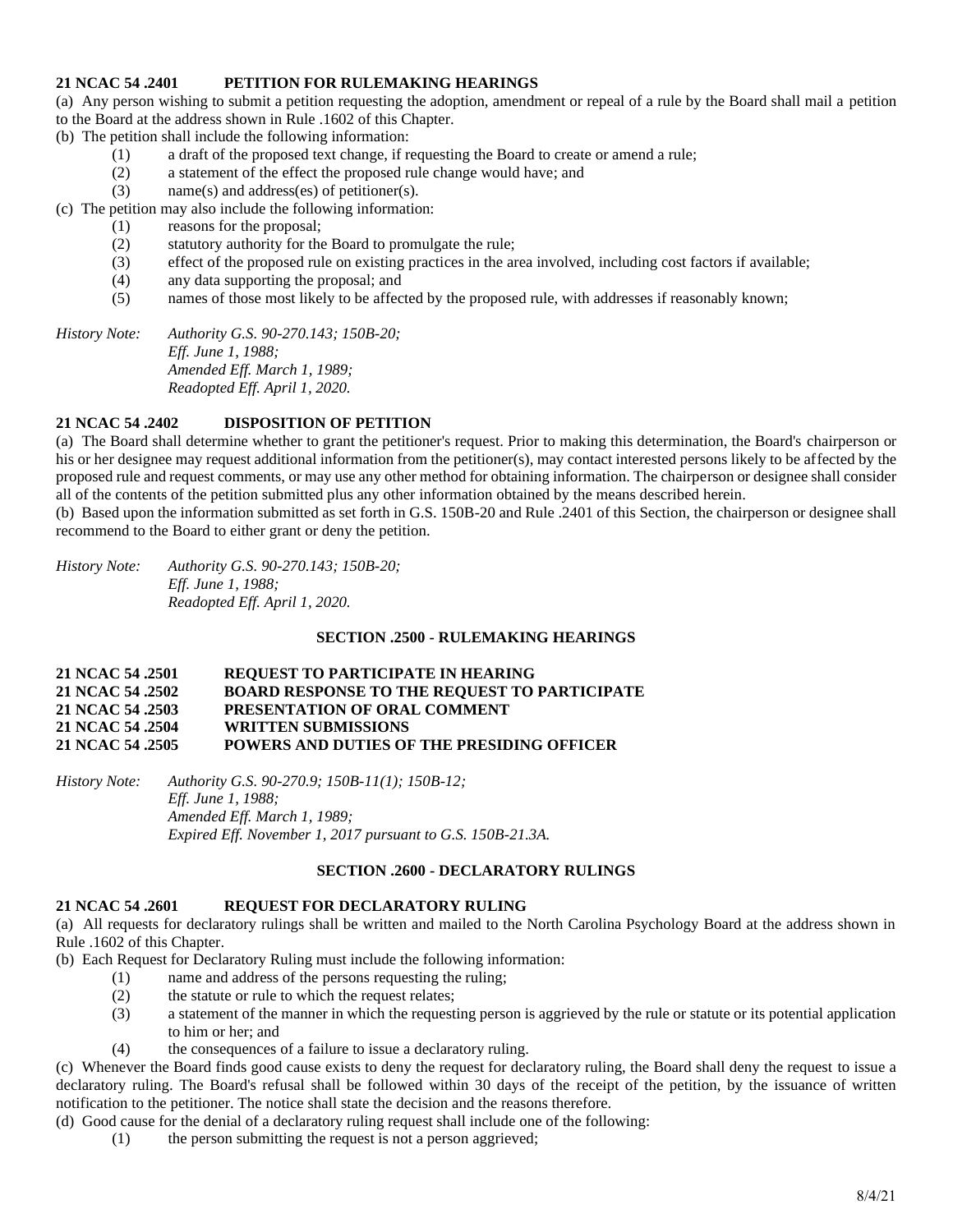- (2) there is no conflict or inconsistency within the Board regarding an interpretation of the law or a rule adopted by the Board;
- (3) a situation where there has been a similar controlling factual determination in a contested case;
- (4) if the request for declaratory ruling involves a factual context that was considered upon adoption of the rule being questioned as evidenced by the rulemaking record;
- (5) the factual representations are not related to the statute or rule being questioned;
- (6) issuing the declaratory ruling will not serve the public interest; or
- (7) if circumstances stated in the request or otherwise known to the Board show that a contested case hearing would be appropriate.

(e) Where the Board issues a declaratory ruling, the declaratory ruling shall be issued within 45 days after Board's decision to grant the petition.

(f) A declaratory ruling procedure may consist of written submissions, oral hearings, or other procedure as deemed appropriate by the Board based upon whether the additional submitted information would assist the Board in determining whether to grant or deny the petition.

*History Note: Authority G.S. 90-270.143; 150B-4; Eff. June 1, 1988; Readopted Eff. April 1, 2020.*

# **21 NCAC 54 .2602 DISPOSITION OF REQUEST**

*History Note: Authority G.S. 90-270.9; 150B-11(1); 150B-17; Eff. September 1, 1988; Amended Eff. March 1, 1989; Expired Eff. November 1, 2017 pursuant to G.S. 150B-21.3A.*

### **SECTION .2700 - HEALTH SERVICES PROVIDER CERTIFICATION**

# **21 NCAC 54 .2701 HEALTH SERVICES ACTIVITIES**

(a) Health services in psychology include services provided directly to clients or patients or groups of clients or patients. Such services include the following:

- (1) the diagnosis, evaluation, treatment, remediation, and prevention of:
	- (A) mental, emotional, and behavioral disorder;
	- (B) substance abuse and dependency; and
	- (C) psychological aspects of physical illness, accident, injury, and disability.
- (2) psychotherapy, counseling, psychoeducational, and neuropsychological services related to services described in Subparagraph (a)(1) of this Rule;
- (3) psychological assessment and report writing, including scoring of test protocols;
- (4) documentation of services provided to clients or patients, such as progress or process notes, clinical entries in records;
- (5) collateral contacts by a psychologist with family members, caretakers, and other individuals for the purpose of benefiting a client or patient of that psychologist; and
- (6) consultation with other professionals in service to the psychologist's clients or patients.

(b) Health services in psychology do not include the following:

- $(1)$  clinical supervision of other professionals who provide health services to clients or patients;
- (2) psychoeducational instruction to individuals who are not identified clients or patients of the psychologist providing such instruction;
- (3) career counseling, to include assessment of interests and aptitudes;
- (4) vocational and educational guidance;
- (5) the teaching of psychology;
- (6) the conduct of psychological research and the provision of psychological services or consultations to organizations or institutions, except when such activities involve the delivery of direct health services to individuals or groups of individuals who are themselves the intended beneficiaries of such services; or
- (7) administrative tasks associated with the delivery of health services, such as billing and insurance communications.

*History Note: Authority G.S. 90-270.136(4); 90-270.136(8); 90-270.143;*

*Temporary Adoption Eff. April 20, 1994 for a period of 180 days or until the permanent rule becomes effective, whichever is sooner; Eff. July 1, 1994; Amended Eff. July 1, 2009; Readopted Eff. April 1, 2020.*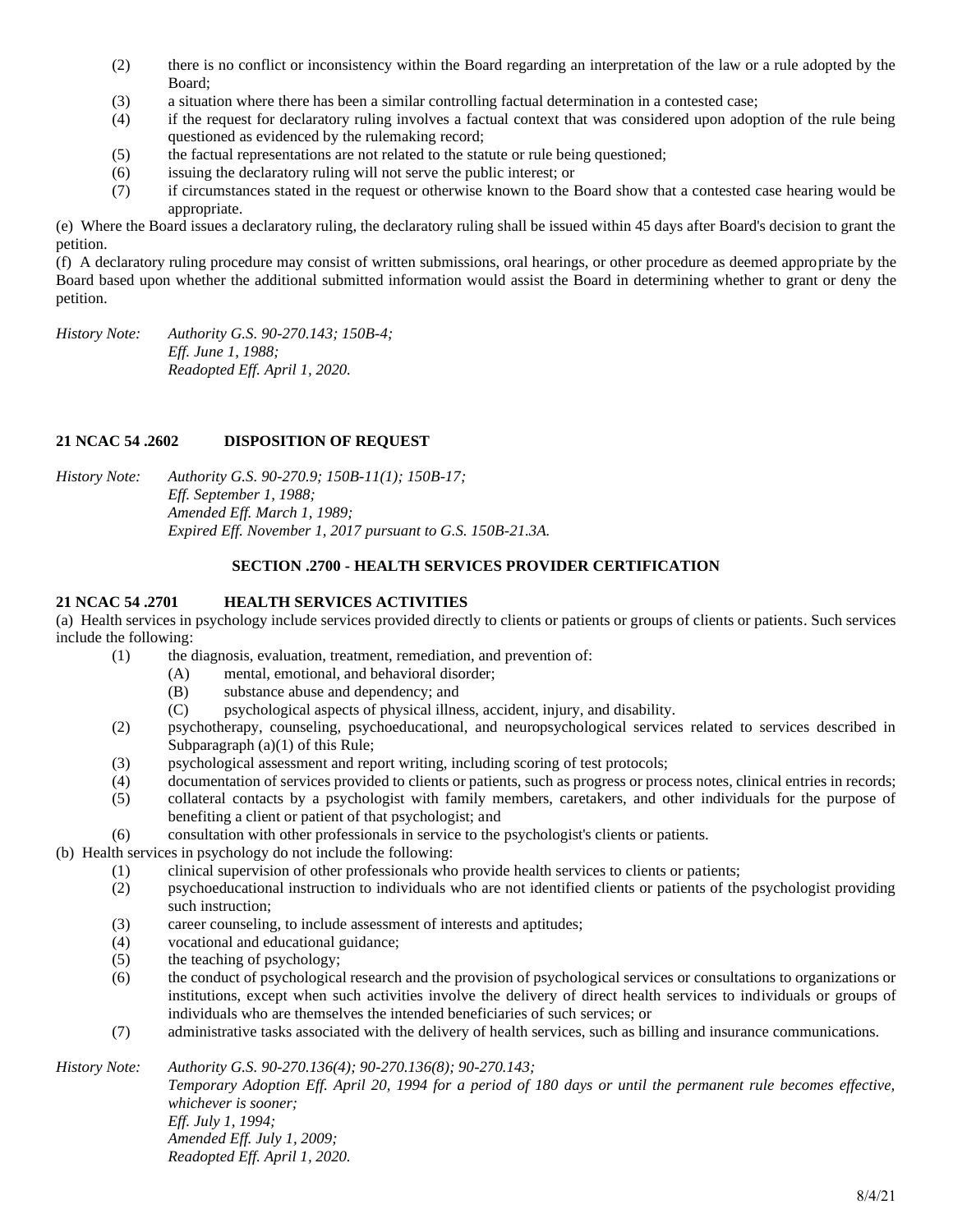### **21 NCAC 54 .2702 REQUIREMENTS BEFORE JUNE 30, 1994**

*History Note: Temporary Adoption Eff. April 20, 1994 for a period of 180 days or until the permanent rule becomes effective, whichever is sooner; Authority G.S. 90-270.9; 90-270.20(e)(f); Temporary Adoption Expired Eff. July 1, 1994.*

# **21 NCAC 54 .2703 DISPLAY OF CERTIFICATE**

A health services provider certificate shall be displayed within the same physical office as the licensee's licensure certificate, or be available for view upon request by the licensee's patients or clients, at any time that licensee is practicing psychology.

*History Note: Authority G.S. 90-270.143; 90-270.153; Eff. July 1, 1994; Readopted Eff. April 1, 2020.*

# **21 NCAC 54 .2704 HSP-P REQUIREMENTS**

(a) To be certified as a health services provider psychologist (HSP-P), a licensed psychologist holding permanent North Carolina licensure shall be qualified by education as defined in Paragraph (b) of this Rule and shall have completed two years of supervised experience, of which at least one year shall be post-doctoral. These two years of experience shall meet the criteria specified in Paragraphs (d) and (e) of this Rule, or in Paragraph (f) of this Rule. The applicant shall meet the criteria and submit the documentation required by this Rule.

(b) The application form shall include the following information:

- (1) applicant's name;
- (2) mailing address;
- (3) email address;
- (4) telephone number;
- (5) license number; and

(6) health services provider certification level.

- (c) For purposes of G.S. 90-270.153(b), a licensed psychologist shall be qualified by education upon documentation of the following:
	- (1) is approved for or is listed in the National Register of Health Service Providers in Psychology at the time of the application;
		- (2) is a diplomat in good standing of the American Board of Professional Psychology in a health services specialty area;
		- (3) is a graduate from a doctoral program that was accredited at the time of the applicant's graduation by the American Psychological Association or the Canadian Psychological Association in Clinical Psychology, Counseling Psychology, School Psychology, or Combined Professional-Scientific Psychology; or
		- (4) has an academic foundation in the provision of health services as defined in Rule .2701(a) of this Section which meets the following requirements:
			- (A) The applicant's doctoral program or formal postdoctoral program of re-specialization in psychology shall train individuals to provide health services in psychology.
			- (B) Within the applicant's doctoral training program, or formal postdoctoral program of respecialization, in health services in psychology, course work shall have been completed in the areas of assessment, diagnosis, intervention, and psychopathology. The applicant shall further establish that he or she has completed relevant course work that has provided training in diagnosis, evaluation, treatment, remediation, or prevention of mental, emotional, and behavioral disorder, disability, and illness; substance abuse; habit and conduct disorder; or psychological aspects of physical illness, accident, injury, and disability.
			- (C) An applicant shall be considered to have been trained in the provision of health services in psychology if the applicant establishes that requirements set forth in Parts  $(b)(4)(A)$  and  $(b)(4)(B)$  of this Rule have been met through a doctoral program, or formal postdoctoral program of re-specialization, in any one of the following areas of specialization in psychology: applied behavior analysis in psychology, applied developmental psychology, clinical psychology, counseling psychology, rehabilitation psychology, or school psychology.
			- (D) An applicant who has completed a doctoral program that trains individuals for careers in administration, research, teaching, academia, and other areas not involving training in the provision of health services in psychology shall not be considered to have been provided an academic foundation in the provision of health services and shall not be approved for HSP-P certification.
			- (E) Only that course work taken at an institution of higher education as defined in G.S. 90-270.136(5) shall be considered by the Board to establish that an applicant has an academic foundation in the provision of health services.

(d) Except as provided in Paragraph (f) of this Rule, and in addition to the one year of supervised experience required by Paragraph (e) of this Rule, an applicant shall have one year of supervised experience as follows:

(1) The training shall be a planned sequence of training experience in the provision of health services, in contrast to "on the job" training, and shall provide the trainee with a planned, programmed sequence of training experience.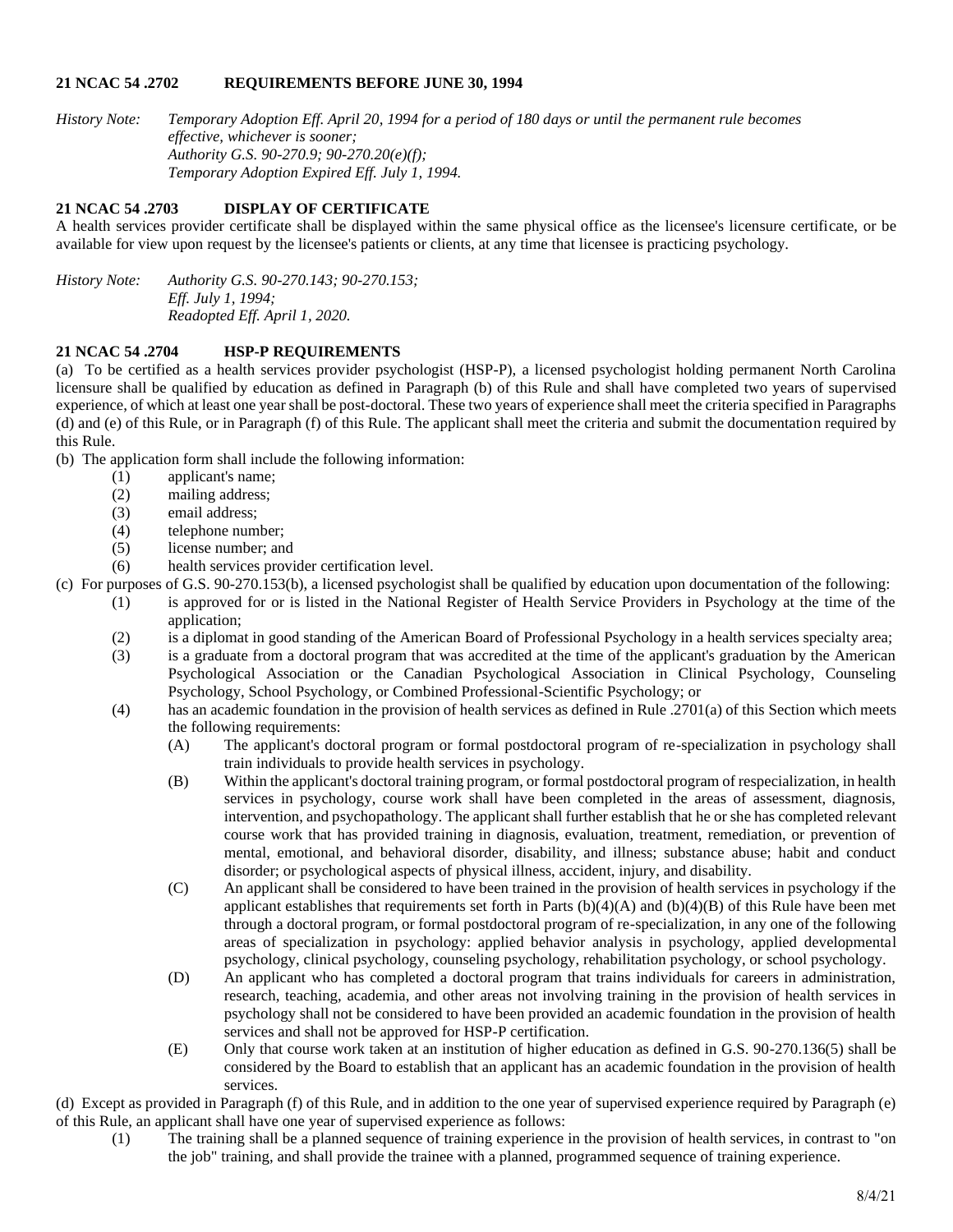- (2) The training site shall have a written statement or brochure that describes its training program and is made available to prospective trainees.
- (3) Trainees shall be designated as "interns," fellows," or "residents," or hold other designation which indicates training status.
- (4) The training shall be completed within 24 months.
- (5) The training shall consist of at least 1500 hours of practice.
- (6) At least 25% of the training shall be spent in the provision of direct health services to patients or clients seeking assessment or treatment.
- (7) Up to 25% of the training may be comprised of research activities.
- (8) A minimum of two doctorally trained licensed, certified, or license eligible psychologists shall be supervisors at the training site.
- (9) The training shall be under the direction of a licensed, certified, or license eligible doctorally trained psychologist who is on the staff of the training site, who approves and monitors the training, who is familiar with the training site's purposes and functions, and who agrees to assume responsibility for the quality, suitability, and implementation of the training experience.
- (10) The training shall provide a minimum of two hours per week of individual face-to-face discussion of the trainee's practice, with the intent of overseeing the health services rendered by the trainee. Supervision may be provided in part by psychiatrists, social workers, or other mental health professionals qualified by the training site, but at least 50 percent of supervision shall be provided by licensed, certified, or license-eligible doctorally trained psychologists.
- (11) In addition to individual supervision, the training site shall provide a minimum of two hours per week of instruction which may be met by group supervision, assigned reading, seminars, and similarly constituted organized training experiences.
- (12) This specified year of supervised experience may be obtained at a predoctoral level, provided that an additional year of supervised experience as defined in Paragraph (d) of this Rule is obtained at a post-doctoral level.
- (13) Internships accepted for listing in the National Register of Health Service Providers in Psychology and internships accredited by the American Psychological Association in Clinical Psychology, Counseling Psychology, or School Psychology shall be deemed to meet the requirements in this Paragraph.
- (e) An applicant shall demonstrate one year of supervised experience which meets the following requirements:
	- (1) The experience shall consist of a minimum of one calendar year and include 1500 hours of supervised experience.
	- (2) The experience shall be completed within a consecutive four-year period.
	- (3) The supervision shall be for the direct provision of health services in psychology by the applicant to individuals or groups of clients/patients.
	- (4) At least one hour per week of formal, face-to-face, individual supervision shall be provided.
	- (5) The supervisor shall be a licensed or certified psychologist, whose license or certificate was in good standing, in the state where the practice occurred.
	- (6) The supervisor, at the time of supervision, shall not be in a dual relationship with the supervisee, such as spouse, relative, friend, or therapist.
	- (7) This specified year of supervised experience may be obtained at a predoctoral level, provided that an additional year of supervised experience as defined in Paragraph (c) of this Rule is obtained at a post-doctoral level.

(f) An applicant who documents that he or she meets any one of the following criteria shall be deemed to meet all requirements of this Rule for certification as a health services provider psychologist (HSP-P):

- (1) is currently approved for listing, or is currently listed, in the National Register of Health Service Providers in Psychology;
- (2) is a diplomate in good standing of the American Board of Professional Psychology in Clinical Psychology, Counseling Psychology, or School Psychology;
- (3) is a graduate from a doctoral program which was accredited at the time of the applicant's graduation by the American Psychological Association in Clinical Psychology, Counseling Psychology, School Psychology, or Combined Professional-Scientific Psychology and which included an internship accredited by the American Psychological Association, and who completes a postdoctoral year of supervised experience as defined in either Paragraph(d) or (e) of this Rule;
- (4) is a graduate from a doctoral program which was fully accredited at the time of the applicant's graduation by the American Psychological Association in School Psychology and which included an internship meeting the guidelines of the Council of Directors of School Psychology Programs as documented by the program chair, and who completes a postdoctoral year of supervised experience as defined in either Paragraph (d) or (e) of this Rule;
- (5) is a graduate who received a doctoral degree prior to 1979 from a program which included course work which demonstrates an academic foundation in the provision of health services as defined in Rule .2701(a) of this Section, and which included the equivalent of a one year supervised internship in an American Psychological Association accredited program providing health services, in a Veterans Administration setting providing health services, or at a site providing health services which was specifically acceptable to the applicant's doctoral training program, and who completes a postdoctoral year of supervised experience as defined in either Paragraph (c) or (d) of this Rule; or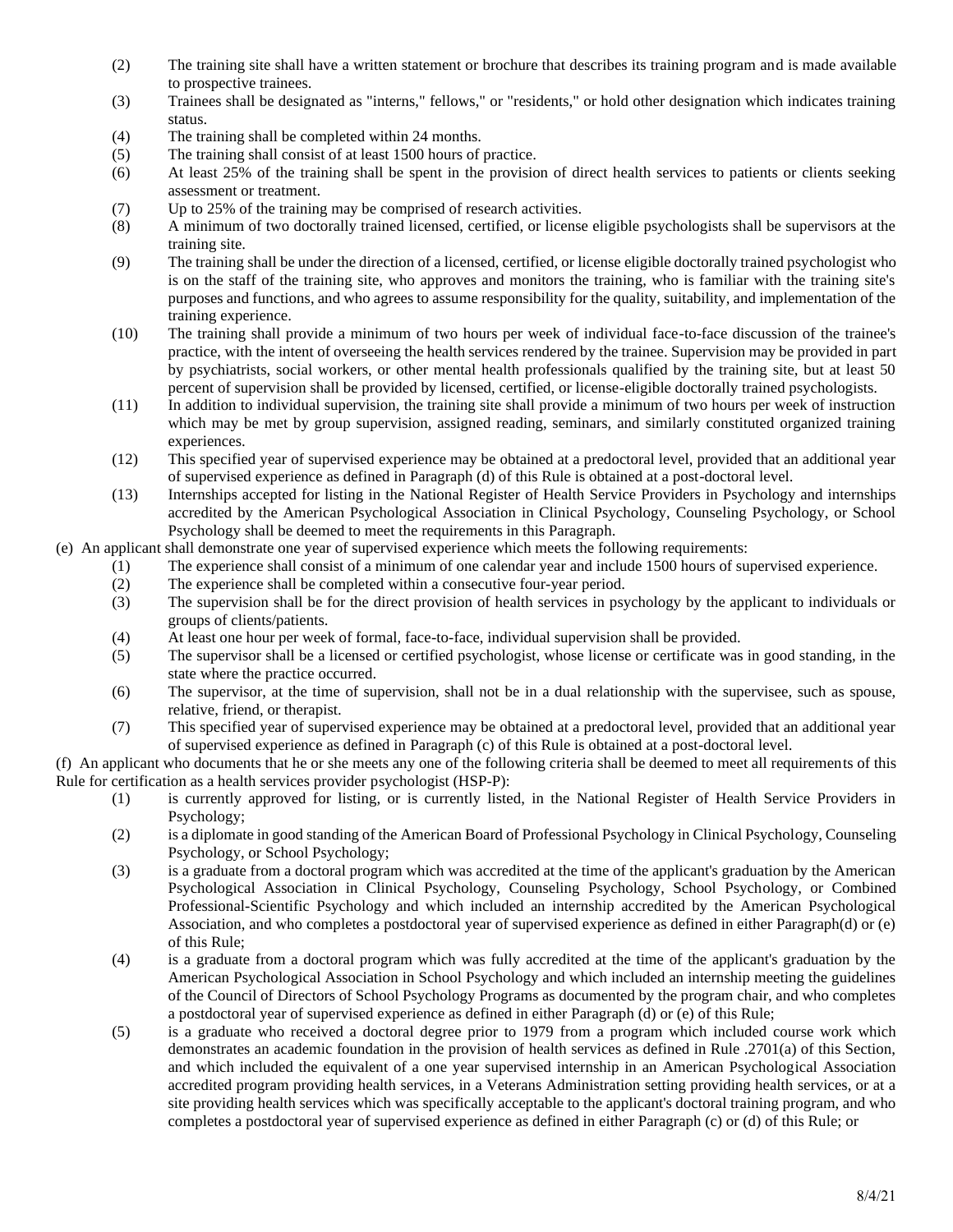(6) is approved for licensure under senior psychologist requirements specified in 21 NCAC 54 .1707 and demonstrates that at least 25 percent of his or her qualifying practice has been in the provision of direct health services, as defined in Rule .2701(a) of this Section.

(g) An applicant applying under Subparagraph  $(f)(1)$  of this Rule, and who has not yet been approved for listing in the National Register of Health Service Providers in Psychology, shall be permitted to file an affidavit verifying that he or she qualifies for listing in the Register. Upon receipt of this affidavit, the Board may issue a health services provider certificate, conditioned upon receipt of a letter from the Register within 60 days of receipt of the affidavit which confirms approval for, or listing in, the Register. An extension of the 60 days may be granted upon showing that additional time is needed for application review by the National Register of Health Service Providers.

(h) An applicant for health services provider certification who knowingly provides false or fraudulent information to the Board with respect to his or her application, shall be subject to disciplinary action by the Board, pursuant to G.S. 90-270.148, including revocation of licensure and the health services provider certificate.

*History Note: Authority G.S. 90-270.143; 90-270.146(a)(6),(c); 90-270.148(a)(3); 90-270.148(a)(22); 90-270.153(b); Temporary Adoption Eff. December 19, 1994 for a period of 180 days or until the permanent rule becomes effective, whichever is sooner; RRC Objection due to lack of statutory authority Eff. May 18, 1995; Eff. June 21, 1995; Amended Eff. August 1, 2000; August 1, 1996; January 1, 1996; Readopted Eff. April 1, 2020; Amended Eff. August 1, 2021.*

# **21 NCAC 54 .2705 HSP-PP REQUIREMENTS**

(a) To be certified as a health services provider psychologist provisional (HSP-PP), a licensed psychologist holding provisional North Carolina licensure shall be qualified by education. An applicant shall submit a completed, notarized application form and provide documentation of meeting health services provider requirements.

(b) The application form shall include the following information:

- (1) applicant's name;
- (2) mailing address;
- (3) email address;
- (4) telephone number;
- (5) license number; and
- (6) health services provider certification level.

(c) An applicant shall demonstrate that he or she is qualified by education to provide health services by meeting one of the criteria defined in Rule .2704(b) of this Section.

#### *History Note: Authority G.S. 90-270.143; 90-270.153(d);*

*Temporary Adoption Eff. December 19, 1994 for a period of 180 days or until the permanent rule becomes effective, whichever is sooner; RRC Objection due to lack of statutory authority Eff. May 18, 1995; Eff. June 21, 1995; Amended Eff. January 1, 1996; Readopted Eff. April 1, 2020.*

### **21 NCAC 54 .2706 HSP-PA REQUIREMENTS**

(a) To be certified as a health services provider psychological associate (HSP-PA), a North Carolina licensed psychological associate shall be qualified by education as set forth in Paragraph (b) of this Rule, and submit a completed, notarized application form. The application form shall include the following information:

- (1) applicant's name;
- (2) mailing address;
- (3) email address;
- (4) telephone number;
- (5) license number; and
- (6) health services provider certification level.

(b) An applicant shall demonstrate that he or she holds a master's, specialist, or doctoral degree which provides an academic foundation in the provision of health services by meeting the following requirements:

(1) The master's, specialist, or doctoral program in psychology shall train individuals to provide health services in psychology.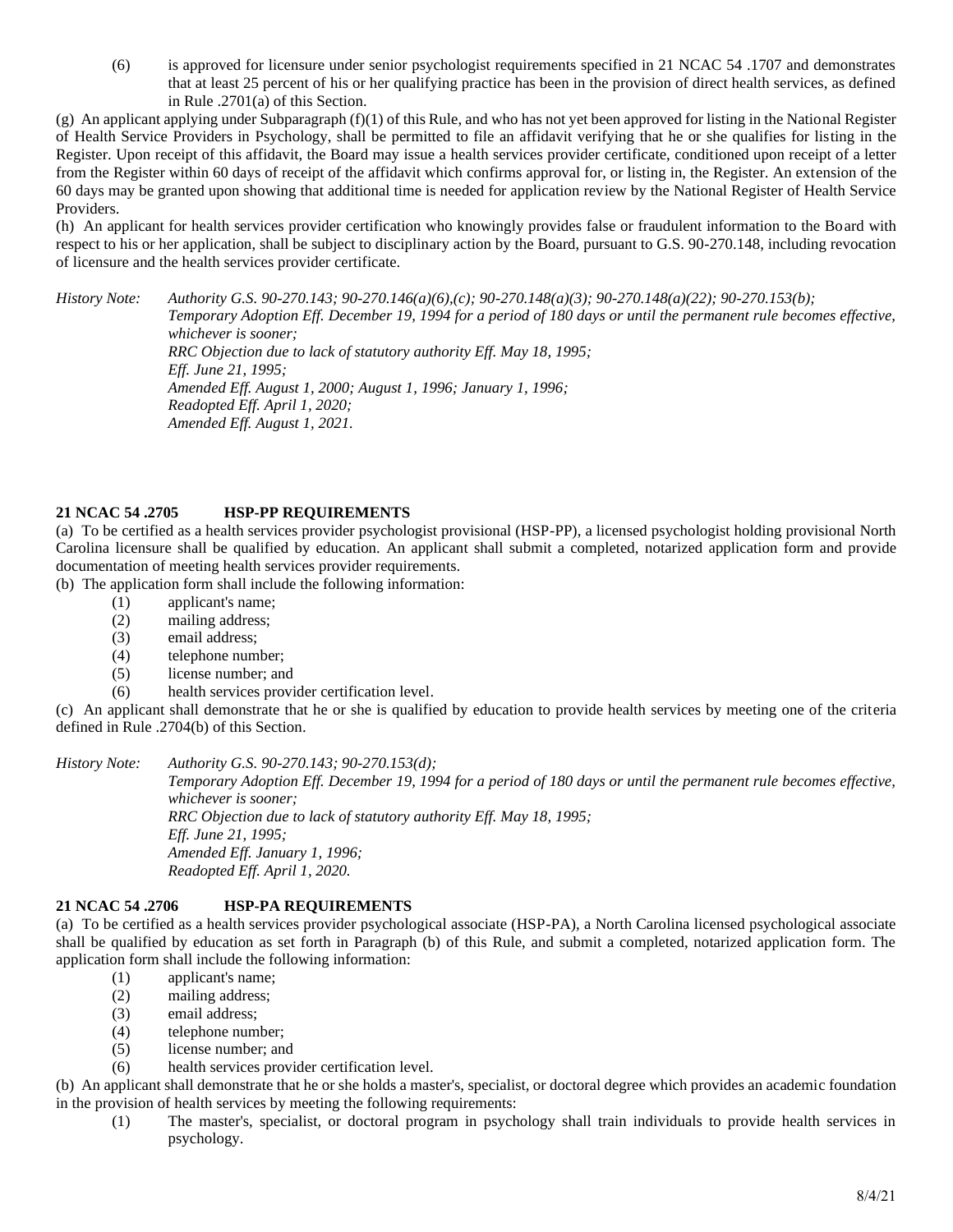- (2) Course work shall be completed in the areas of assessment, diagnosis, intervention, psychopathology, evaluation, treatment, remediation, or prevention of one or more of the following areas:
	- (A) mental, emotional, and behavioral disorder, disability, and illness;
	- (B) substance abuse;
	- (C) habit and conduct disorder; or
	- (D) psychological aspects of physical illness, accident, injury, and disability.
- (3) An applicant shall be considered to have been trained in the provision of health services in psychology if the applicant establishes that requirements set forth in Subparagraphs (b)(1) and (b)(2) of this Rule have been met through a master's, specialist, or doctoral degree program in psychology in any one of the following areas of specialization in psychology: applied behavior analysis in psychology, applied developmental psychology, clinical psychology, counseling psychology, rehabilitation psychology, school psychology, health psychology, or substance abuse treatment psychology.
- (4) If the applicant is unable to establish that he or she has a master's, specialist, or doctoral degree from a program in psychology that provides training in the provision of health services, the applicant shall not be eligible for HSP-PA certification. This shall apply even if the applicant establishes that course work in the areas listed in Subparagraph (b)(2) of this Rule was completed or if the applicant has completed an applied training experience (i.e., practicum, internship, residency, postdoctoral fellowship, etc.) in the provision of health services without having completed a planned and directed training program in health services in psychology.
- (5) An applicant who has completed a program in psychology that establishes in institutional publications an intent to train individuals for careers in administration, research, teaching, academia, and other areas not involving training in the provision of health services in psychology shall not be considered to have been provided an academic foundation in the provision of health services and shall not be approved for HSP-PA certification.
- (6) Only course work taken at an institution of higher education as defined in G.S. 90-270.136(5) shall be considered by the Board to establish that an applicant has an academic foundation in the provision of health services.
- (7) Applicants for HSP-PA shall document that their degree program included an internship, externship, practicum, or supervised field experience at a site providing health services. This supervised training experience shall meet all of the following criteria:
	- (A) It shall be a planned sequence of training experience, in contrast to on-the-job training, and shall be integrated with the educational program in which the student is enrolled. This supervised training experience shall be planned by the educational program faculty and training site staff rather than by the student.
	- (B) The supervised training experience shall have a written description detailing the program of training, or a written agreement, developed prior to the time of the training, between the student's educational program and the training site. Such an agreement shall be approved by the student's educational program prior to the beginning of the supervised training experience.
	- (C) The supervised training experience site shall have a designated and appropriately licensed or certified psychologist or psychological associate responsible for the integrity and quality of the supervised training experience.
	- (D) A student enrolled in a supervised training experience shall be designated as any of the following: an "intern," "extern," or "practicum student," or shall hold a title which indicates training status for the practice of psychology and provision of health services.
	- (E) The supervised training experience shall be a minimum of 12 weeks consisting of at least 500 hours of supervised training. At least 400 hours of the training shall be in the provision of health services as defined by G.S. 90-270.136(4) and Rule .2701(a) of this Section.
	- (F) The supervised training experience shall be completed within a period of 12 consecutive months at not more than two training sites.
	- (G) Except as provided in Part (b)(7)(H) of this Rule, regularly scheduled individual face-to-face supervision with the specific intent of overseeing the provision of health services shall be provided by a North Carolina licensed or certified psychologist or psychological associate or by a psychologist who is exempt from licensure, pursuant to G.S. 90-270.138(b), at a rate of not less than one hour per week during at least 12 separate weeks of the supervised training experience. The supervisor shall establish and maintain a level of supervisory contact consistent with professional standards and shall be accessible to the student.
	- (H) If completing a supervised training experience outside of North Carolina, the student shall be provided regularly scheduled individual face-to-face supervision with the specific intent of overseeing the provision of health services by a licensed or certified psychologist or psychological associate or by an individual holding a master's, specialist, or doctoral degree in psychology, at a rate of not less than one hour per week during at least 12 separate weeks of the supervised training experience. The supervisor shall establish and maintain a level of supervisory contact consistent with professional standards and shall be accessible to the student. Proof of the supervisor's license or degree program, as applicable, may be required by the Board to establish the supervisor's training in psychology.

(c) An applicant who is approved for licensure as a Psychological Associate under senior psychologist requirements specified in 21 NCAC 54 .1707 and demonstrates that at least 25 percent of his or her qualifying practice has been in the provision of direct health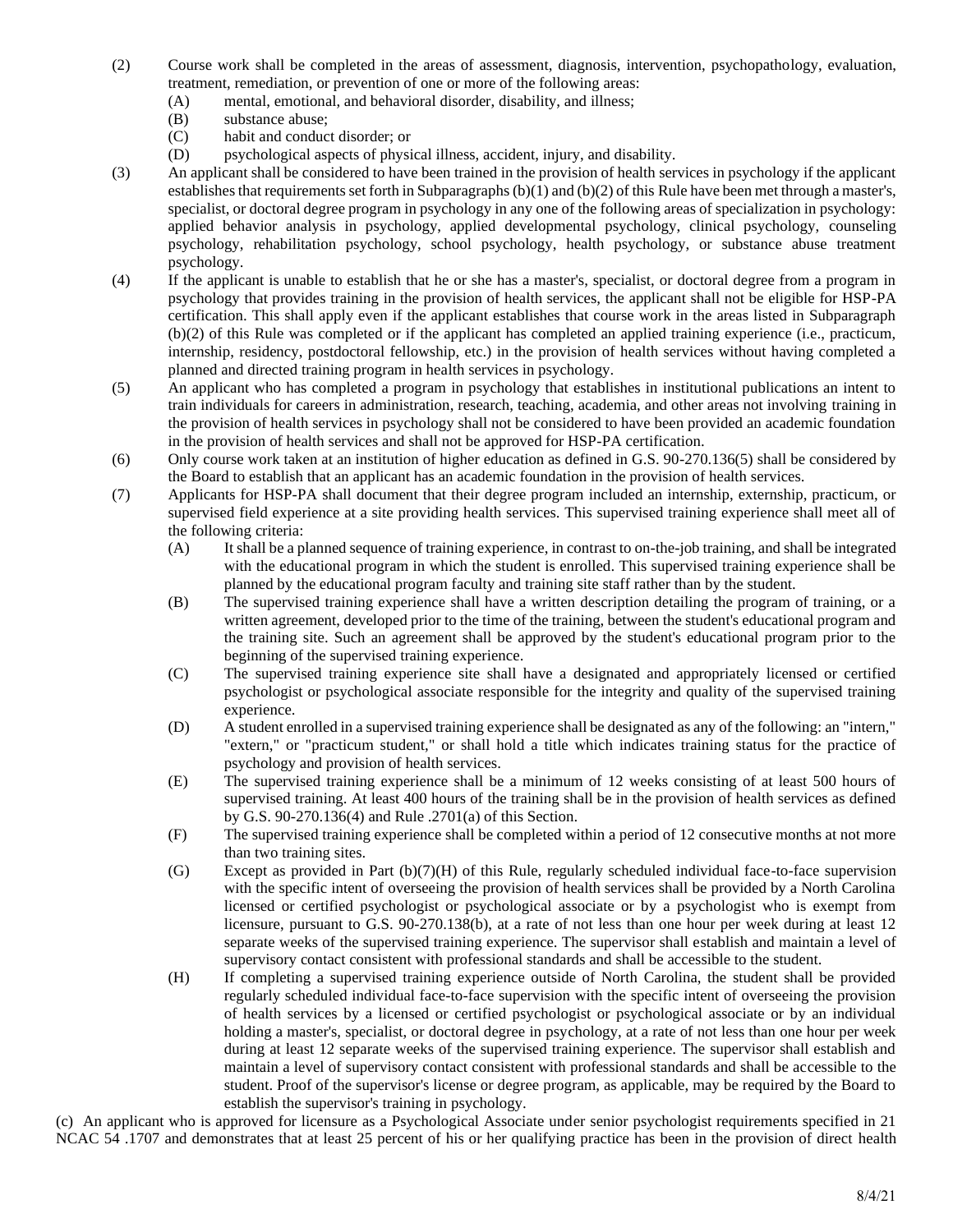services, as defined in Rule .2701(a) of this Section, shall be deemed to meet all requirements of this Rule for certification as a health services provider psychological associate (HSP-PA).

*History Note: Authority G.S. 90-270.143; 90-270.146(c); 90-270.153(c); Temporary Adoption Eff. December 19, 1994 for a period of 180 days or until the permanent rule becomes effective, whichever is sooner; RRC Objection due to lack of statutory authority Eff. May 18, 1995; Eff. June 21, 1995; Amended Eff. March 1, 2008; August 1, 2000; August 1, 1996; Readopted Eff. April 1, 2020; Amended Eff. August 1, 2021.*

# **SECTION .2800 - ANCILLARY SERVICES**

### **21 NCAC 54 .2801 SCOPE**

(a) Any psychologist employing or supervising unlicensed individuals performing ancillary services shall maintain professional responsibility for the quality of the services rendered and for the effects of the services upon the client, patient, or other individuals. The psychologist shall have face-to-face contact during the course of services with all patients, clients, or other recipients of services who are provided ancillary services by unlicensed persons as part of the psychologist's services.

(b) Ancillary services shall be considered to be only those activities that an individual shall engage in for the purpose of providing assistance to a psychologist in providing psychological services to patients, clients, and their families, as set forth in Rule .2805 of this Section. Not included as ancillary services are those clerical and administrative services which are not directly related to assisting a psychologist in the provision of psychological services.

(c) Failure of any psychologist to train ancillary services personnel, to ensure that training has occurred, or to supervise ancillary services personnel shall subject that psychologist to disciplinary action pursuant to G.S. 90-270.148(a).

*History Note: Authority G.S. 90-270.143; 90-270.154; Eff. April 1, 2003; Readopted Eff. April 1, 2020; Amended Eff. August 1, 2021.*

### **21 NCAC 54 .2802 TITLES**

Titles of individuals providing ancillary services shall not indicate either that these individuals are licensed or trained in psychology or that the individuals are providing services defined as the practice of psychology in G.S. 90-270.136(8). Unlicensed individuals providing ancillary services shall not use any title incorporating the words "assessment," "associate," "clinical," "counseling," "diagnostic," "evaluation," "examiner," "psychologic," "psychological," "psychologist," "psychology," or derivatives of such. Examples of titles that unlicensed individuals may use include "aide," "assistant," "behavioral," "testing," "technician," "psychometrist," or derivatives of these titles.

*History Note: Authority G.S. 90-270.143; 90-270.154; Eff. April 1, 2003; Readopted Eff. April 1, 2020; Amended Eff. August 1, 2021.*

# **21 NCAC 54 .2803 EMPLOYMENT AND SUPERVISION OF UNLICENSED INDIVIDUALS**

(a) Any psychologist who employs or supervises unlicensed individuals who provide ancillary services as specified in Rule .2801 of this Section shall maintain documentation of the relationship between the psychologist and the unlicensed individual beginning with the date employment began. The psychologist shall maintain documentation of the relationship with the unlicensed individual for a minimum of seven years after the termination of the relationship and shall present the documentation to the Board upon written request. (b) If the unlicensed individual is supervised by more than one psychologist, there shall be a psychologist appointed to have primary responsibility for the coordination of and provision of ancillary services by the unlicensed individual. The appointed psychologist shall have responsibility for clinical record keeping with regard to the ancillary services provided by the unlicensed individual. Any psychologist supervising or employing persons who provide ancillary services shall not submit records regarding ancillary services personnel to the Board unless ordered to do so pursuant to G.S. 90-270.143.

(c) The psychologist shall be competent to render all ancillary services specified in Rule .2801 of this Section that the employee or supervisee shall render. Supervision may be delegated to other psychologists affiliated with the employment setting whose competence in the delegated areas has been demonstrated by previous education, training, and experience.

(d) Any psychologist who employs or supervises individuals to provide ancillary services shall be accessible at all times, either on-site or through electronic communication, and shall be available to render assistance when needed to the unlicensed individual and patient or client, or shall have arranged for another psychologist to be accessible and available in the absence of the supervising psychologist. Psychologists shall meet with all unlicensed individuals whom they supervise to the extent necessary to provide supervision for the activities in which the unlicensed individual is engaged. The psychologist shall maintain documentation of supervisory sessions,